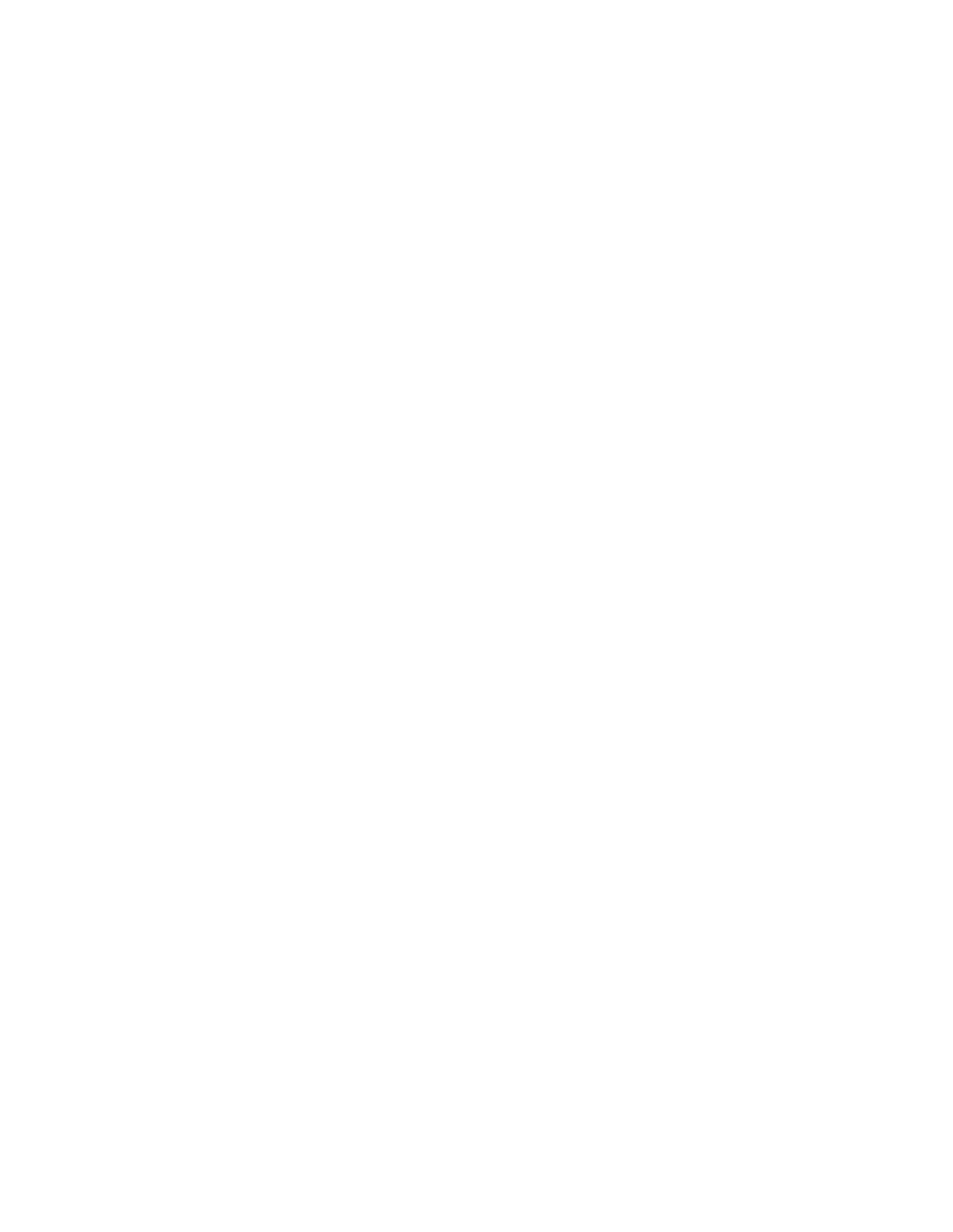# *The Joint Declaration on the Doctrine of Justification in Confessional Lutheran Perspective*

An Evaluation of the Lutheran-Roman Catholic "Joint Declaration on the Doctrine of Justification" by the Departments of Systematic Theology Concordia Theological Seminary, Fort Wayne and Concordia Seminary, Saint Louis

> In response to a request from President Alvin Barry The Lutheran Church—Missouri Synod

With a summary and study guide prepared by The Commission on Theology and Church Relations The Lutheran Church—Missouri Synod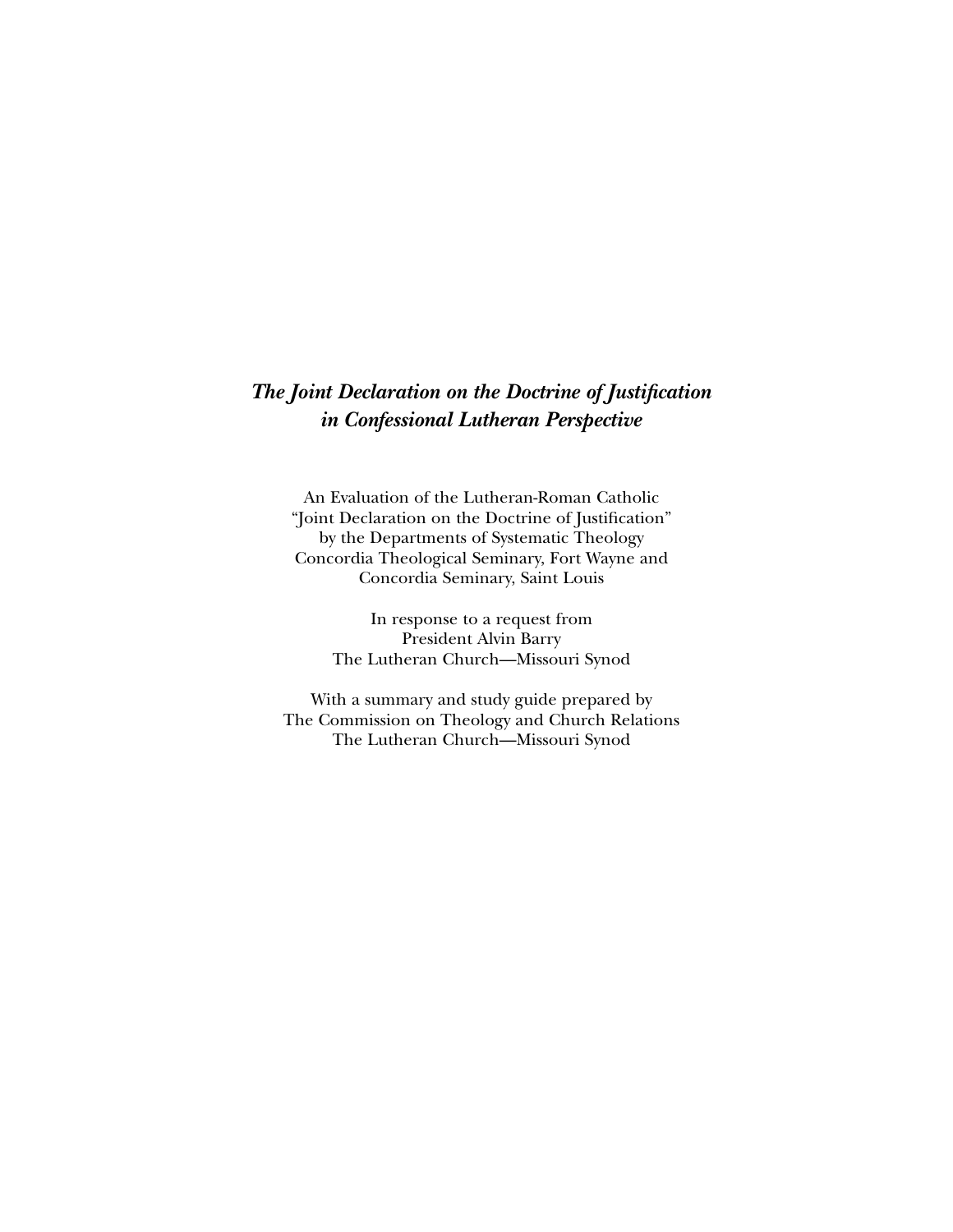Permission is given to copy this document provided no changes are made in its contents.

© 1999 The Office of the President The Commission on Theology and Church Relations

The Lutheran Church—Missouri Synod 1333 South Kirkwood Road St. Louis, Missouri 63122

http://www.lcms.org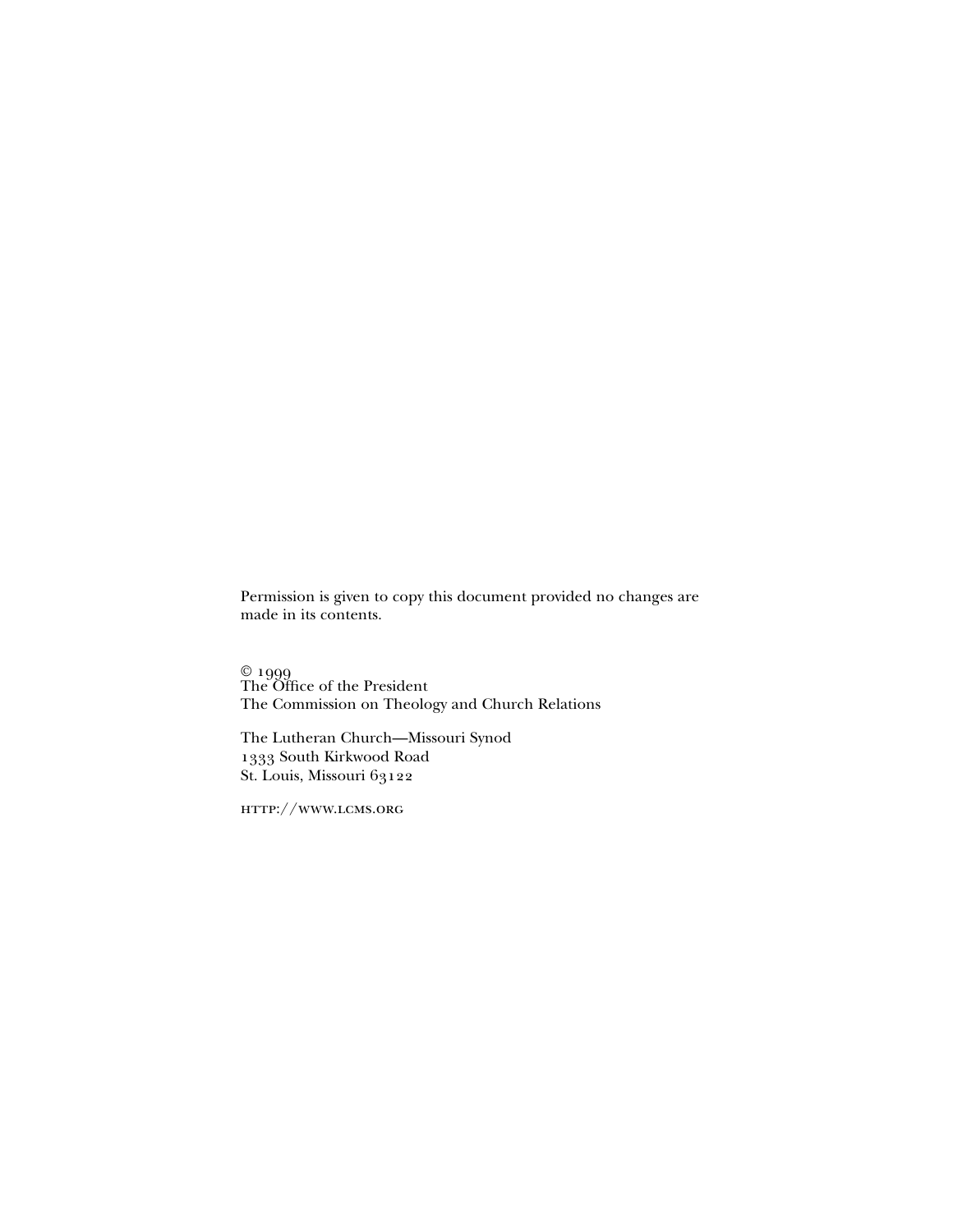# **Table of Contents**

| A Summary and Study of the Seminary Evaluations                                 |    |
|---------------------------------------------------------------------------------|----|
| Evaluation of the JDDJ by Concordia Theological Seminary<br>Fort Wayne, Indiana | 13 |
| Evaluation of the JDDJ by Concordia Seminary<br>Saint Louis, Missouri           | 39 |
| The Text of the Joint Declaration on<br>the Doctrine of Justification           |    |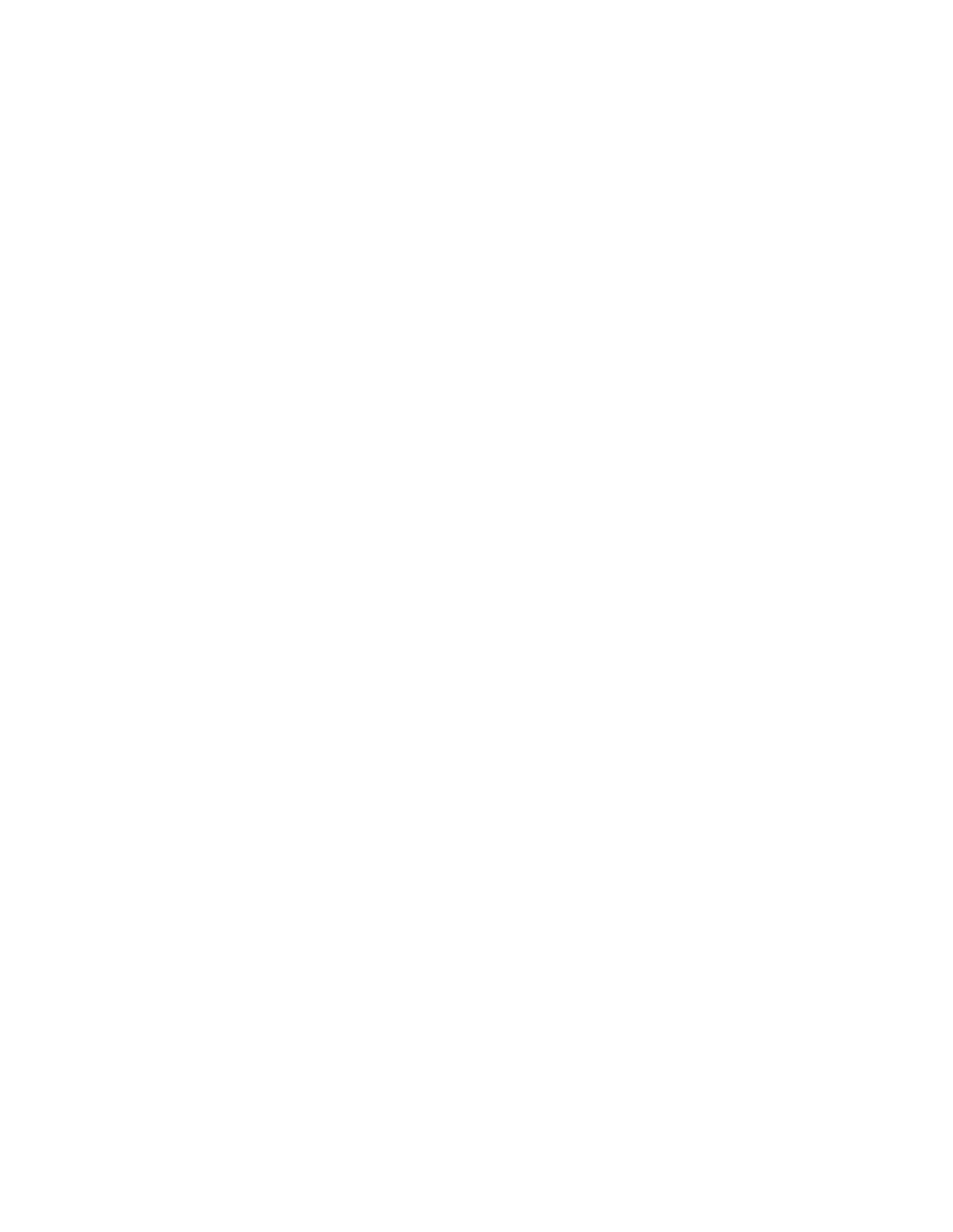## **A Summary of the Seminary Evaluations**

1. The "Joint Declaration on the Doctrine of Justification" (JDDJ) was prepared between 1995 and 1997 by Roman Catholic and Lutheran theologians under the auspices of the Vatican and the Lutheran World Federation (of which the LCMS is not a member). It forms the culmination, to date, of several Lutheran-Roman Catholic dialogs in various places. The final version of this document was adopted by the Evangelical Lutheran Church in America (ELCA) assembly in August 1997, by a 97% majority.

## **Side-by-side differences**

2. The basic conclusion of the JDDJ is that past and remaining differences between Lutherans and Roman Catholics do not disrupt their present "consensus" on the doctrine of justification. JDDJ identifies three types of differences that remain: differences of language, of theological elaboration, and of emphasis in the understanding of justification. But here an important question arises about JDDJ's own claims. How can there be a genuine consensus on basic truths if the language, the elaborations, and the emphases differ?

3. What kind of "consensus" does JDDJ have in mind? It says that "the Lutheran and the Catholic explications of justification are in their difference open to one another and do not destroy the consensus regarding basic truths." What does this mean? Further, what possible differences might *not* be open to one another? It does not serve the cause of dialog to operate on the principle that two or more theologically contradictory statements can all be true. Such thinking does not take the history of Lutheran-Roman Catholic differences seriously enough, nor does it sufficiently honor the integrity of each side. Did the two sides really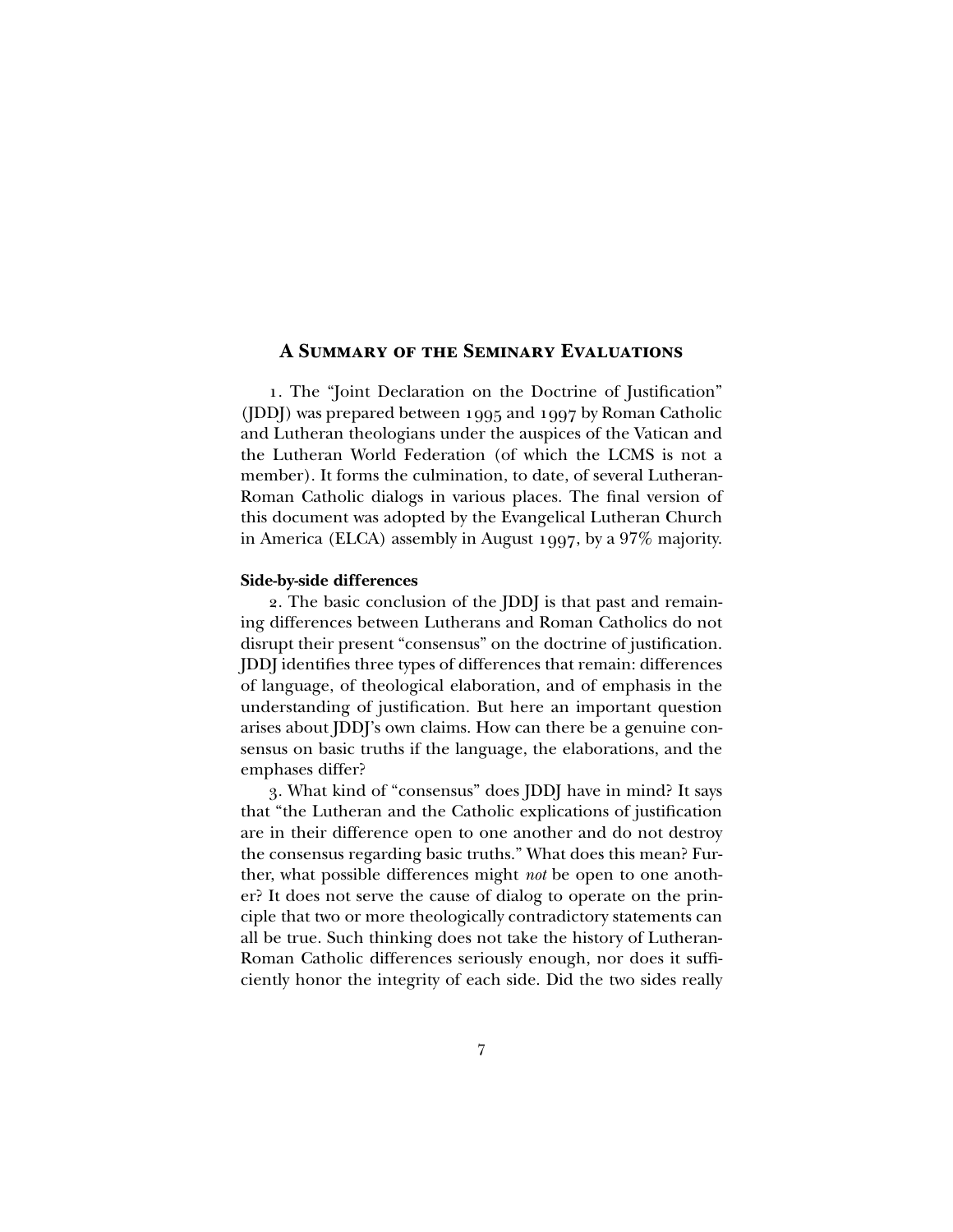intend the statements that they made in the 16th century, and since then, to amount only to "salutary warnings," as JDDJ suggests?

### **Unresolved issues:**

### **Justification, Grace, Faith, Original Sin**

4. JDDJ does not settle the major disagreement between Lutheran theology and Roman Catholic theology on justification. Lutherans teach that justification is essentially a declaration of "not guilty" and "righteous" pronounced by God on a sinner because of Christ and His work. Roman Catholics teach that justification involves an internal process in which a believer is transformed and "made" more and more righteous. The non-settlement of this issue forms the chief defect of JDDJ.

5. Correspondingly, JDDJ fails to define clearly the word *grace*. Content to use the term "justification by grace," the document does not resolve the classic question whether such grace is God's undeserved favor (Lutheran) or whether it is a spiritual power poured or "infused" into the soul that enables one to love God and merit salvation (Roman Catholic). Rome's view of grace as infused stands at the base of its theology of justification as a process.

6. Although JDDJ uses the biblical phraseology "through faith" or "by faith," at critical points it speaks of justification "in faith." This new wording is ambiguous and allows for the Roman Catholic idea of infused grace. It does not clearly state that faith's role in justification is exclusively to *receive* Christ's benefits given to sinners by God in His grace. Therefore, it fails to make clear that the *cause* of justification is God's saving work in Christ, not ourselves or anything in us.

7. JDDJ contains an expression of the Lutheran position that original sin, which remains after baptism, is really sin. It also includes the Roman Catholic view that original sin is eradicated by baptism, and that the desire to sin that remains after baptism is not really sin. JDDJ leaves this historic disagreement, like other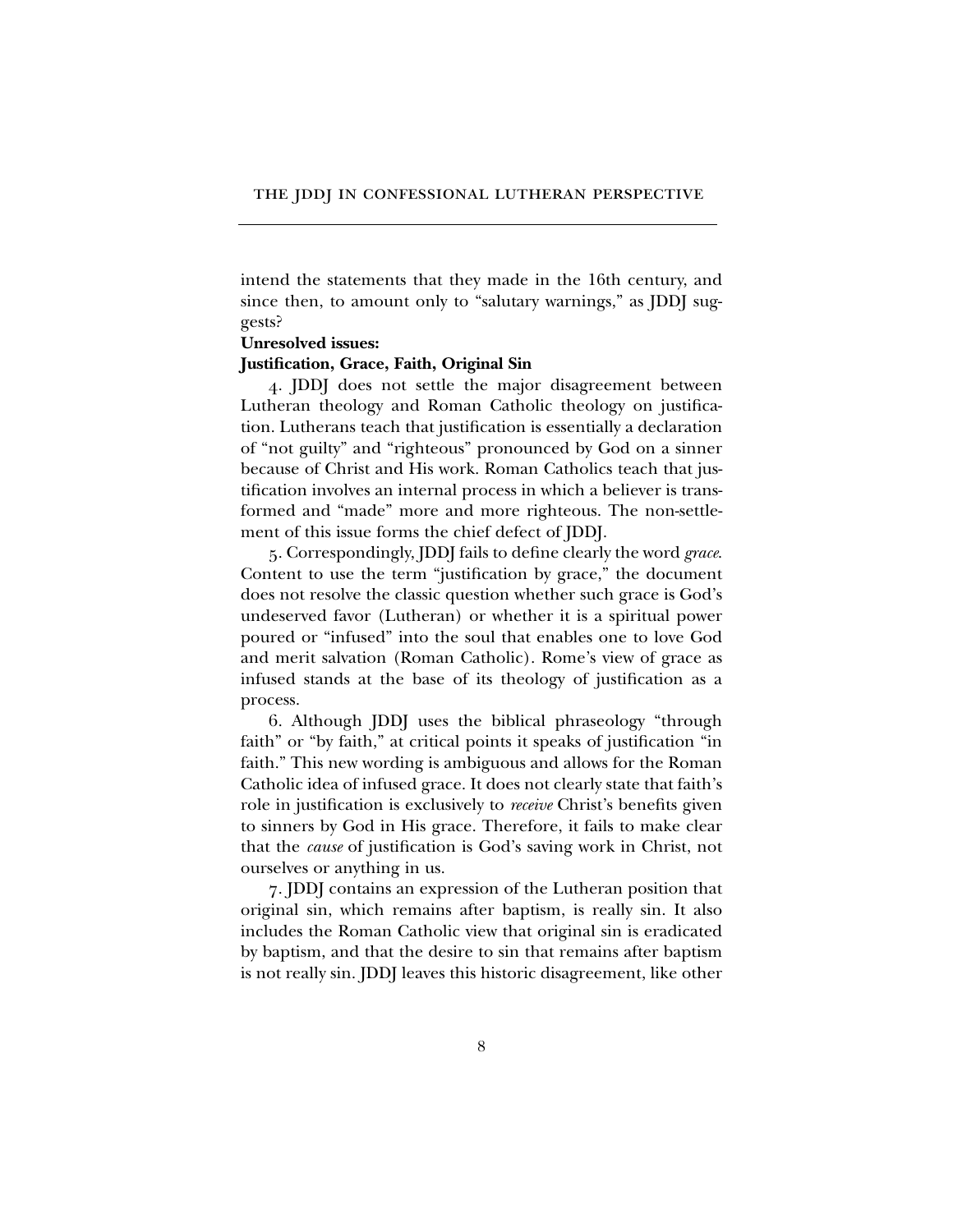disagreements mentioned above, unresolved.

### **Too little attention to justification**

8. Lutherans confess that justification is the article that integrates all faith and theology. This centrality of justification is lost in JDDJ. The Vatican insisted on changing a draft of JDDJ that said this article should be seen "as criterion" which "constantly serves to orient all the teaching and practice of our churches to Christ." The Pontifical Council for Promoting Christian Unity would go no further than to say that "the doctrine of justification is *an* indispensable criterion" [emphasis added]—which is the final wording of JDDJ.

9. Accordingly, JDDJ does not address itself directly to disputed beliefs and practices such as the "meritorious" value of good works, purgatory, indulgences, the papacy, the significance of the saints, devotion to Mary, and so forth. Lutherans cannot speak of consensus on justification as long as these related issues remain unsettled.

10. If justification as the result of Christ's atoning work is not allowed to be central in all the other articles of faith as they apply to the believer, giving them their shape, it will no longer truly serve as the doctrine by which the church stands or falls. When the other articles of faith are not related to justification, those articles will be misunderstood or misconstrued. Ultimately, Christ will be robbed of His honor as the Savior of sinners.

## **"Hasn't Rome changed on justification?"**

11. The Second Vatican Council has exerted a massive influence on the Roman Catholic Church of today. While that council retracted none of the offensive doctrines put forth by the 16th-century Council of Trent (which responded to the Reformation), nonetheless the Roman Catholic Church's witness today is much more complex than is sometimes thought.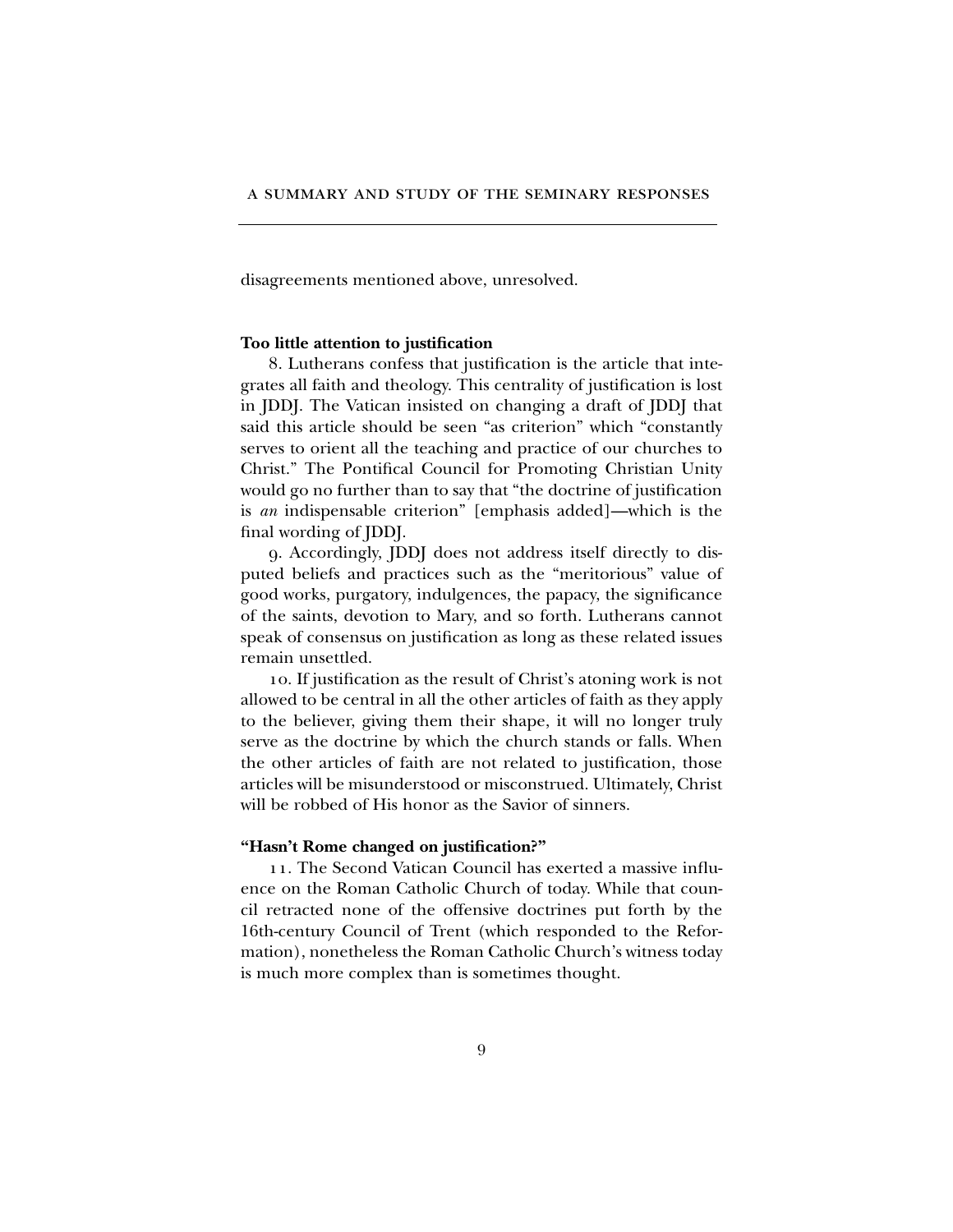12. For example, in describing "Assurance of Salvation," JDDJ says: "Catholics can share the concern of the Reformers to ground faith in the objective reality of Christ's promise. . . . No one may doubt God's mercy and Christ's merit. . . . Recognizing his own failures, however, the believer may yet be certain that God intends his salvation." Here is a departure from traditional Roman Catholic theology in JDDJ, although it does not connect well with the rest of the document.

13. Although change has taken place in the Roman Catholic church since Vatican II, JDDJ shows how very little headway has been made toward a genuine resolution of the differences between Lutherans and Roman Catholics on justification. This statement is not a "breakthrough."

### **All in all**

14. All Christians can rejoice with JDDJ's affirmation that "justification is the work of the triune God. The Father sent his Son into the world to save sinners. The foundation and presupposition of justification is the incarnation, death, and resurrection of Christ. Justification thus means that Christ himself is our righteousness, in which we share through the Holy Spirit in accord with the will of the Father. . . ." If only this sentiment had set the tone for a document that clearly spelled out this wonderful truth!

15. Despite its teaching on justification, the Roman Catholic Church has many noteworthy blessings that were also recognized by Martin Luther and C.F.W. Walther, including: Baptism; the public reading of the Scriptures in the vernacular; Absolution in private and public confession; the Sacrament of the Altar, now frequently administered under both kinds; the call or ordination to the pastoral office; prayer, the Psalms, the Creed, the Ten Commandments, and many fine hymns. Beginning the discussion of justification with Scripture, as JDDJ did, is a good starting point. Further progress in ongoing dialogs can be made only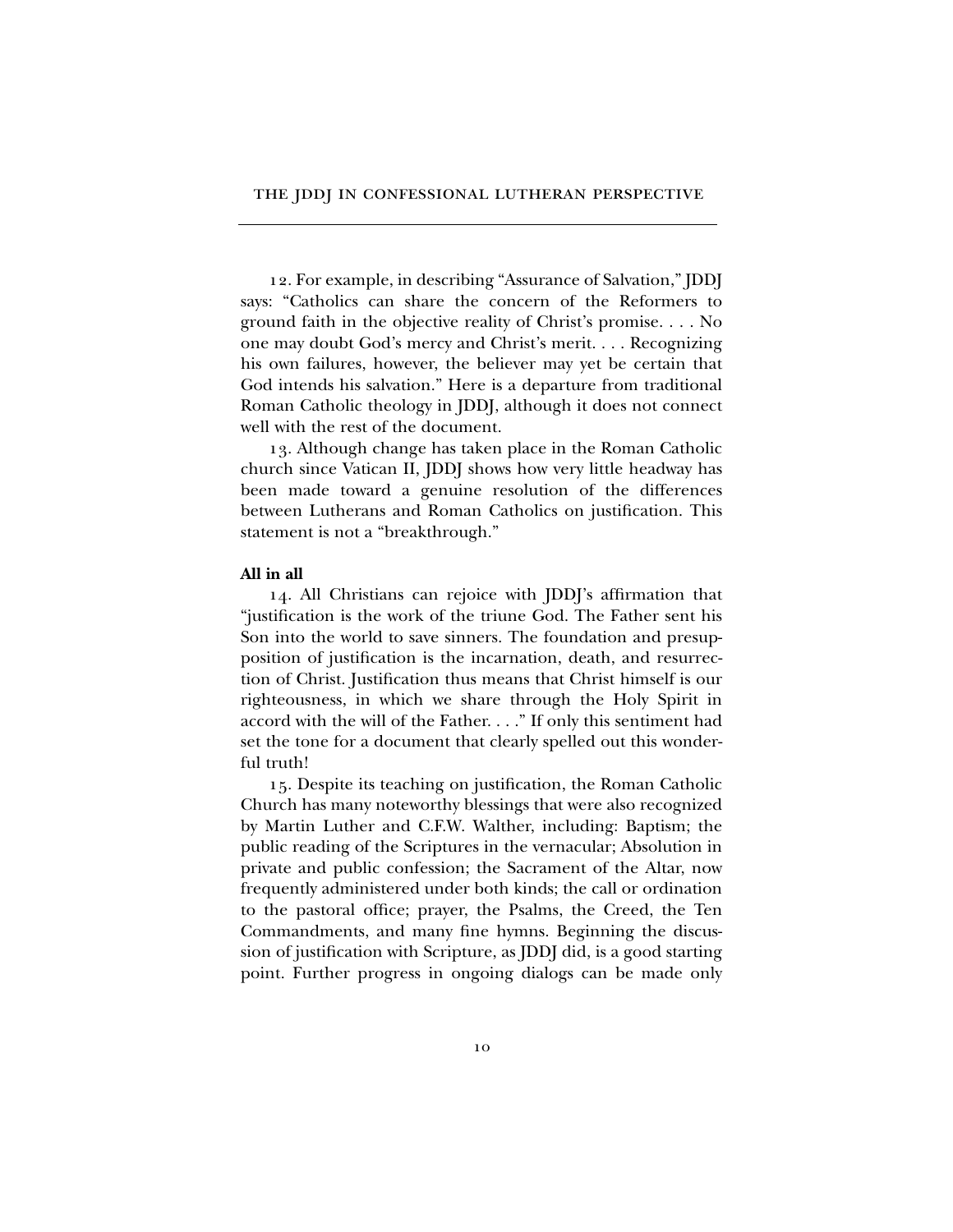through discussions normed strictly by Holy Scripture.

## **Study Questions**

(Paragraph numbers refer to the summary).

## *Paragraphs 2-3*

Evaluate JDDJ's basic approach in light of John 8:31-32 and 1 Jn. 2:20-21.

What does 1 Cor. 1:10 say about differences of language and theological elaboration? See Phil. 2:1-4.

Was Aaron trying to set up a different worship that was "open" to the worship of the true God when he built an altar to the Lord in front of the golden calf (Ex. 32:1-6)? What lesson should we learn here?

## *Paragraph 4*

What is the essential nature of justification? See Rom. 3:19- 28; 4:4-8, 25; 5:6-19; 8:33; Deut. 25:1; 1 Kings 8:32; Ps. 143:2; Proverbs 17:15; Isa. 5:23. See also Zech. 3:1-5, which does not use the word "justify" but captures the idea.

Justification, in which God does not count sin against a person, is essentially the same as forgiveness (Ps. 32:1-2; Rom. 4:1- 13) and reconciliation (2 Cor. 5:14-21). How does this help you to understand justification better?

## *Paragraph 5*

What is saving grace? See Rom. 3:24; 4:4; 11:6; 2 Cor. 8:9; 2 Tim. 1:9: Heb. 2:9; Titus 2:11. Compare John 3:16.

## *Paragraph 6*

What is faith's role in justification? See Gen. 15:6; Hab. 2:4; Jn. 1:12; Rom. 3:28; 4:16; Gal. 2:16; Phil. 3:8-10.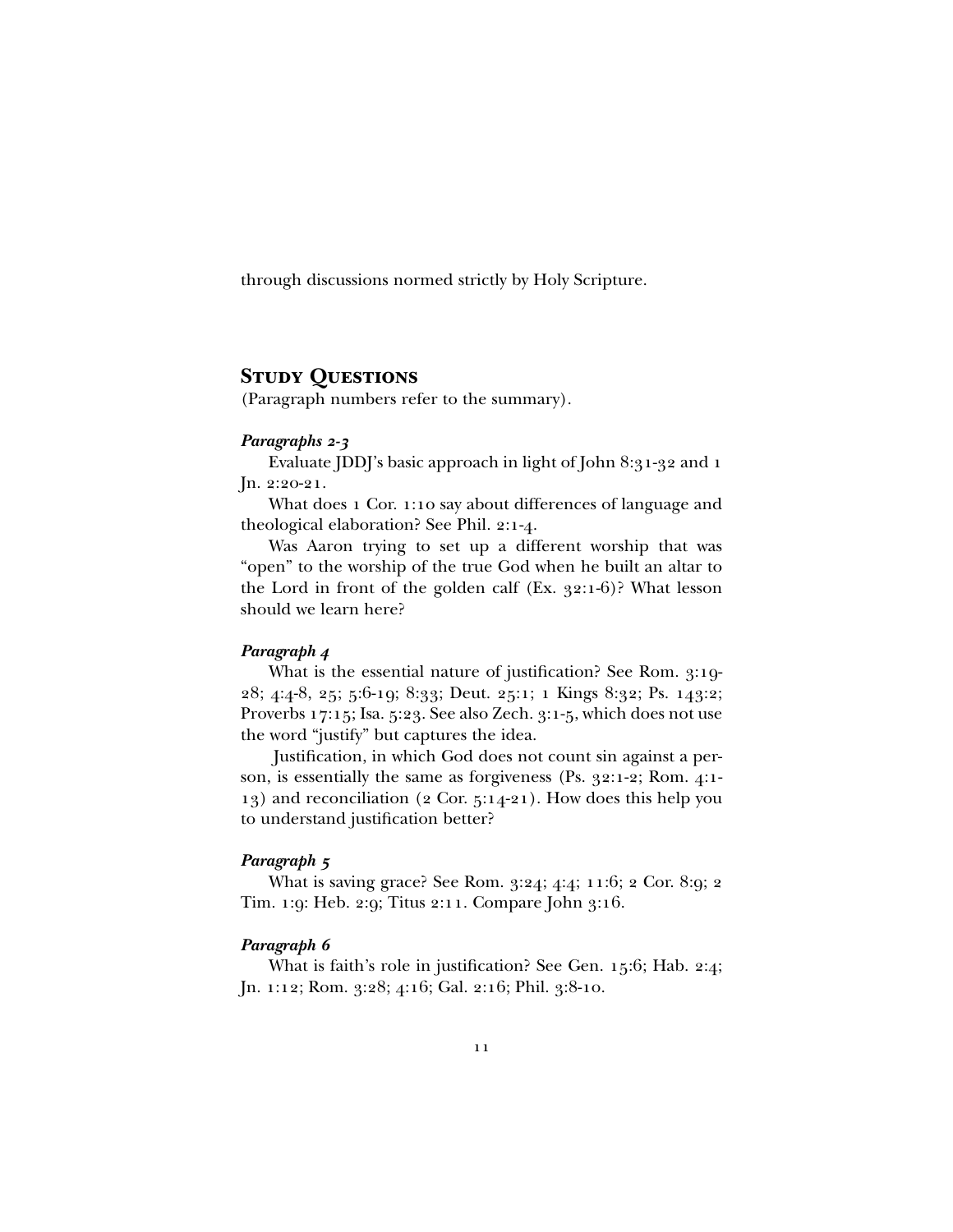## *Paragraph 7*

Describe original sin according to Ps. 51:5; John 3:6; Rom. 5:12-21; 1 Cor. 2:14; Eph. 2:1-3; Rom. 8:7; Gen. 8:21.

What does Scripture say about the sin that remains in Christians? See Rom. 7:14-25; Gal. 5:16-21; Col. 3:5-11.

## *Paragraphs 8–10*

How do these passages express the central message of Scripture? Gen. 3:15; Is. 53; John 1:29; 3:16; Acts 4:12; Rom. 1:16-17; 1 Cor. 2:1-5; 1 Tim. 1:15; 1 Pet. 1:18-21.

In November 1998, Pope John Paul II issued a papal encyclical announcing a Jubilee Indulgence for the year 2000 that is very similar to indulgences at Luther's time. How can this development help us evaluate JDDJ?

## *Paragraph 12*

How can a Christian be certain of his or her own salvation? See 2 Cor. 1:19–20; 1 Pet. 1:3-5, 23; 1 John 5:4-13; Rom. 8:28-39.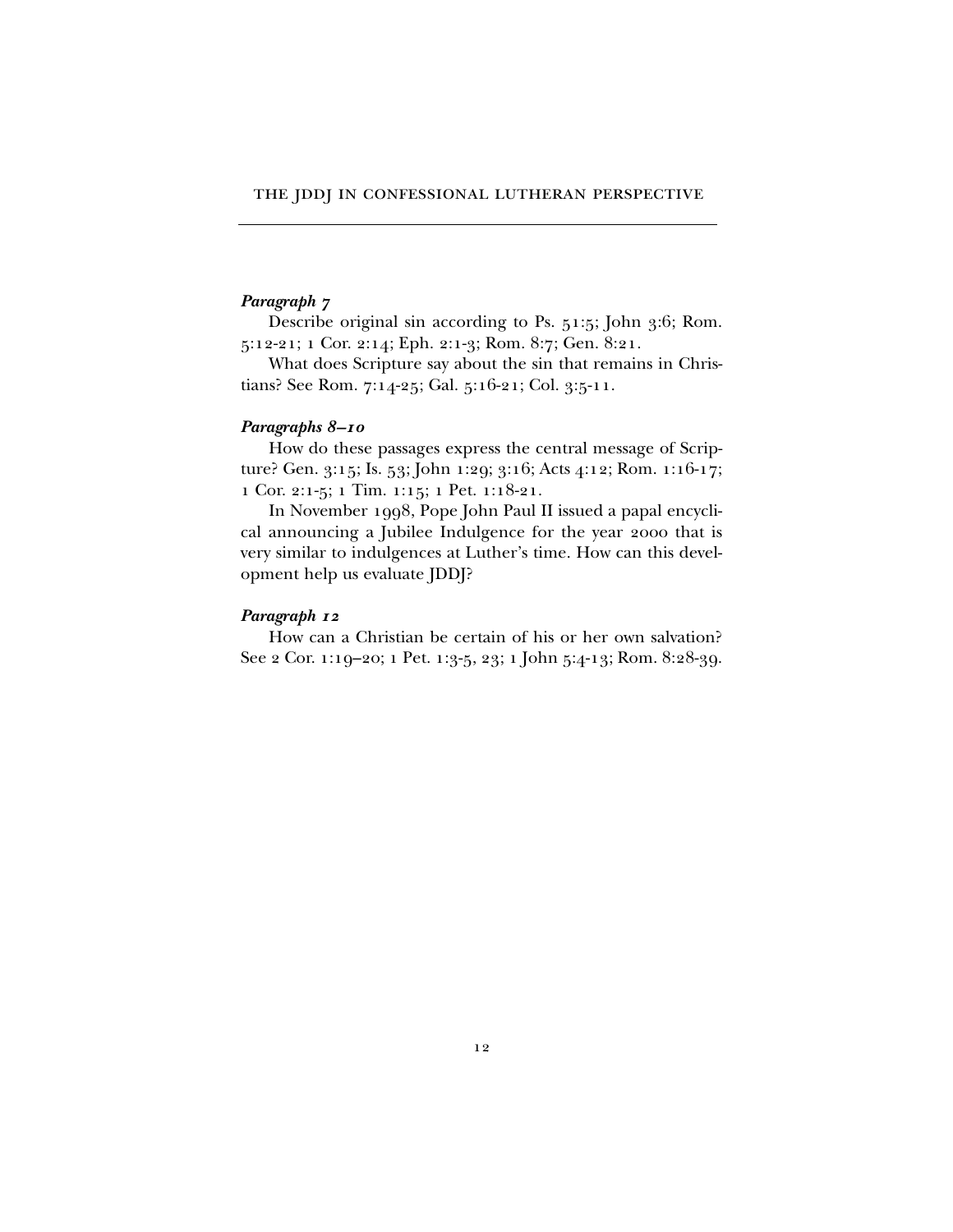## *A Response to the Joint Declaration on the Doctrine of Justification*

Prepared by the Department of Systematic Theology Concordia Theological Seminary, Fort Wayne, Indiana The Lutheran Church—Missouri Synod

### **Historical Introduction**

The Joint Declaration on the Doctrine of Justification was prepared between 1995 and 1997 by Roman Catholic and Lutheran theologians under the auspices of the Vatican and the Lutheran World Federation (LWF). In 1995, the first version was sent to the participating churches. The Institute for Ecumenical Research in Strasbourg, France, prepared a Lutheran response, while the Pontifical Council for Promoting Christian Unity under Cardinal Cassidy acted for the Vatican. A revised text was ready by the summer of 1996 and further changes were suggested by the LWF Council in September. A final version was authorized for distribution by the LWF Executive Committee in February 1997. 1 This text was adopted with near unanimity  $(958-25)$  by the Evangelical Lutheran Church in America (ELCA) at its August 1997 assembly in Philadelphia.2

The Joint Declaration is not a new, independent effort, but concludes and summarizes various national and international Lutheran/Roman Catholic dialogues. The 1980 papal visit to Germany on the occasion of the 450th anniversary of the Augsburg Confession provided the original stimulus. This led to the formation of the Ecumenical Working Group of Evangelical and Catholic Theologians in Germany, who by 1986, produced *The Condemnations of the Reformation Era—Do They Still Divide?* 3 This evoked a negative response by the Evangelical [Protestant] theological faculty of Georgia Augusta University, Göttingen, Germany: *Outmoded Condemnations? Antitheses between the Council of Trent and the Reformation on Justification, the Sacrament, and the Min-*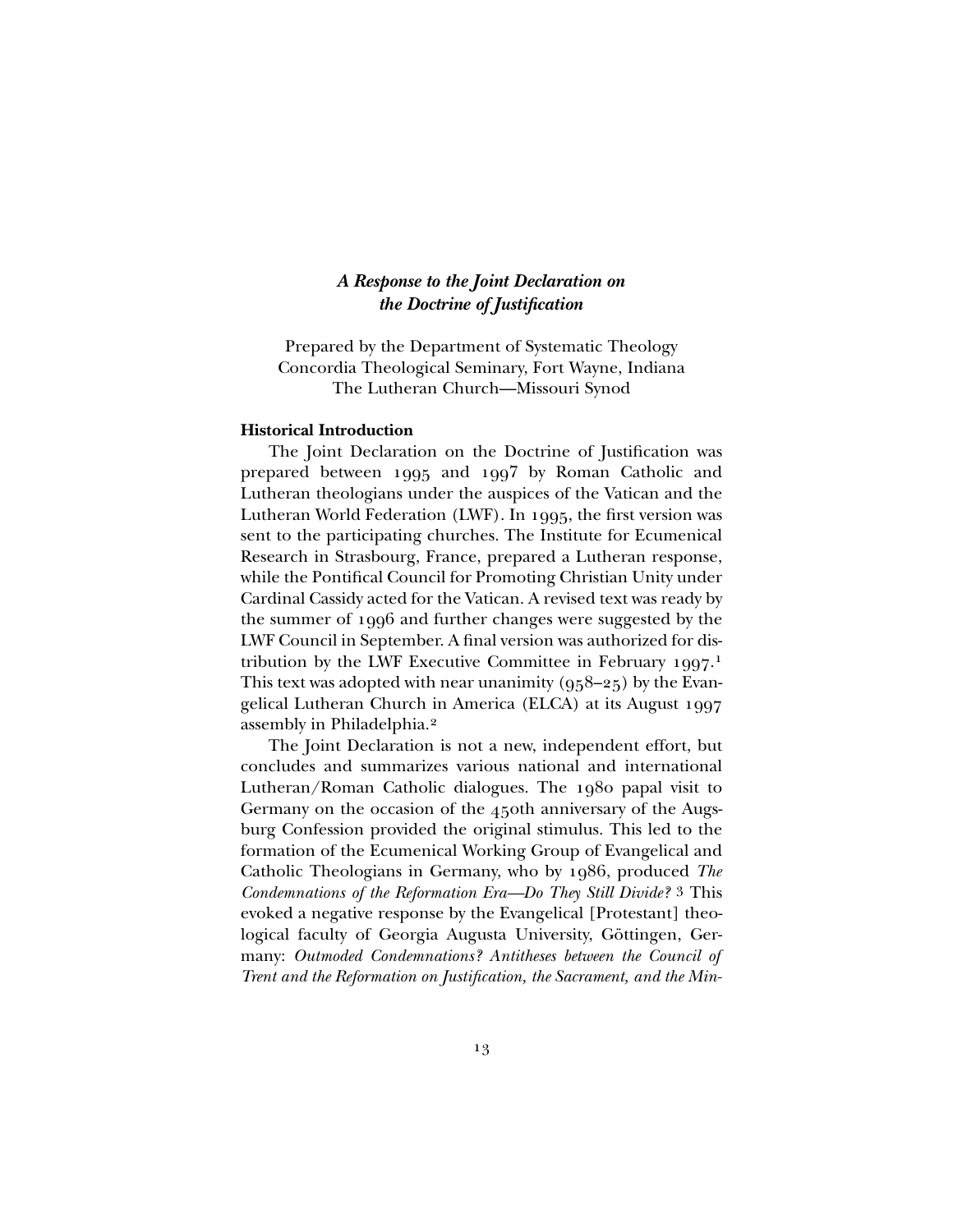*istry-Then and Now*. 4 A formal lifting of mutual condemnations on justification was planned for 1997 to coincide with the 450th anniversary of the Council of Trent's Decree on Justification and the fiftieth anniversary of the Lutheran World Federation in 1997. The issue proved too intractable for this timetable.5

Unlike the ELCA-Reformed Agreement, the Joint Declaration does not call for full communion, although the doctrine of justification is no longer considered an obstacle to bringing it about: "the mutual 'anathemas' (condemnations) drawn up in the sixteenth century on the teaching of justification no longer apply to these churches." The Declaration has a core resemblance to Lutheran accords with the Reformed. As in the Agreement and Marburg Revisited, past differences are seen as "complementary." Like *A Common Calling*, which speaks of the "diverse witnesses to the one Gospel that we confess in common," the Joint Declaration holds that with this current agreement on the "basic truths of the doctrine of justification," the characteristic "concerns" of each communion with their "remaining differences" are now mutually acceptable. Without disowning its past, each church holds that "the understanding of justification set forth in this Declaration shows that a consensus in basic truths of the doctrine of justification exists between Lutherans and Catholics." Positions of each are tolerable within the doctrinal dimensions of the other. "Therefore the Lutheran and the Catholic explications of justification are in their differences open to one another and do not destroy the consensus regarding basic truths" (Declaration 5.40). Many prominent Lutheran theologians of course approve of the Joint Declaration. Harding Meyer invokes the LWF's ecumenical slogan of "Reconciled Diversity," and Carl Braaten calls it "a step in the right direction."6 Others are more reserved, as will be shown.

## **The Structure of the Joint Declaration**

The Declaration consists of 44 paragraphs subdivided into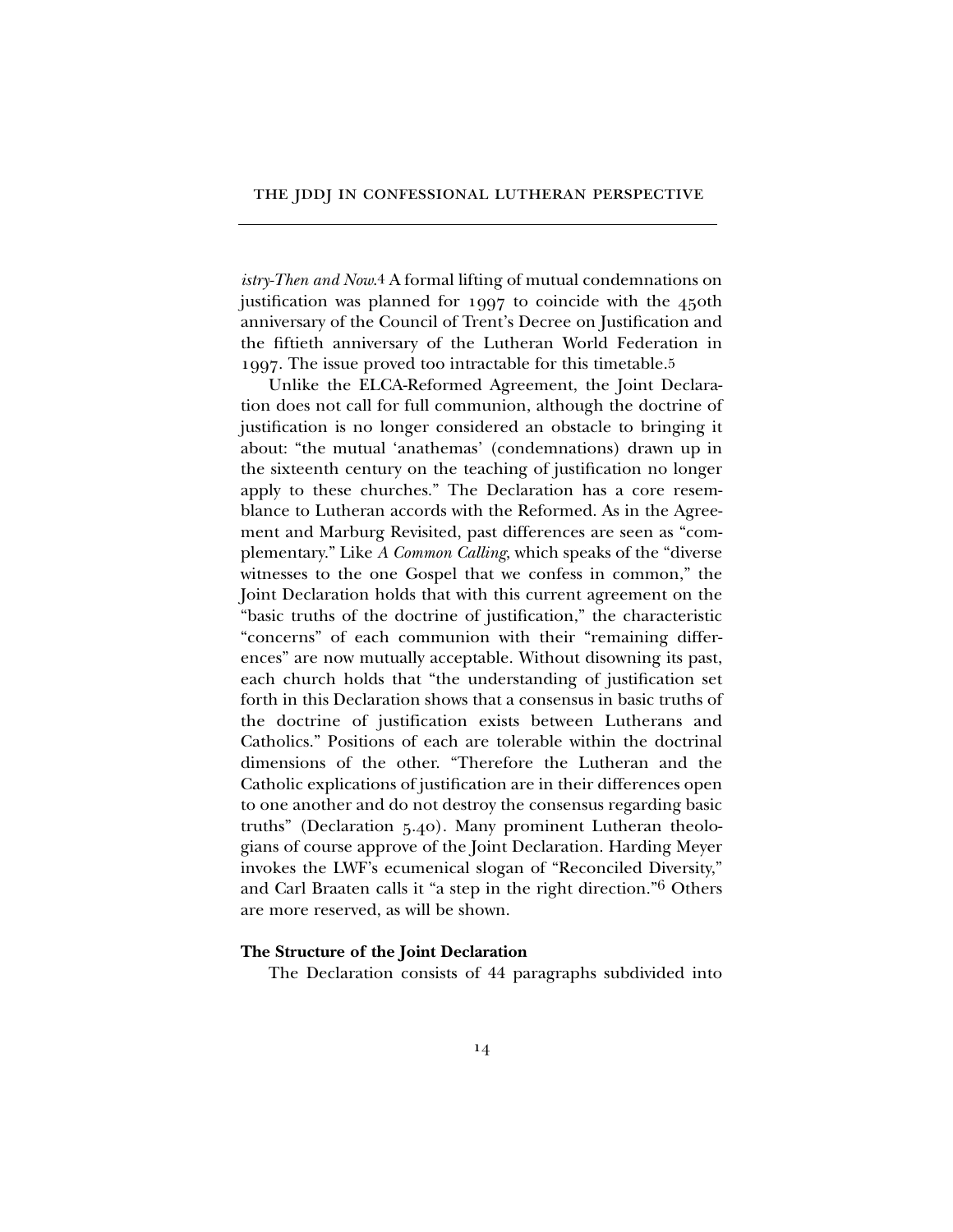five sections. Under "A Preamble" are found paragraphs 1–7. The first major section, "1. Biblical Message of Justification," is subdivided into paragraphs 8–12. The entire second major section, "2. The Doctrine of Justification as Ecumenical Problem," is contained in paragraph 13. There follows section "3. The Common Understanding of Justification" in paragraphs 14–18. This "common understanding" is then unfolded in the longest section "4. Explicating the Common Understanding of Justification" with paragraphs 19–39. Section 4, paragraphs 19–39, is further divided into seven aspects of the doctrine over which the churches were divided. Each of the seven parts is constructed so that Lutherans and Roman Catholics set forth their common agreement and then each sets out its own particular emphases. The final section, "5. The Significance and Scope of the Consensus Reached," encompasses paragraphs 40–44 and resolves the quandry section, "2. The Doctrine of Justification as Ecumenical Problem." On the basis of this consensus, the mutual condemnations are lifted (paragraph 41). Paragraph 44 concludes with gratitude for "this decisive step forward" and a prayer to be led "further toward that visible unity which is Christ's will." References to supporting documents are included in an "Appendix."

## **Some Illuminating Textual History**

From a Lutheran perspective, the Declaration is not entirely without merit. Paragraph 31 expresses Lutheran-Roman Catholic consensus on the Law and the Gospel: 'We confess together that persons are justified by faith in the Gospel 'apart from works prescribed by the Law' (Rom. 3:28). Christ has fulfilled the Law and by his death and resurrection has overcome it as a way to salvation. . . ." This comes closest to an explicit profession of *sola fide*, which is found in the Declaration only in paragraph 26, prepared by the Lutherans.7 Paragraph 32 is also unmistakenly Lutheran. This is contradicted by the next paragraph (33), which is unmistakably Roman Catholic: the statement that "Christ is not a law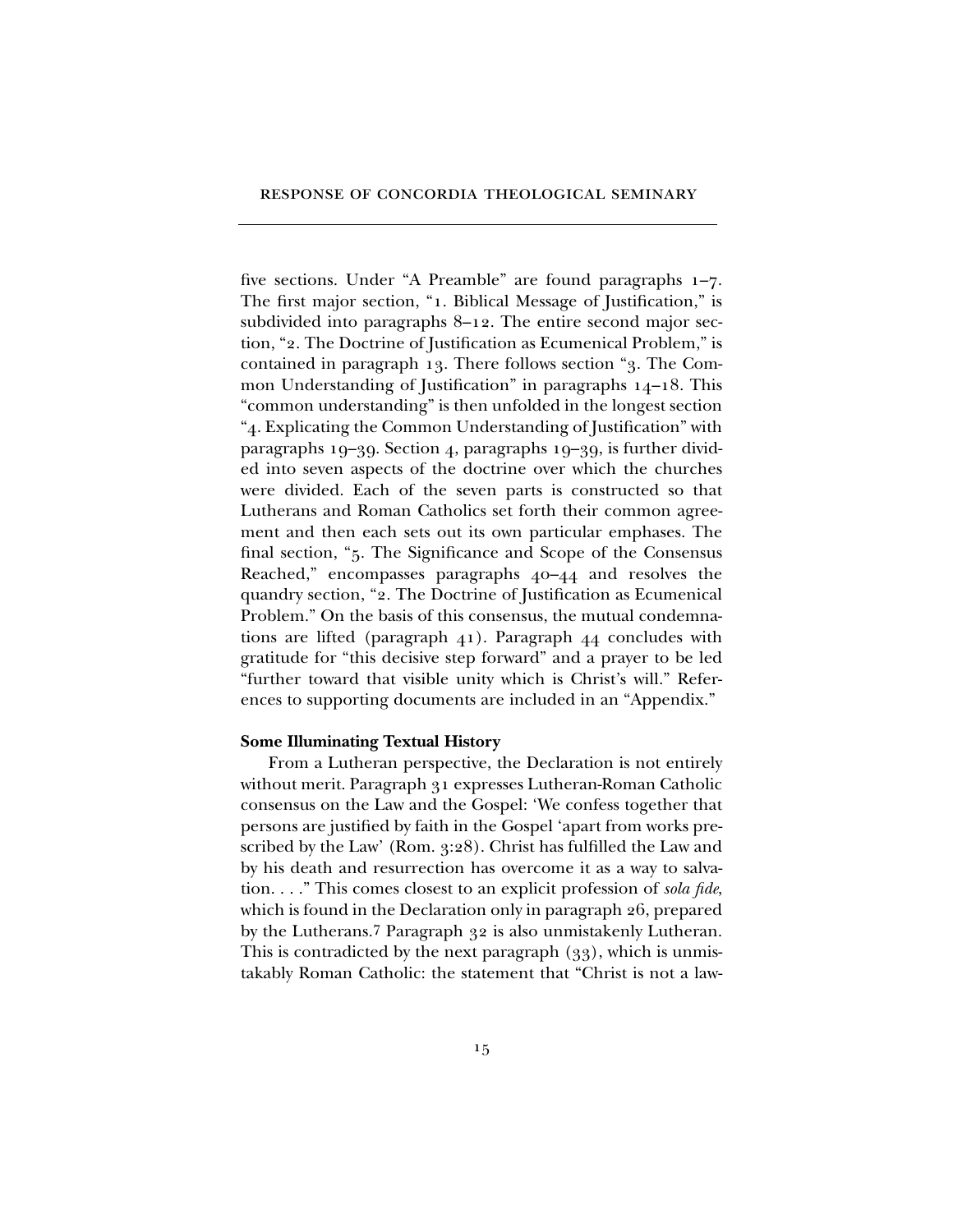giver in the manner of Moses" allows the traditional Roman evasion that the ceremonial but not the moral law is excluded from justification. The scholastic view that the Gospel is the "New Law" is left in place. To this the Lutheran response has always been Rom. 7:7: "I should not have known what it is to covet if the law had not said, 'You shall not covet.'" St. Paul meant to exclude precisely the moral law from justification. In the view of six ELCA theologians (from Luther Seminary, St. Paul), the good Lutheran statements above were likely "a last-minute insertion by some of the German Lutheran representatives who were worried about the tilt of the whole document toward individual internal transformation through grace rather than newly righted relationships through God's Word of Law and Gospel."8 They point out that since the necessary theological presuppositions are nowhere developed in the document, the good paragraphs 31–32 "connect with nothing."9

### **Justification as Criterion?**

Even more telling is the history behind the amendment of paragraph 18, regarding justification as "criterion"—we rely here on Eberhard Jüngel's critique, "Um Gottes willen-Klarheit!" [For God's sake-clarity!].10 After intense discussions, the German LWF contingent proposed that the article of justification be recognized "as criterion" which "constantly serves to orientate all the teaching and practice of our churches to Christ." This change was officially accepted into the June 1996 version of the Joint Declaration, but then was vetoed by the Roman Sacred Congregation for Doctrine of the Faith. As Jüngel puts it: "Cardinal Ratzinger corrected Cardinal Cassidy to the effect that the Pontifical Council for Promoting Christian Unity may concede only that '. . . the doctrine of justification is an indispensable criterion.'" By the addition of the indefinite article "an," justification was demoted from its position of unique, overarching criterion to one among others. Roman Catholics added that they "see them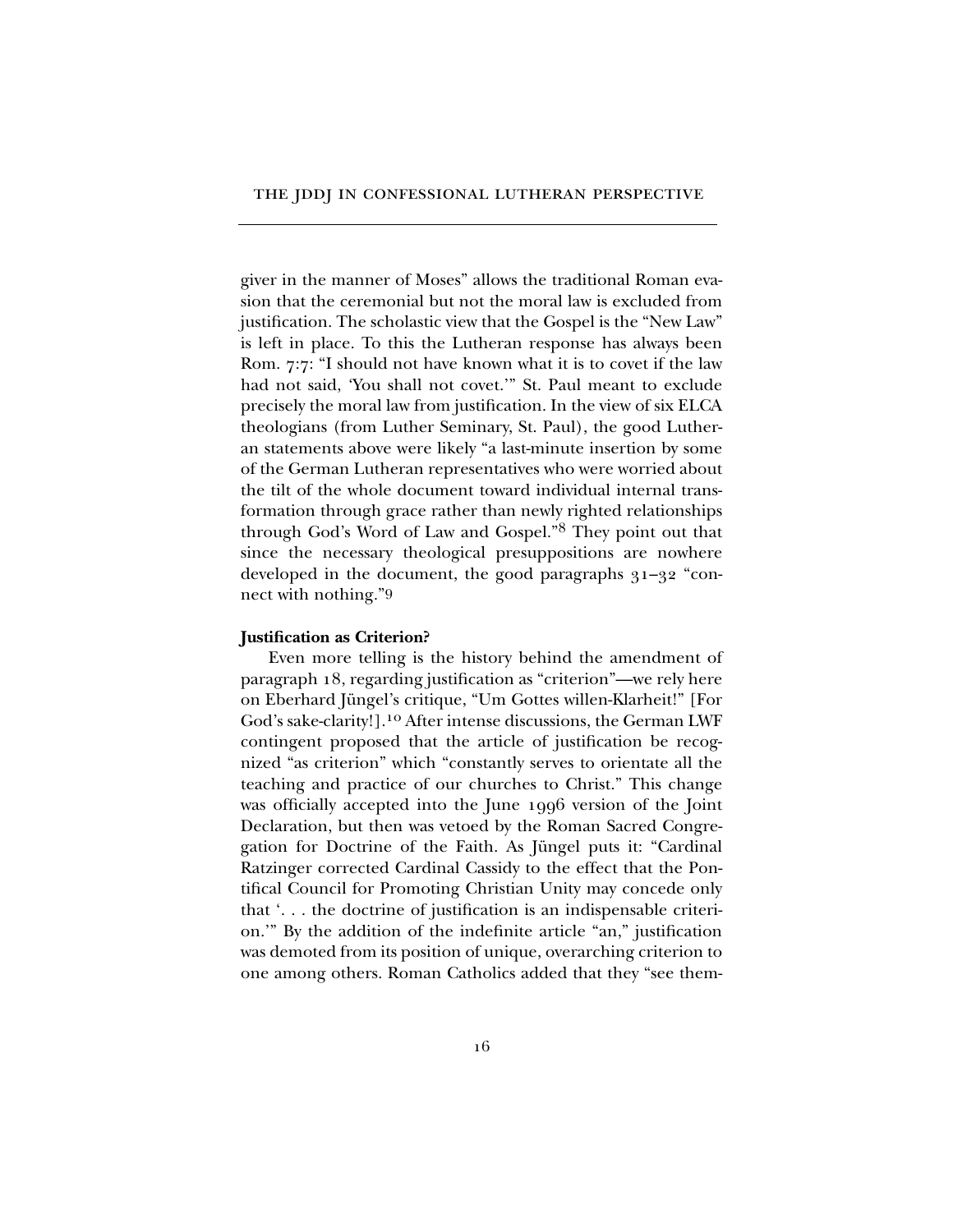selves as bound by several criteria." This intervention by Ratzinger's Sacred Congregation for the Doctrine of the Faith may signal that the Vatican is actually planning to grant its longdelayed official approval to the final text, though some Lutherans remain unconvinced.

### **Finnish Additions**

Finnish theologians may have been even more influential than the Germans. This is evident from a comparison of the 1995 version of the Joint Declaration, the Jan. 30, 1996, submission by the Council for International Relations of the Evangelical Lutheran Church of Finland, and the final version of the Declaration. Despite some muddles, which can be discussed below, the theologically forceful language of the Finnish response found its way into the final text, including the addition of a whole new paragraph (8) on the rich Old Testament background of section "2. Biblical Message of Justification." Another improvement was the inclusion of explicit Trinitarian-Christological language at various points, especially in a completely re-worked paragraph 15, which previously lacked substance.

## **Failures of the Declaration: A Confessional Lutheran Perspective**

### **1. Justification: Forensic or Transformational?**

The foremost defect of the document is that it does not come clean on the most glaring conflict between Augsburg and Trent. For Lutherans, justification is essentially forensic, that is, God declares the sinner righteous on account of and in Christ. Roman Catholics define justification as an internal transformation of the believer, a "process," which Lutherans place in the area of sanctification, about which too there are different understandings. Roman Catholics have understood grace as if it were almost a substance, *gratia infusa*, which is poured into the soul initially by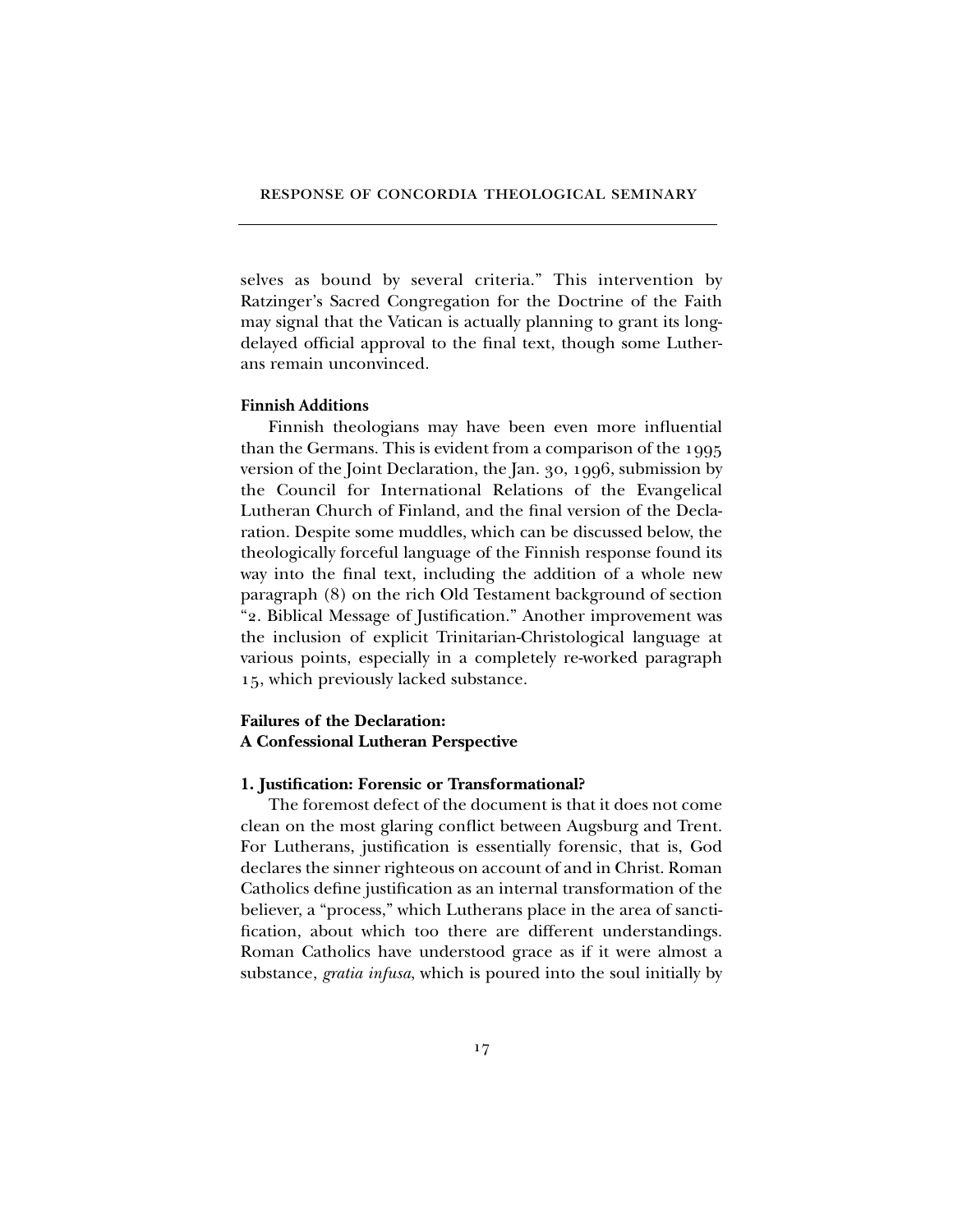Baptism.11 Lutherans, with Paul, see justifying grace as the *favor Dei*, God's gracious attitude whereby He accepts sinners. The title of paragraph 4.2, "Justification as Forgiveness of Sins and Making Righteous," to be sure, could be understood in a Lutheran way. The famous paragraph 72 of Apology IV makes it clear that faith "being made righteous" in justification means only receiving "the forgiveness of sins."12 Clearly this is not what is meant in the Joint Declaration. However, the Formula of Concord expressly rejects the view that justifying righteousness "consists of two pieces or parts, namely, the gracious forgiveness of sins and, as a second element, renewal or sanctification" (SD, III, 48). We are not alone in our concerns. So also the six ELCA theologians:

The fundamental problem with JDDJ is that it seems to subsume the Lutheran understanding of justification under a Roman Catholic understanding of justification as a process whereby the soul is progressively transformed through "grace.". . . The document presents an understanding of justification in terms of the soul's progressive internal transformation by infused grace, and never refers in a vital or critical way to the Lutheran insistence on justification by faith alone (*sola fide*) in God's Word of promise, no doubt because such insistence would undermine the entire structure of the doctrine of justification proposed by JDDJ (emphases in original).

This objection does come a bit late! For years the ELCA compromised itself in various ecumenical dialogues. Lutheran acceptance of the Roman Catholic position on justification should come as no surprise. H. George Anderson, now Presiding Bishop of the ELCA, co-chaired the U.S. Lutheran-Roman Catholic dialogue on Justification by Faith, which concluded: " $156$  (5)... By justification we are both declared and made righteous . . . 158 . . . [God's saving work] can be expressed in the imagery of God as judge who pronounces sinners innocent and righteous, . . . and also in a transformist view, which emphasizes the change wrought in sinners by infused grace."13 On this point the Lutherans com-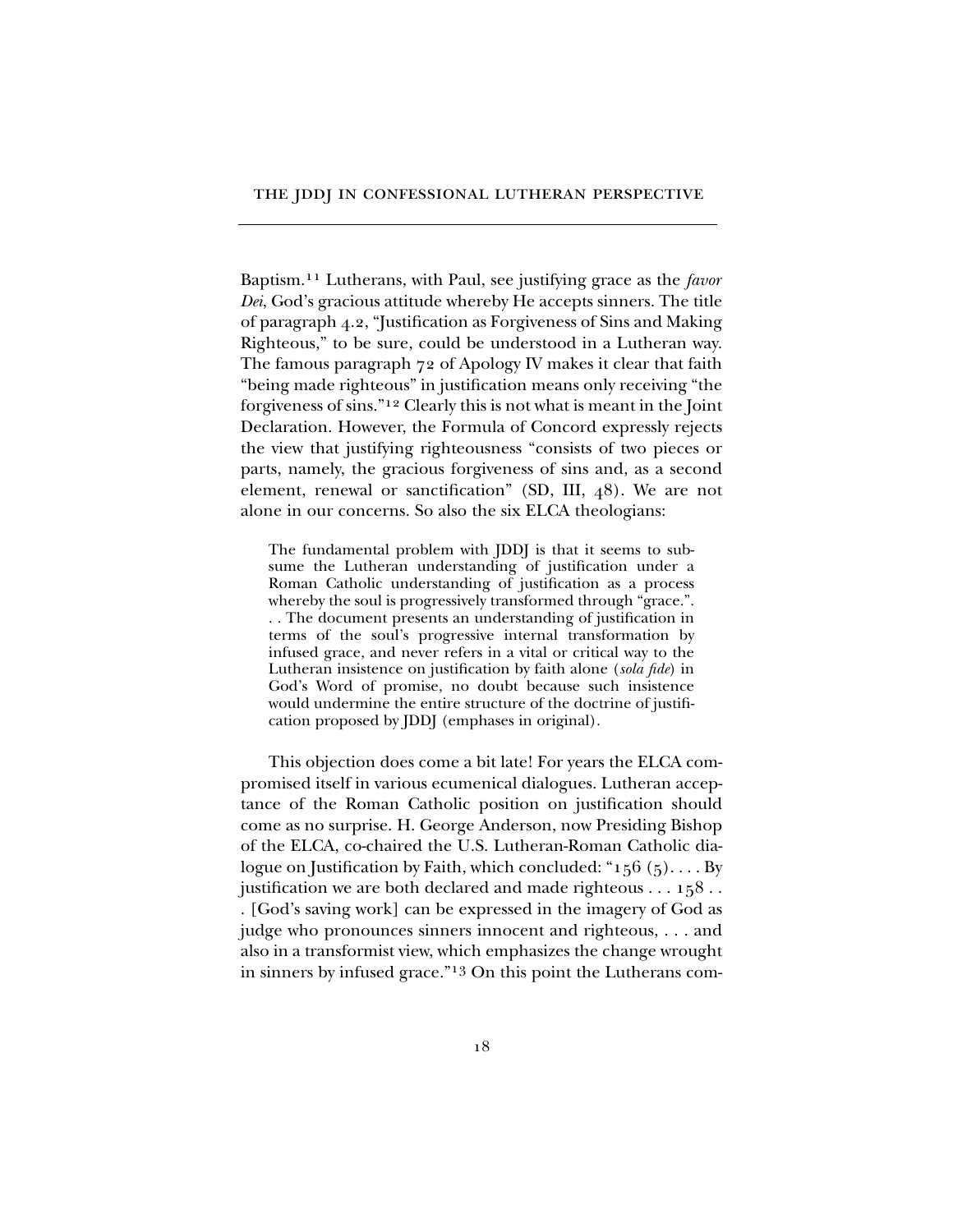pletely surrendered, but Rome was not required to reform her traditional definition, which was officially restated in the 1994 Catechism of the Catholic Church: "Justification includes the remission of sins, sanctification, and the renewal of the inner man" (498). The characteristic Roman Catholic fusion of "forensic" and "transformist" views of justification has been wrongly attributed to Luther by such prominent scholars as Alister McGrath and Tuomo Mannermaa, as will be shown below.14

## **2. Sola Gratia: No Real Advance**

The present Declaration is willing to grant *sola gratia* simply because the Lutheran and Roman parties had different understandings of "grace." If saving grace is God's undeserved favor, as in Rom. 4:4 and 11:6, then, in the article of justification, grace and works (Law) are clearly mutually exclusive. Justification is either by grace or by works, but not both. But if grace now means infused grace, a spiritual power poured into the soul by which we love God and merit salvation, then such infused grace and works in justification are related as "both/and." Neither the Joint Declaration nor the background dialog have come to terms with these contradictory meanings of "grace."15 This would have unraveled the illusory "consensus" on justification. Another ELCA critic of the Declaration, Louis A. Smith, writes:

Second, and in witness to the confusion produced by the niceness, the document keeps pointing us to a doctrine of justification by grace, as if the mere agreement on that terminology was some kind of breakthrough. It isn't! The 16th century had any number of colloquies between Roman Catholics and Lutherans who knew perfectly well that the disagreeing parties used the same language. What they disagreed about was the meaning of the terms. Grace was for Lutherans *favor Dei*, the personal good will of God. For Roman Catholics, grace referred to a quasi-substantial something, *habitus* or *qualitas* that was infused (poured) into the human soul. Indeed, in the 16th century, even the language of justification by faith could have been agreed on, if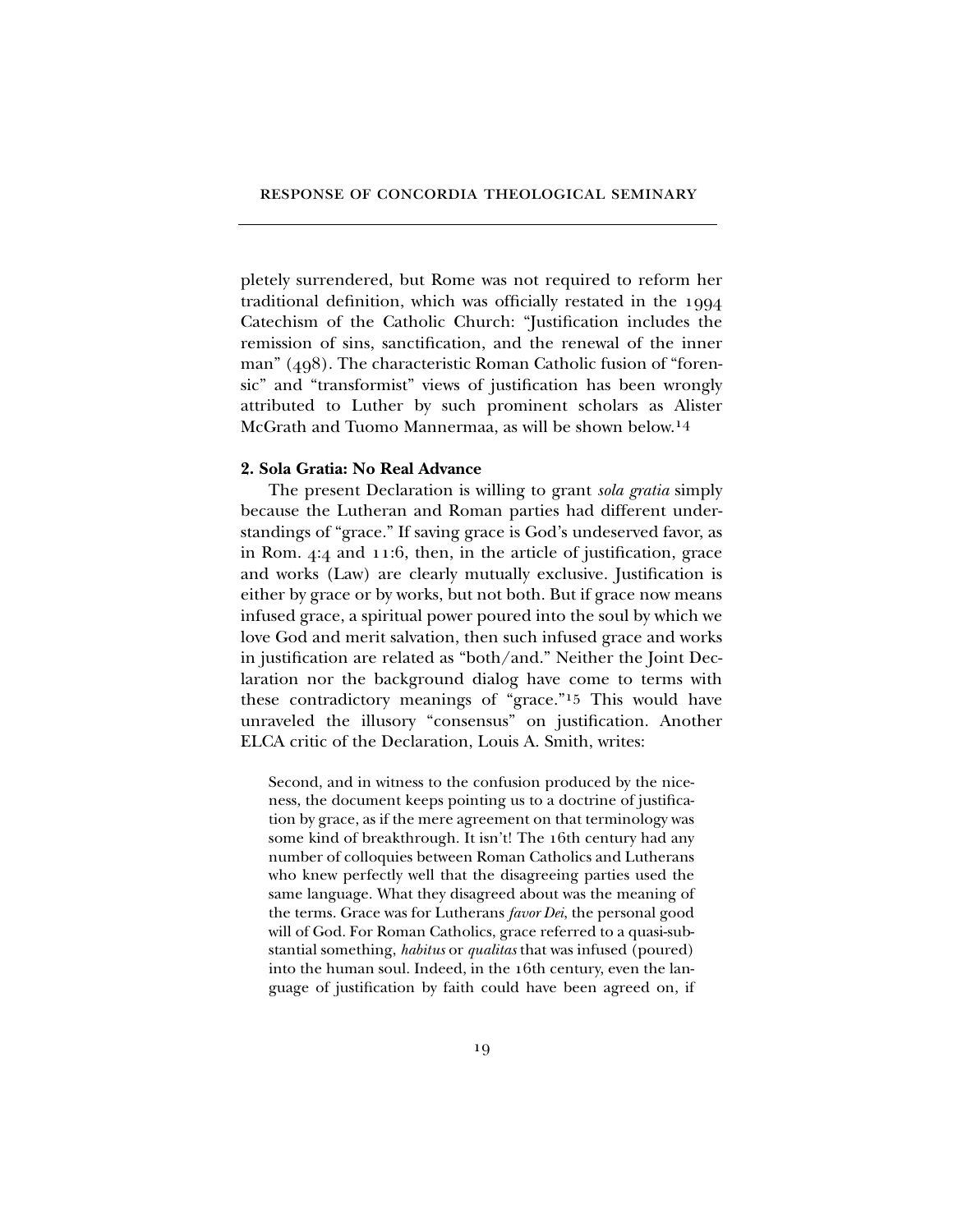Lutherans would only have accepted that faith referred to the beginning of and a necessary element within a process, which then gave its name to the process as a whole.<sup>16</sup>

Perhaps the only genuine departure from the Tridentine scheme is section 4.6, Assurance of Salvation ("36. Catholics can share the concern of the Reformers to ground faith in the objective reality of Christ's promise. . . .No one may doubt God's mercy and Christ's merit. . . .Recognizing his own failures, however, the believer may yet be certain that God intends his salvation." The six ELCA theologians see here "a possible ecumenical breakthrough," although, in their opinion, it is "undeveloped." Unfortunately, they say, this section "appears to have no connection to the rest of the document." The Finnish document commended the stronger language of an earlier version: "Thus it is true to say: faith as assurance of salvation [is] a profound consensus on this question." This formulation required Roman approval and so it is not surprising that the final version toned down the language. Smith is genuinely pessimistic about the overall value of this section and the other "good" one, "Law and Gospel." He notes: "Unless it should turn out that sections 4.5 and 4.6 are to be taken as the hermeneutical keys to the entire document, . . . [then] the rest of the document is much fluff, an appropriate target for a white-out sale."17

## **3. Justification: The Article by Which the Church Stands or Falls, or One Truth Among Others?**

Much more is at stake in this discussion for Lutherans than for Roman Catholics, who see justification as one topic among others and give it another definition.18 For Lutherans justification is the integrative center of all faith and theology.19 Without justification, Lutherans lose the distinctive characteristic of their theology and the reason for their existence. It is the core of all Christian truth and gives form and shape to all other biblical arti-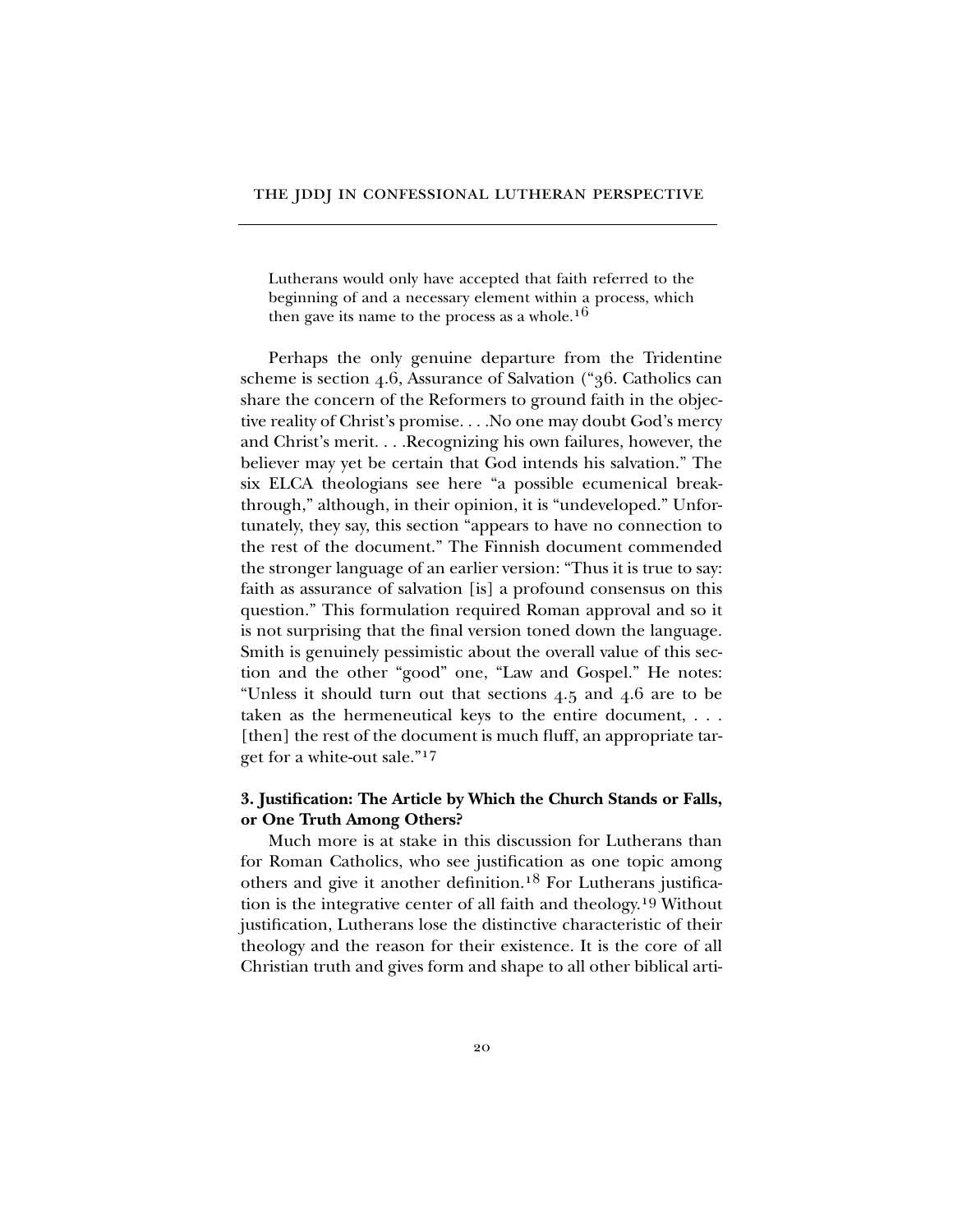cles. All articles are at stake in justification, and justification is at stake in all articles. It is the very engine that drives not only the Augustana (XX,8) but the entire Concordia (Apology IV, 2; XII, 3, 10; Smalcald Articles II/I; Large Catechism, Creed, 33, 54, 55; Formula of Concord, S.D., III, 6; V, 1). The six ELCA theologians are quite right in saying: "Lutherans have always insisted that justification by faith alone is the chief article and the criterion, the 'plumb line' by which all doctrine and practice is to be judged."20

Paragraph 18 of the Joint Declaration tries to accommodate the Lutheran position by saying that the article of justification "is more than just one part of Christian doctrine" and that it "stands in an essential relation to all truths of faith." However, as we have seen, the attempt to have the article of justification defined as overall "criterion" was blocked by the Vatican and the "criterion" reduced to one among others.

Some who may find the protracted discussion on justification too abstract, easily recognize differences in beliefs and practices that the Declaration leaves untouched. These "neuralgic points" are concealed under broad dogmatic terminology in paragraph 43 of the Declaration. The U.S. dialogue, however, was more forthright: "Some of the consequences of the differing outlooks seem irreconcilable, especially in reference to particular applications of justification by faith as a criterion of all church proclamation and practice" (paragraph 121). To wit: "Catholics and Lutherans, for example, traditionally differ on purgatory, the papacy and the cult of saints" (153). The solution of "this impasse" (121) is, of course, for the Lutherans to surrender the Reformation position: "Lutherans, however, do not exclude the possibility that such teachings can be understood and used in ways consistent with justification by faith; if such teachings are preached and practiced in accord with this doctrine, they need not, from this Lutheran perspective, divide the churches even though Lutherans do not accept them"  $(153)!^{21}$  The Augsburg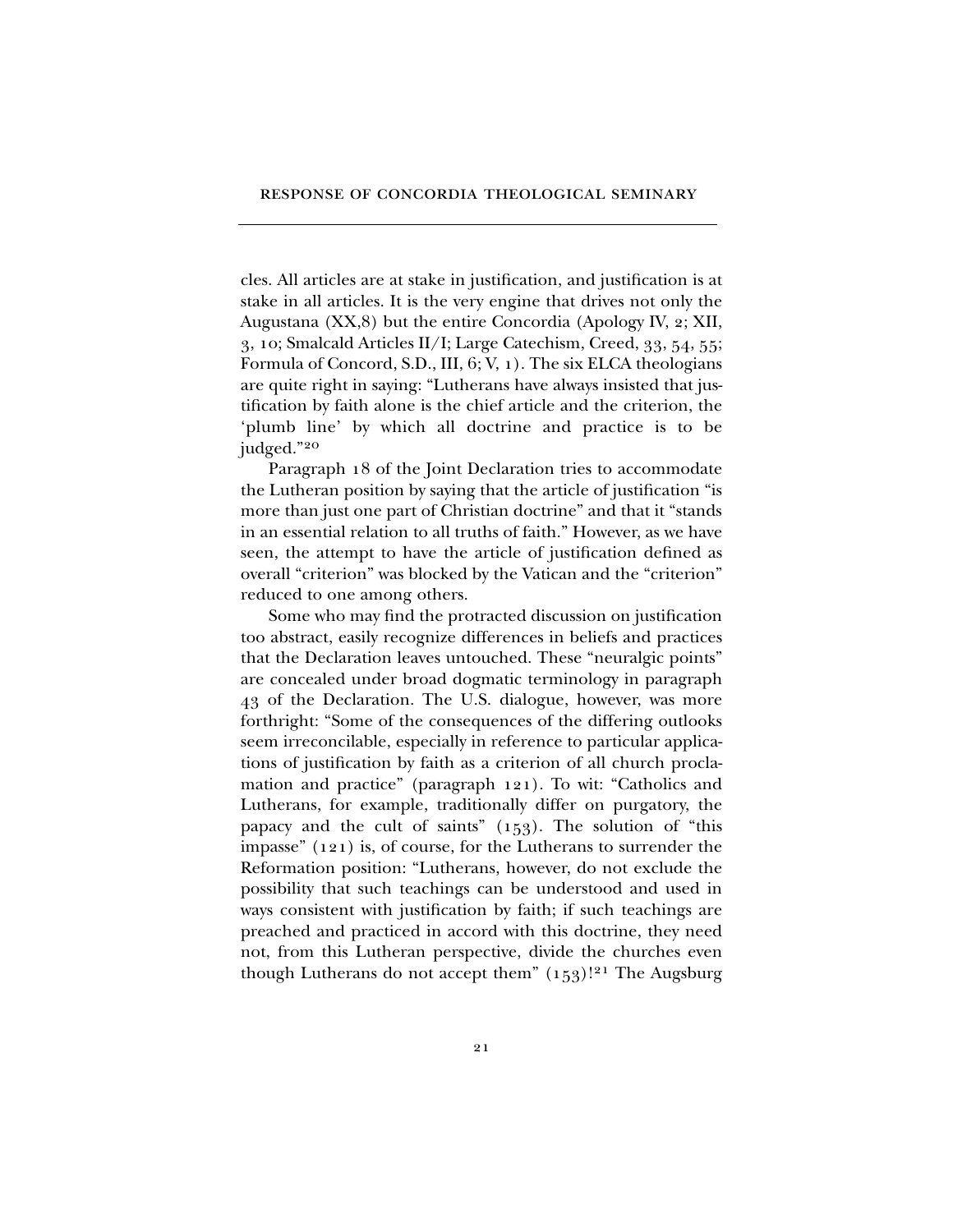Confession (XXII–XXVIII) and the Smalcald Articles (Part II) applied the criterion of justification to practice in the same way they applied it to doctrine. Lutherans of Reformation times held that practices which contravened justification did in fact divide the church. Practice mattered as applied doctrine. The Evangelical-Roman Catholic Gift of Salvation paper spells out "diverse understandings of merit, reward, purgatory, and indulgences, Marian devotion and the assistance of the saints in the life of salvation, and the possibility of salvation for those who have not been evangelized." For Lutherans it is nonsense to speak of consensus on justification if these issues remain unsettled. Differences in practices point to fundamental doctrinal discrepencies.

### **4. Original Sin?**

Behind the Lutheran-Roman Catholic differences on justification are equally fundamental differences on how original sin is understood. Differences on one doctrine mirror differences in others. Lutherans hold that original sin is really sin and that it remains after Baptism. Roman Catholic doctrine holds that original sin is eradicated by Baptism and that concupiscence is not really sin. Avery Dulles raises the issue in his cautionary piece: "Can unjustified sinners, with the help of grace, freely dispose themselves to receive the grace of justification, as affirmed in Trent's canon 4 on justification? Or are sinners so radically corrupted that they cannot, even with the help of actual grace, prepare themselves for justification?"22 The issue came to a head in Trent's Decree Concerning Original Sin (Fifth Session), which calmly anathematized St. Paul: "This concupiscence, which at times the Apostle calls sin [Rom. 6–8; Col. 3] the holy Synod declares that the Catholic Church has never understood to be called sin, as truly and properly sin in those born again, but because it is from sin and inclines to sin. But if anyone is of the contrary opinion, let him be anathema."23 Hubert Jedin, the great modern Roman Catholic authority on Trent, acknowledges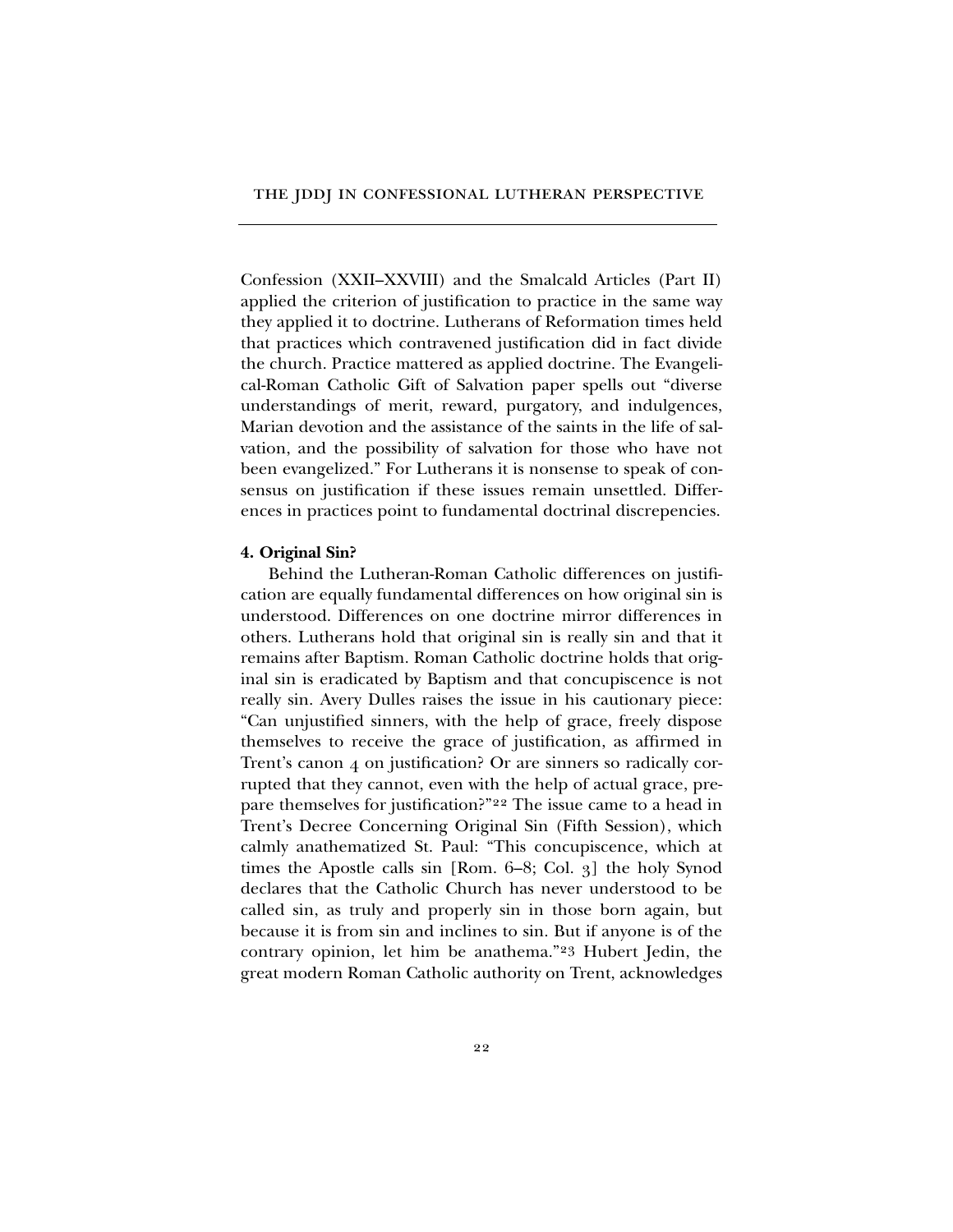that problem: "The Council was now brought up against the very basis of the Lutheran teaching on justification, and one of the most difficult points of controversy, because Luther's view seemingly found support in St. Paul and St. Augustine. . . .The teaching of canon 5 on concupiscence laid the foundation of the subsequent decree on justification."24

An earlier version of the Joint Declaration contained this bald statement: "Properly speaking, [concupiscence] therefore is not sin." This was criticized in some detail, particularly by the Finnish response, which suggested "that the last sentence ('Properly speaking, it therefore is not sin') be eliminated." The final version complies technically, but safeguards the Tridentine substance by having paragraph 30 say that baptismal grace takes away all that is sin "in the proper sense" and that is "worthy of damnation" (Rom. 8:1). There does, however, remain in the person an inclination (concupiscence) that comes from sin and presses toward sin. Since, according to Catholic conviction, human sin always involves a personal element and since this element is lacking in this inclination, Catholics do not see this inclination as sin in an authentic sense.

Although this inclination is "objectively in contradiction to God," it "does not merit the punishment of eternal death and does not separate the justified person from God." Here excuses for sin are substituted for forgiveness and justification!25

## **5. Justification: Christological Core and Center**

Defining justification is a delicate task. Even some Reformation-era Lutherans slipped into a Roman-like (scholastic) understanding of it. $2^6$  Justification is also the most central of all articles of faith, because it gives form and shape to all the other articles as they apply to the believer. Without relating a particular article to justification, that doctrine is not properly understood. So when justification is misunderstood, the entire body of doctrine is off balance. Justification describes the believer's relationship to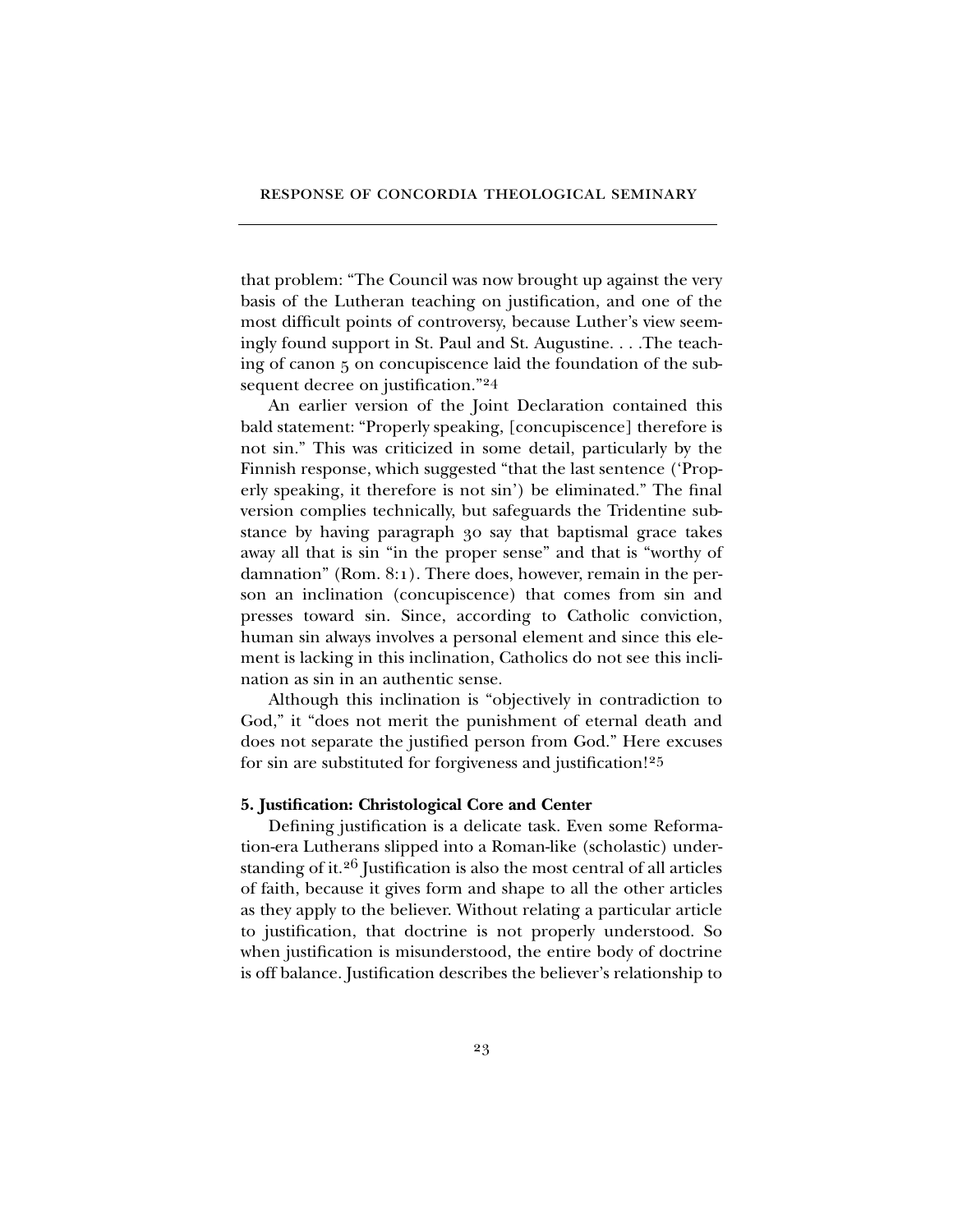God as he is accepted for Christ's sake. So it is not only a matter of how a particular article is biblically demonstrable (sola scriptura  $[AC XX, 11 \{Eph 2:8–9\}])$ , but also how it relates to justification as the core article by which the church stands or falls. Justification is a distinct article but it belongs to and is never separate from christology (*solus Christus*). Christology and justification are two sides of one doctrine—what God accomplishes in Christ (atonement), He applies to believers (justification).27 Rome sees justification as what God accomplishes in the believer (transformist view). The Lutheran christological view stands diametrically opposed to the Roman anthropological one. Lutherans quarreled not with Rome's christology qua christology (that is, the Second Article of the Nicene Creed), but with Rome's doctrine of justification, which rendered this christology ineffective for the believer. So it was not simply that such things as Masses for the dead or purgatory lacked biblical support, which of course they did, but more importantly, these were rejected because they detracted from Christ's work and deprived Him of His glory.28

Rome's view of grace as an infused substance, *gratia infusa*, stands at the base of its theology of justification as a process. Lutherans hold that justification is first of all a universal, worldembracing act and judgment of God in Christ, which is received by faith alone: "The first and chief article is this, that Jesus Christ, our God and Lord, 'was put to death for our trespasses and raised again for our justification' (Rom. 4:25)" (Smalcald Articles,  $II/I/1$ ). "Indeed, the entire Gospel that we preach depends on the proper understanding of this article. Upon it all our salvation and blessedness are based, and it is so rich and broad that we can never learn it fully" (Large Catechism, Creed, Second Article, 33). The Formula of Concord (SD, III, 25) lists four "essential and necessary elements" of justification: 1. the grace of God; 2. the merit of Christ; 3. the Gospel; and  $4$ . faith.<sup>29</sup> The first three constitute what has been called "general" or "universal" justification, which then becomes "personal" or "individual" justification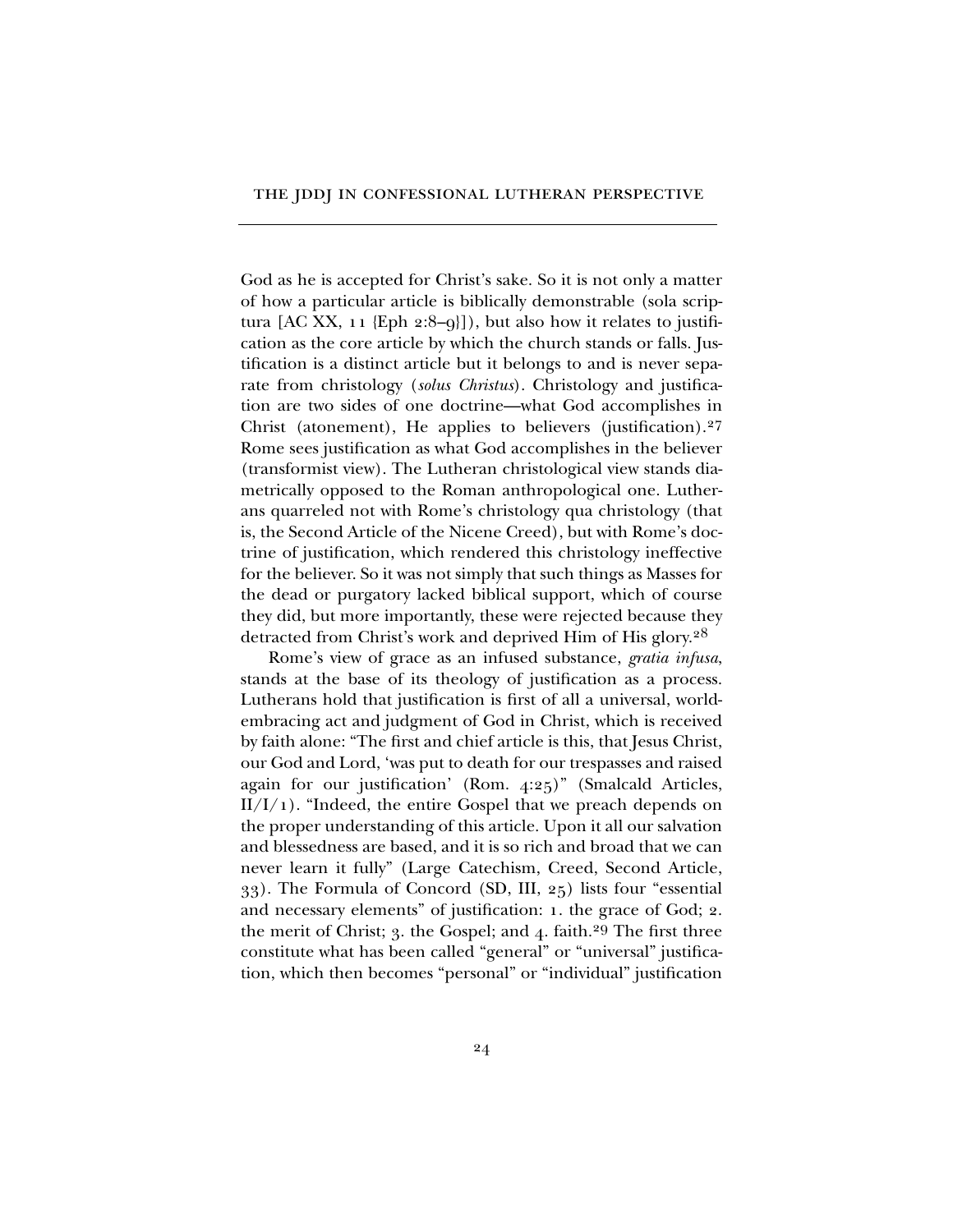when appropriated by faith (what the Apology calls *fides specialis* [personal faith]). (The terms "objective" and "subjective," though sometimes used by Lutherans in this context, fit the Calvinist view more closely, which rejects universal grace and regards the "subjective" aspect of justification as the "experience" of it in one's soul or conscience.)

Personal justification takes place by faith. God's justification of the world in Christ (universal justification) is prior to anyone's faith and constitutes its object and substance. All this is, at best, peripheral to the Declaration. Justification exemplifies the Lutheran understanding of all doctrine: grace means that God acts prior to faith. A parallel is the example of the Lutheran understanding of the Lord's Supper where Christ's bodily presence in the bread and wine is prior to our reception of it and is not dependent on our faith. God justifies the world while it is still ungodly.30 Justification is a reality in Christ, and is therefore prior to anyone's reception of it by faith. It possesses an objective reality in God alone. Abraham believed in the God who justified the ungodly, Rom. 4:3–5. God was justifying the ungodly before Abraham believed. The Declaration cites 1 Cor. 1:30, "Christ is our righteousness," but does not unfold its christological content.

The Declaration speaks of justification in terms of what it does, its effects (the tranformist view), and does not touch upon it as a divine accomplishment in Christ, as other commentators also note. Where Roman Catholics see justification as something happening in man (anthropological view), Lutherans see justification as accomplished in Christ (christological view). Atonement and objective justification are coterminous, but the latter is dependent and a result of the former. Justification is not an arbitrary decision of God that is accomplished by sovereign decree, but flows from God's regard for the work of Christ.31 God justifies and He understands His act of justifying (justification) as His own saving accomplishment in Christ. So also Outmoded Con-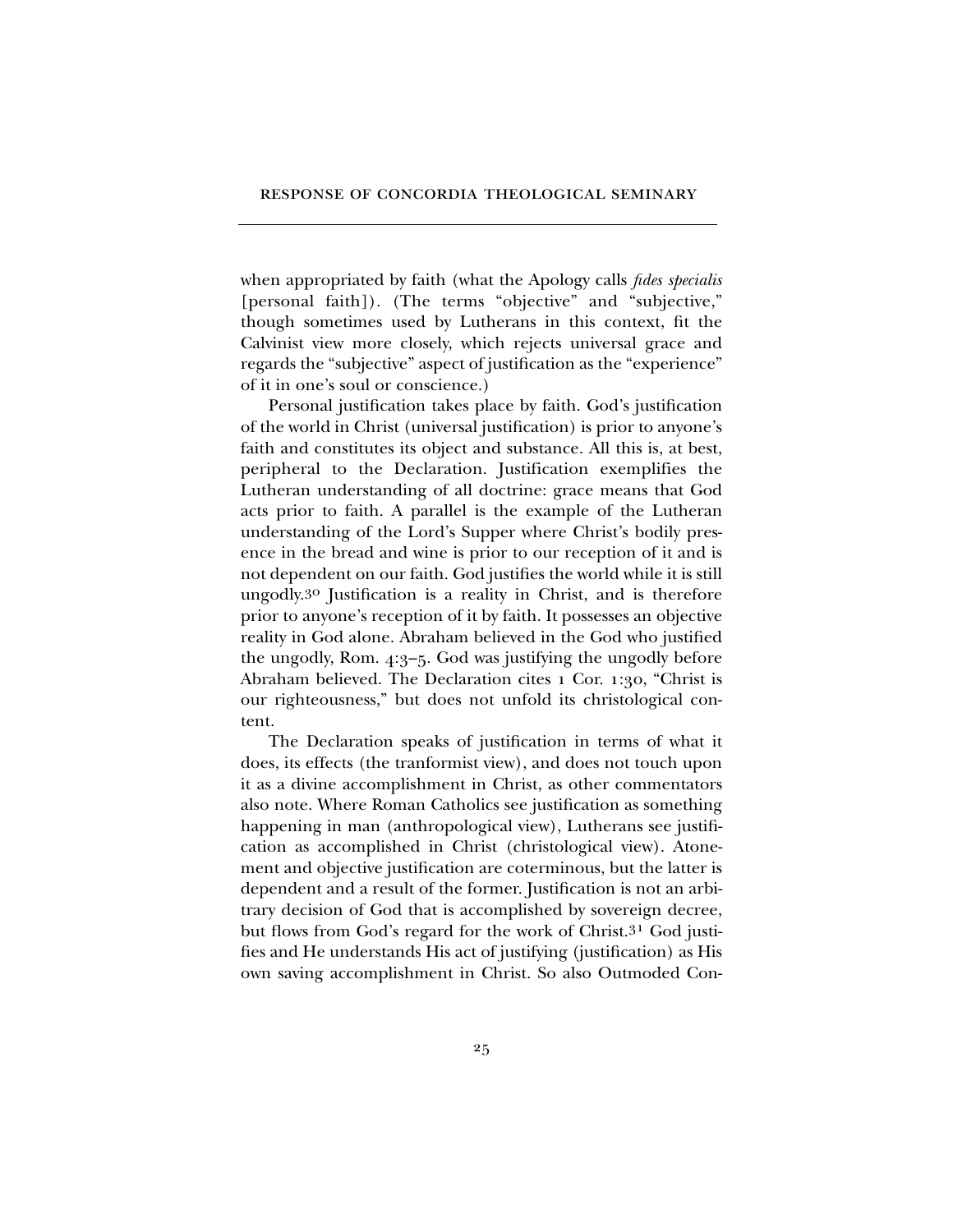demnations? of the Göttingen faculty: "Corresponding to God's being God, justification occurs through Christ alone (*solo Christo*), by grace alone (*sola gratia*), and in faith alone (*sola fide*)."32 This justification in Christ is as universally expansive as is the divine condemnation of the world in Adam. In both the universal condemnation and justification, He is acting according to justice or righteousness. God's justification of the world in Christ must exceed His universal condemnation of the world in Adam. Without this belief, Christ's work becomes inferior to Adam's, a horrific doctrine by all standards (Rom. 5:15). God's universal acceptance of all of mankind in Christ is essential to the Lutheran doctrine that justification takes place in the blood of Christ, who on this account can be called our justification. Rom. 5:9: "Since, therefore, we are now justified by His blood, much more shall we be saved by Him from the wrath of God." Universal justification does not imply the universalism of an *apokatastasis*, which makes personal participation in justification inconsequential. We quote from Hans Küng, "All men are justified in Jesus Christ and only the faithful are justified in Jesus Christ."33

By contrast, justification for Rome is basically a grace-driven process in man. And it is this view that dominates the Joint Declaration. It is true that the strong Finnish representations succeeded in reshaping a previously bland, "anthropologically" orientated paragraph into an express confession of Trinitarian-Christological substance: "15. . . .The foundation and presupposition of justification is the incarnation, death, and resurrection of Christ. Justification thus means that Christ Himself is our righteousness, in which we share through the Holy Spirit in accord with the will of the Father. . . ." Had this been the document's real starting point, rather than a decorative afterthought, the result might have been different. "Justification thus means that Christ Himself is our righteousness" is in need of development, but, as mentioned, this does not happen. Given the "transformist" commitments of the document, even noble Trinitarian-Christological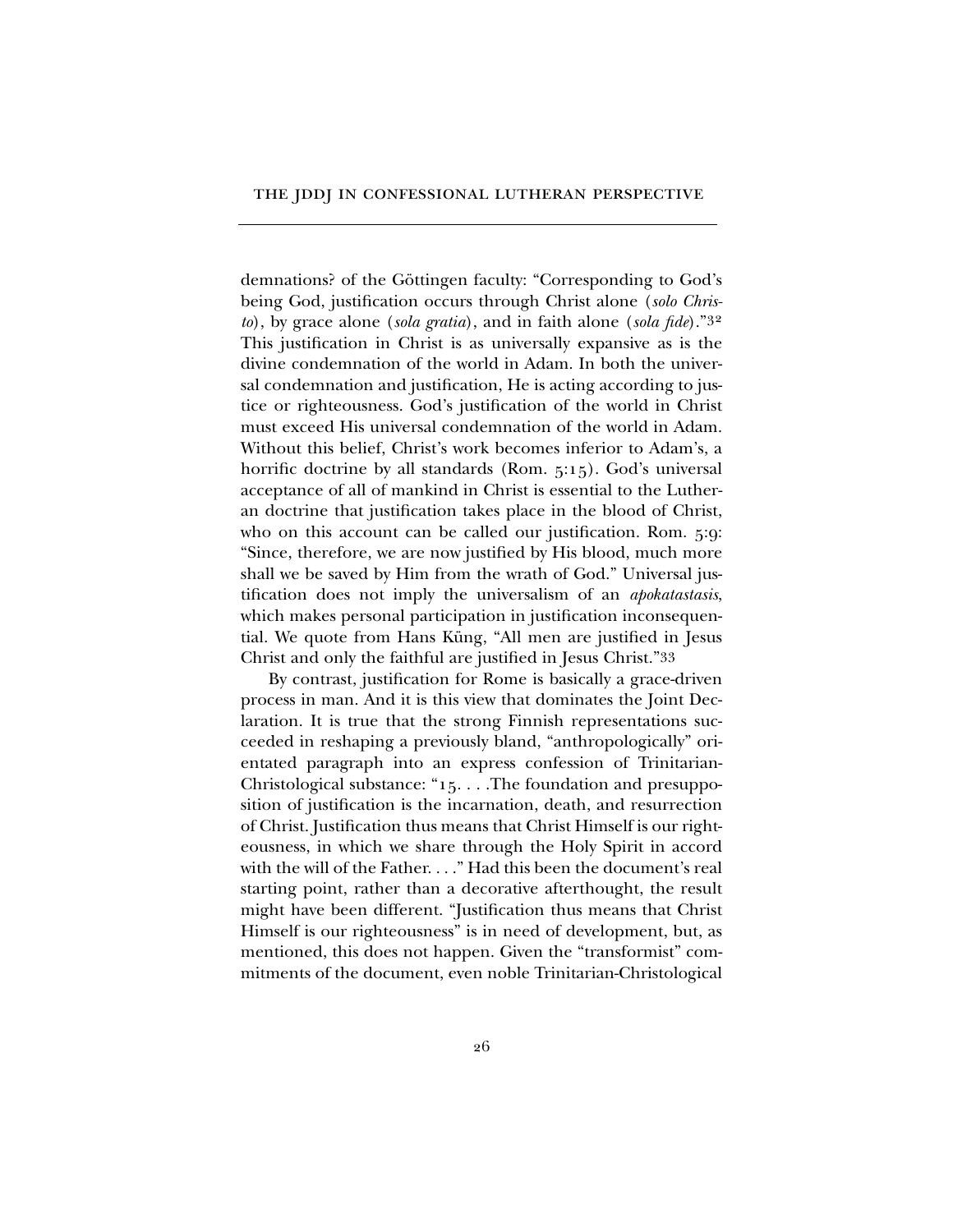language can do little more than remind us of the painful contrast between the confessional "ought" and the ecumenical "is."

## **6. Justification: Beyond "Law and Gospel" and Faith**

Our response has taken advantage of critiques including the one offered by six Luther Seminary (ELCA) professors. They rightly point to the incompatibility between the Declaration's understanding of justification as an inner process of transformation and the Lutheran view of justification through faith alone (*sola fide*). But their stress on faith as "relational," especially without a clear affirmation of the incarnation and atonement, is itself misleading. Their polemic against "some contemporary Finnish Luther scholars" who "align justification with theosis through the idea that faith 'receives' Christ, and so divine life itself is 'imparted' to the person in justification" is valid, if it targets the mingling of justification and sanctification in that approach. On the other hand, we could hardly disagree that God through Christ dwells in believers, especially through the Sacrament. Faith to be sure is "relational" but not as though in justification this faith were more than pure receptivity—the empty hand filled by the Person and Work of the God-Man.

It is a common Protestant error that faith justifies somehow also because of its own inherent value. Seeing faith as a substantive cause of the believer's justification is hardly different from the characteristic Roman fusion of justification with sanctification. Without Christ, faith is nothing. Listen to Luther in his Galatians Commentary.

But where they speak of love, we speak of faith. And while they say that faith is the mere outline, but love is its living colors and completion, we say in opposition that faith takes hold of Christ and that He is the form that adorns and informs faith as color does the wall. Therefore, Christian faith is not an idle quality or an empty husk in the heart. . . . . But if it is true faith, it is a sure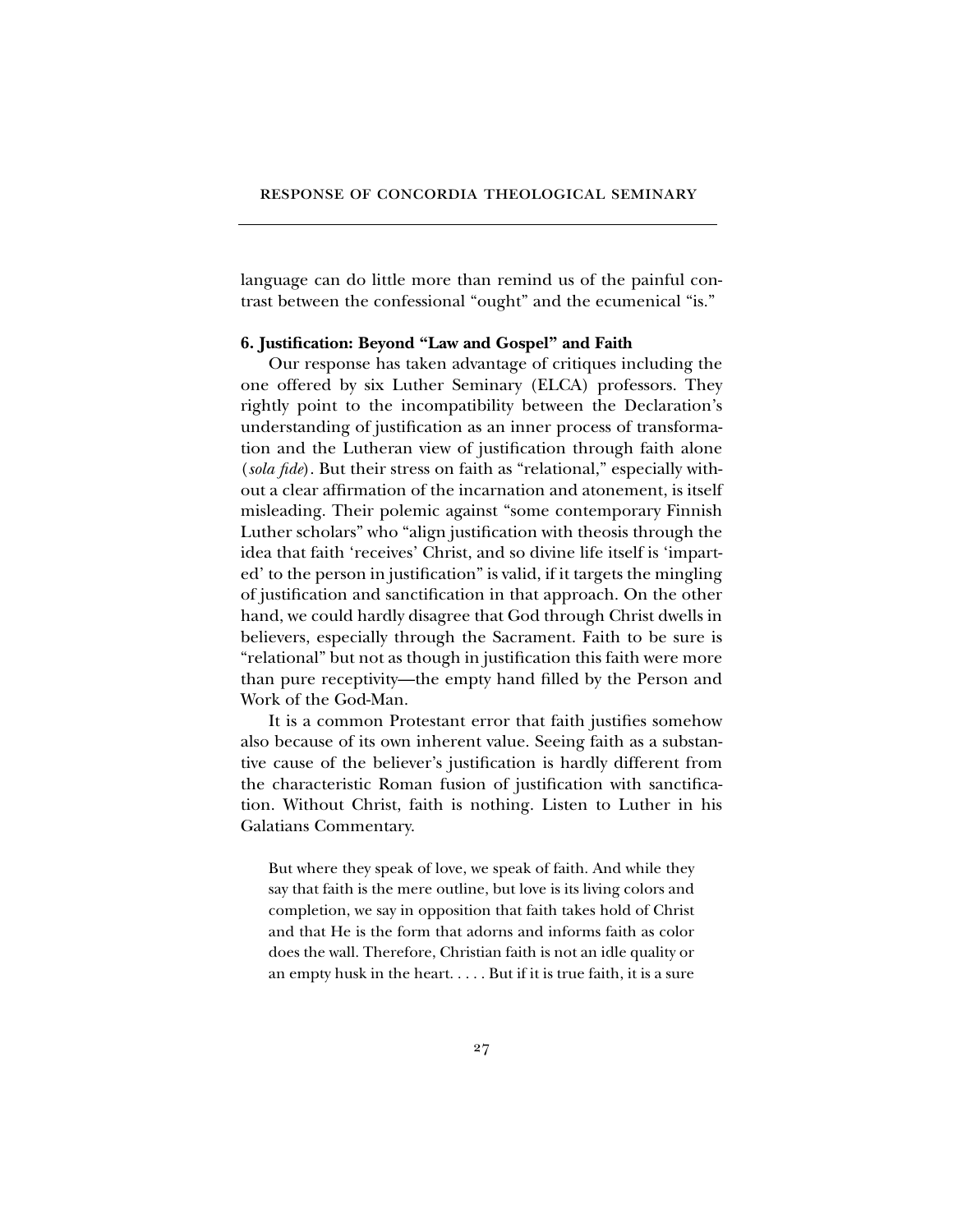trust and firm acceptance in the heart. It takes hold of Christ in such a way that Christ is the object of faith, or rather not the object but, so to speak, the One who is present in the faith itself [*in ipsa fide Christus adest*]. . . . Therefore, faith justifies because it takes hold of and possesses this treasure, the present Christ. . . . Therefore, the Christ who is grasped by faith and who lives in the heart is the true Christian righteousness, on account of which God counts us righteous and grants us eternal life. 34

Whereas the six ELCA theologians do not relate faith and justification to the atonement, Küng and several other Roman Catholic theologians recognize justification as an effect of Christ's universal atonement. For instance Meinertz, "The objective fact of justification is accomplished in the redemptive death of Christ, in connection, of course, with the resurrection. And so Rom. 5:9 can insist that we are justified in His blood, and by way of complement, in Rom. 4:25, that Christ was raised up for our justification."35 Küng himself puts it like this:

On the one hand, the justification accomplished on the cross must not be separated from the process which reaches down to the individual man; this would in one way or another lead to *apokatastasis*. On the other hand, personal justification must not be separated from the general act of justification on the cross; this would in one way or another lead to predestinationism. Rather both must be seen as the two sides of a single truth: All men are justified in Jesus Christ and only the faithful are justified in Jesus Christ.36

Küng previously offered: "In reading texts which speak of justification in connection with the death and resurrection of Jesus Christ, it is striking to note that all of them referred emphatically to faith as well (for example, Rom. 4.5, 20–25)."37 The Joint Declaration fails not simply in this or that detail of justification, but in terms of the "big picture."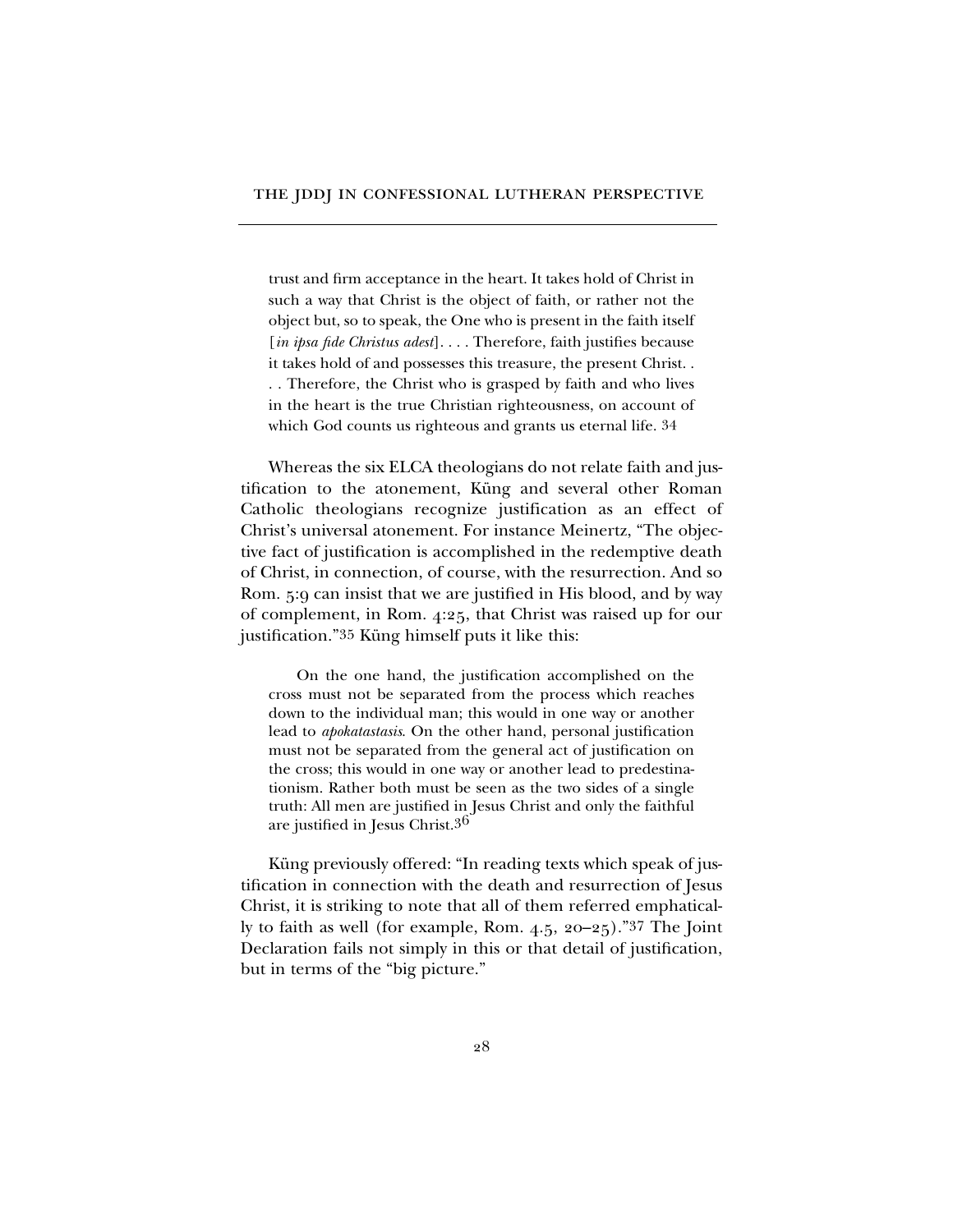## **7. Flawed Ecumenical Methodology**

Tuomo Mannermaa traces the Leuenberg Concord to a fallacious distinction between a common "ground" or basis and differing modes of "expression." This approach is similar but not identical to G. Ebeling's scheme of distinguishing *fides justificans* from *fides dogmatica*. 38 Mannermaa sees a similar faulty pattern at work in the Ecumenical Working Group's 1986 *The Condemnations of the Reformation Era—Do They Still Divide?*, which is "not the only text in which the distinction of ground and expression, center and periphery, concern and formulation [*Anliegen* und *Ausgestaltung*] serves as hermeneutical key to the solution of the ecumenical problem."39

The Joint Declaration follows a similar pattern in distinguishing between the basic "concerns" or "intentions" and the actual doctrinal positions and formulations of Trent and the Book of Concord. First, terms like grace, faith, and justification are identified, but precise meanings give way to equivocations. Then the Declaration takes these ambiguities as proof of a "consensus on basic truths concerning the doctrine of justification," of which the differing theologies of the two churches are merely complementary and not contradictory expressions.40

Setting aside the past condemnations on such grounds amounts simply to wishing them away. Understandably, the Declaration cannot say that the past condemnations were simply wrong. Paragraph 42 puts it like this: "Nothing is thereby taken away from the seriousness of the condemnations related to the doctrine of justification. Some were not simply pointless. They remain for us 'salutary warnings' to which we must attend in our teaching and practice."

If "some" of the condemnations were "not simply pointless," were many or most of them "simply pointless" then? An earlier version of the Declaration had put it like this: "Nothing is thereby taken away from the seriousness of the condemnations related to the doctrine of justification. They did not simply or altogether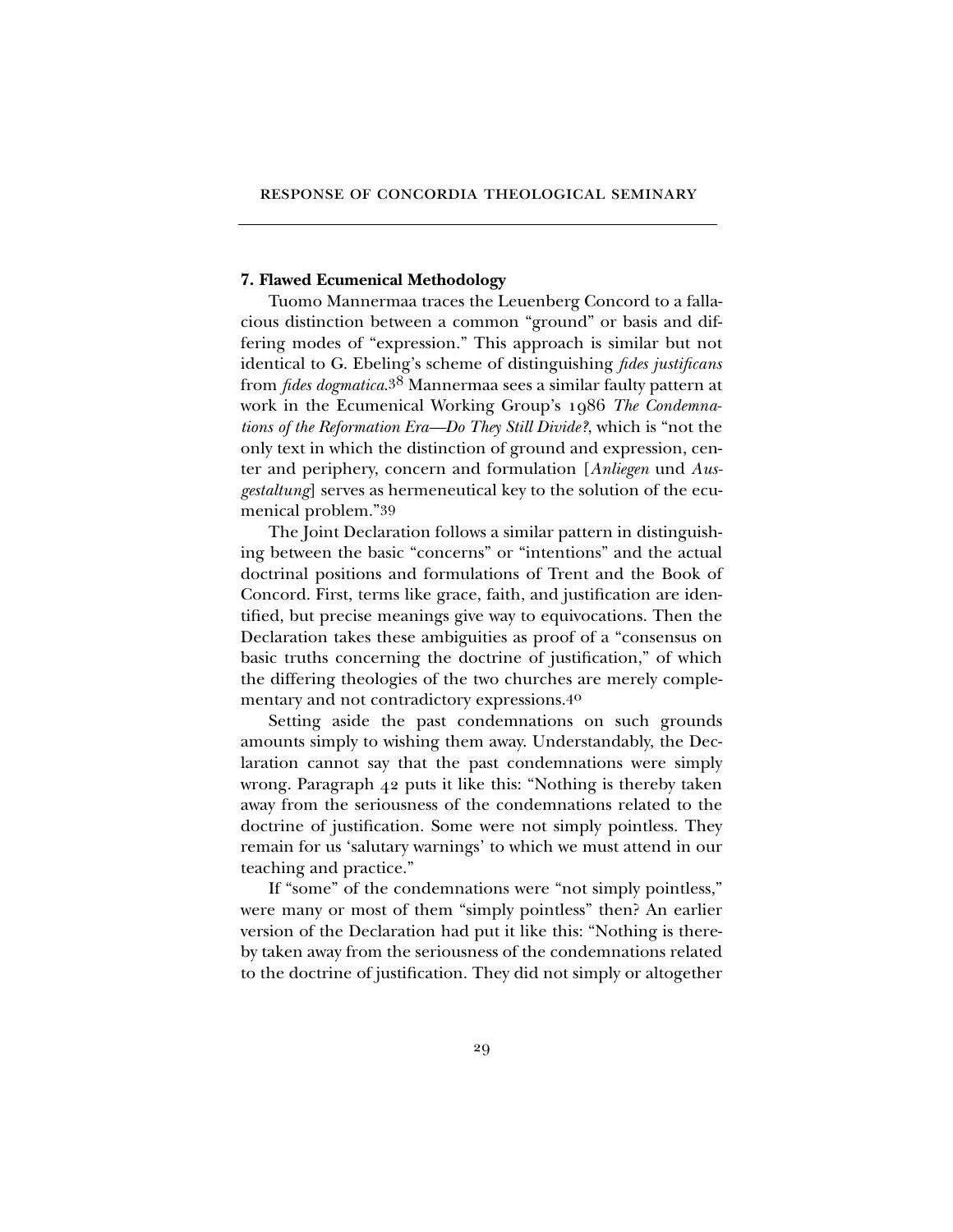miss the point. Where the basic consensus is not adhered to they still apply today. In this respect the mutual doctrinal condemnations remain 'important as salutary warnings.'"

The Church of Finland's response asked pointedly: "What does the formulation 'where the basic consensus is not adhered to' mean in concrete terms?" The final form of this point evidently follows the maxim: the less said the better.

Having referred to unresolved issues such as purgatory, indulgences, merit, satisfaction, sacrifice of the Mass, invocation of saints, and monastic vows, Avery Dulles asks what it would mean to say that such matters are no longer church-divisive: "Does it imply that Lutherans may today teach and hold the doctrine of Trent and that Catholics are free to teach and hold the positions of the Book of Concord on the disputed points? If such freedom does not exist, the issues appear to stand in the way of full communion."41 He adds this eloquent plea:

In the present atmosphere, Christians find it all too easy to declare that the doctrinal disagreements of the past have lost their church-divisive character. Pervasive though the present climate of agnosticism and relativism may be, Lutherans and Catholics must resist it. One of the most precious things we have in common may be our conviction that pure doctrine is crucially important and that ecclesial unity should not be purchased at the expense of truth. I sincerely hope that we can continue to learn from one another, appropriate one another's insights, and correct one another's oversights.42

Though some have pointed out that the "mutual condemnations" in the Council of Trent and the Book of Concord are different, these differences must not be exaggerated. Gottfried Martens in his *Die Rechtfertigung des Sünders-Rettungshandeln Gottes oder historisches Interpretament* criticizes the various justification dialogues precisely for reducing everything to historically variable expressions and interpretations. In fact, the booklet *Ecumenism:*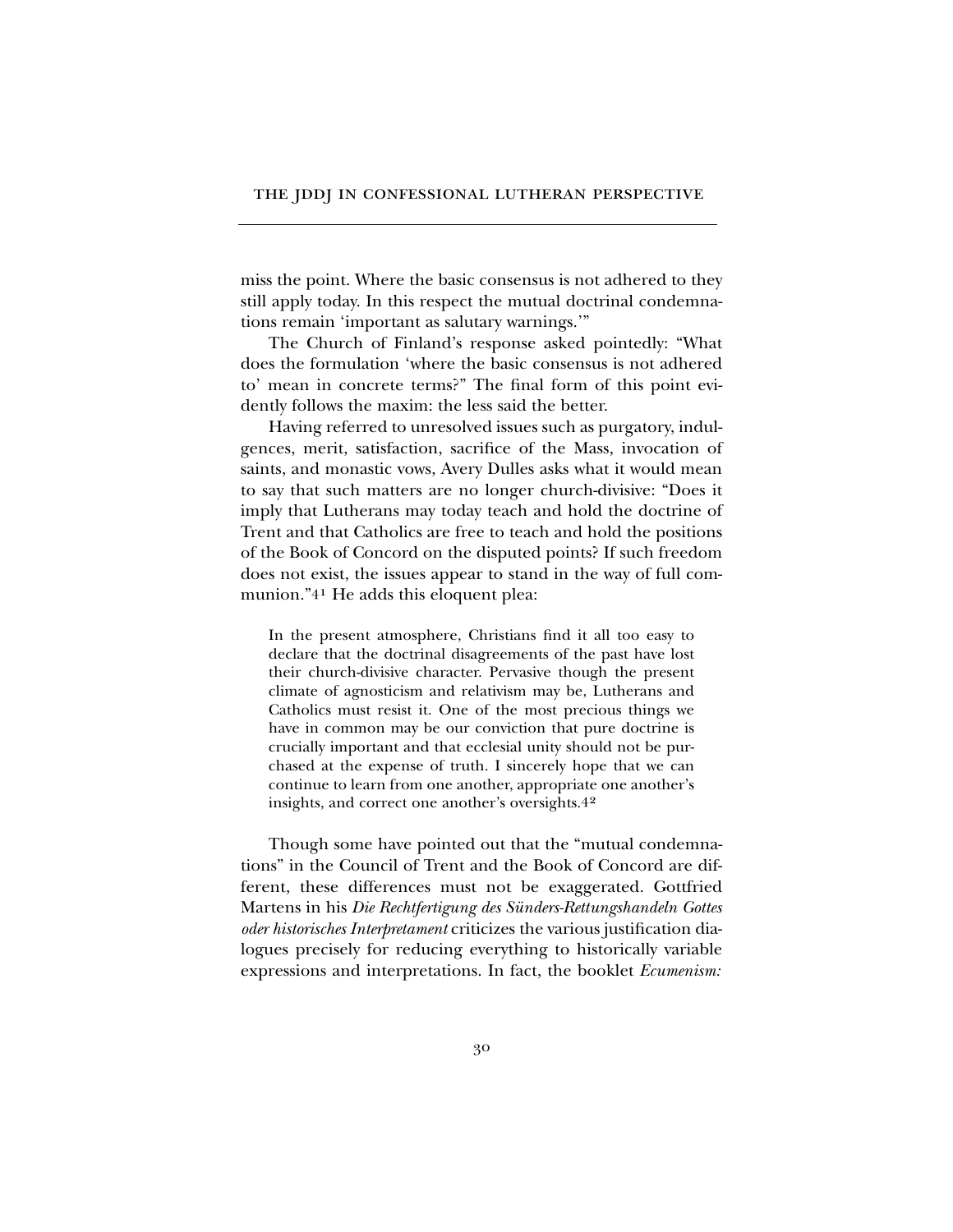### response of concordia theological seminary

*The Vision of the ELCA. A Guide for Synods and Congregations*, captures the prevailing approach perfectly: "As Lutherans seek to enter into fellowship without insisting on doctrinal or ecclesiastical uniformity, they place an ecumenical emphasis on common formulation and expression of theological consensus on the Gospel."43 When Dulles observes that "Trent made no mention whatever of Luther or Lutherans," he is technically correct.44 The fact is, however, as Jedin puts it, "The Tridentine decree on justification is the Church's authoritative answer to the teaching of Luther and the Augsburg Confession on grace and justification. The reformed doctrines of Zwingli and Calvin were only lightly touched upon in the course of the debate."45

It is also true that the Lutherans specifically refused to include "entire churches" in their condemnations of error (Preface to the Book of Concord). When the ELCA theologians opine, however, "nor are Roman Catholics excluded by Lutherans from Lutheran fellowship, including Holy Communion, even to this day," they are indulging in an unhistorical, woolly ecumenism. The Formula of Concord, understands the Smalcald Articles as having properly explained the Augsburg Confession, and given ample grounds "for having no communion with the papists, and for neither expecting nor planning to come to an understanding with the pope about these matters."4<sup>6</sup>

Despite Roman misrepresentations of justification, C. F. W. Walther cited Luther that the church has been preserved under the papacy because Roman Catholics have what Luther calls "Christ's ordinances and gifts": Baptism, the reading of Gospel in the vernacular, absolution in private and public confession, the Sacrament of the Altar though it was administered at Easter and under one kind, the call or ordination to the pastoral office, and lastly prayer, the Psalms, the Creed, the Ten Commandments, and many fine hymns.47 We are encouraged that in our country, Roman Catholics are offered and many receive the Lord's Supper every Sunday and in many dioceses under both kinds.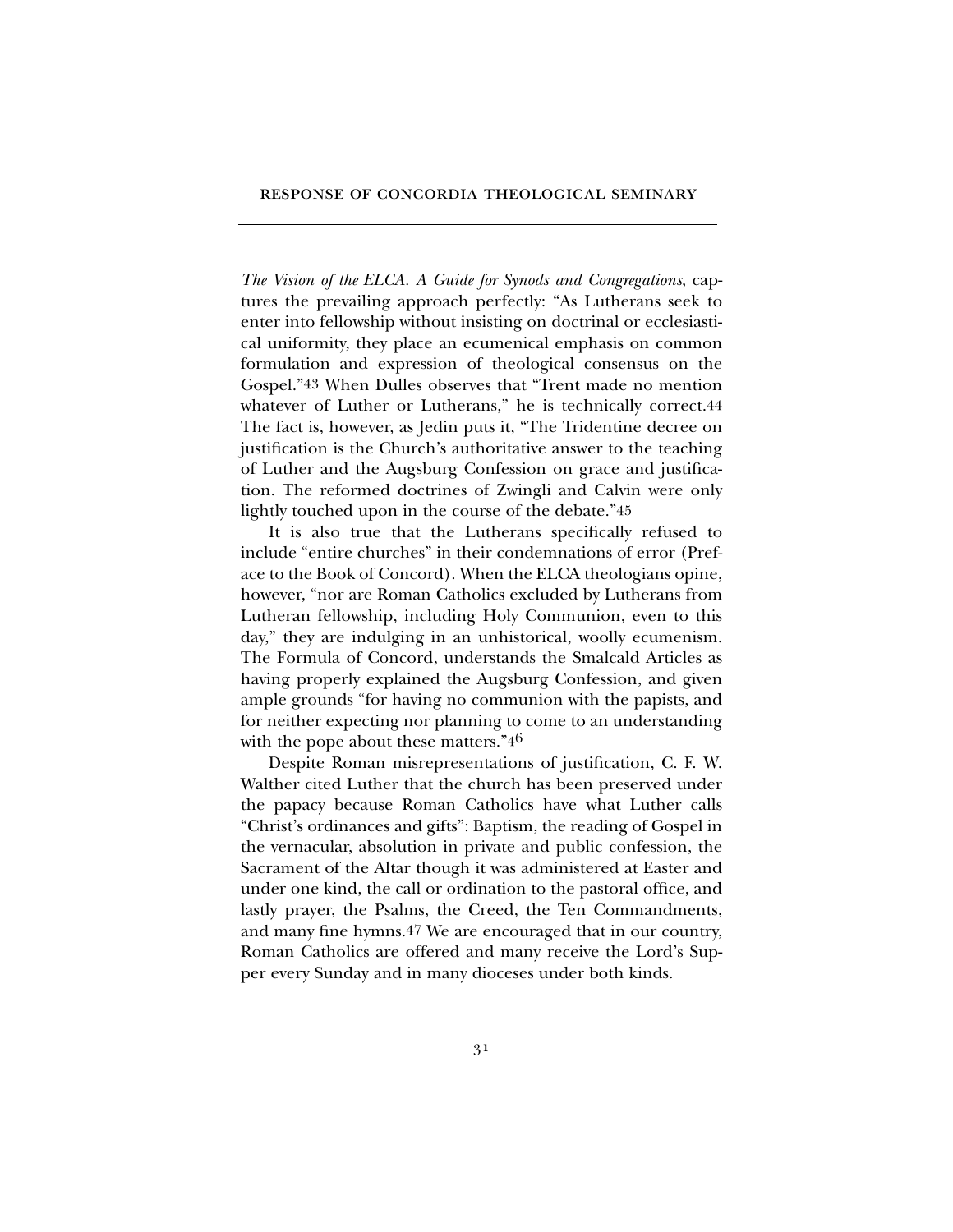the jddj in confessional lutheran perspective

## **Conclusion**

We can do no better than to conclude with the judgment of our late president, colleague, and friend Robert Preus, whose timely book, Justification and Rome, has just been published by Concordia Publishing House:

The settlement is an amalgam of the old Lutheran and Roman Catholic definitions, or rather, a pasting together of the two disparate sets of definitions-sort of like a treaty. Neither side gives up its set of definitions and meanings. The treaty provides that the Lutheran and the Roman Catholic will no longer battle over words, meanings, and definitions, but each will keep his own.48

> David P. Scaer, Chairman Richard Muller, Secretary Kurt E. Marquart William C. Weinrich, Adjunct Lawrence R. Rast Jr., Adjunct

## **Notes**

1. Following the directive of the LWF Executive Committee, General Secretary Ishmael Noko asked the 124 member churches to answer the following question regarding the approval of the Joint Declaration on the Doctrine of Justification (JD) by May 1, 1998: "Does your church accept the conclusions reached in 40 and 41 of the JD and thus join in affirming that, because of the agreement of the fundamental meaning and truth of our justification in Christ, to which the JD testifies, the condemnations regarding justification in the Lutheran Confessions do not apply to the teaching on justification of the Roman Catholic Church presented in the JD?" *Joint Declaration on the Doctrine of Justification: A Commentary by the Institute of Ecumenical Research* (Hong Kong: Clear-Cut, 1997) was distributed in May 1997. This docu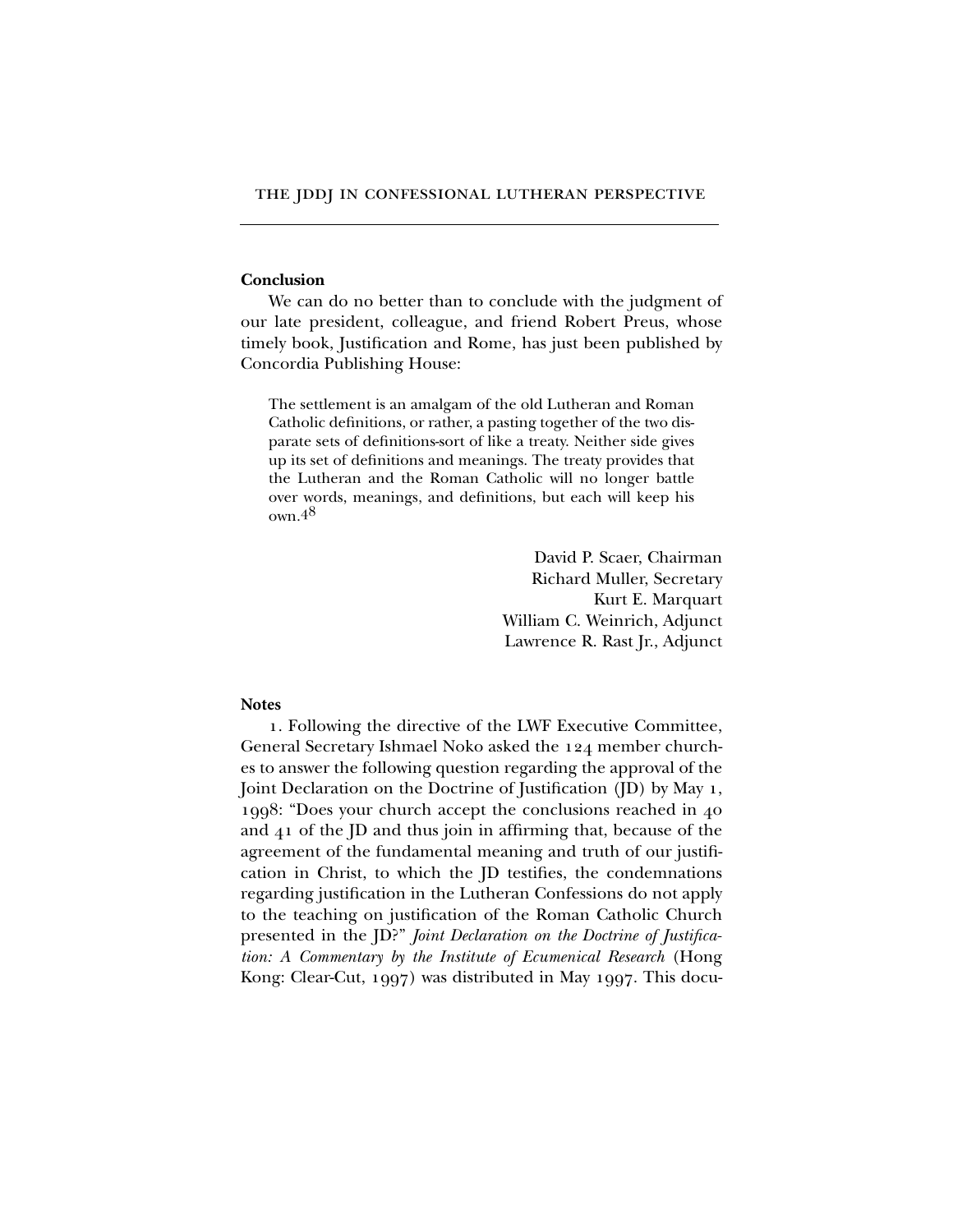ment is hereafter referred to as *A Commentary*.

2. The General Synod of the Church of Norway accepted the Declaration on Nov. 14, 1997 and urged its pastors to acquaint their people with the decision. In Finland, the church delayed final approval until May 1998.

3. Edited by Karl Lehmann and Wolfhart Pannenberg, translated by Margaret Kohl (Minneapolis: Fortress Press, 1990).

4. Translated and first published by Oliver K. Olson with Franz Posset in *Lutheran Quarterly* 5 (Spring, Autumn,\ and Winter 1991), and later in book form (Fort Wayne, Indiana: Luther Academy, 1992).

5. Wilbert Rusch remarks that the attempt to articulate sufficient agreement on justification to warrant declaring "inapplicable" the 16th century condemnations was undertaken "at an original suggestion from the ELCA" ("The Ecumenical Task of the Evangelical Lutheran Church in America: Some Personal Observations," *Lutheran Forum* 30 [September 1996]: 22). Rusch does not provide details.

6. Harding Meyer, "Nicht mehr unueberwindlich," *Lutherische Monatshefte* 36 (September 1997): 27; Carl Braaten, "Confessional Integrity in Ecumenical Dialogue," *Lutheran Forum* 30 (September 1996): 25.

7. Note must be taken also of two documents: *Evangelicals & Catholics Together: The Christian Mission in the Third Millennium* (First Things 43 [May 1994]: 15–22), and *The Gift of Salvation* (First Things 78 [Jan. 1998]: 20–23), in which Lutherans had no hand. *The Gift of Salvation* is a document agreed to on October 6–7, 1997, by a group of Evangelicals and Roman Catholics, including Harold O.J. Brown, James Packer, Avery Dulles, and Richard Neuhaus. It expressly affirms "agreement with what the Reformation traditions have meant by justification by faith alone [*sola fide*]." This document is not the object of our critique, but it has fine points. For example, "In justification, God, on the basis of Christ's righteousness alone, declares us to be no longer rebel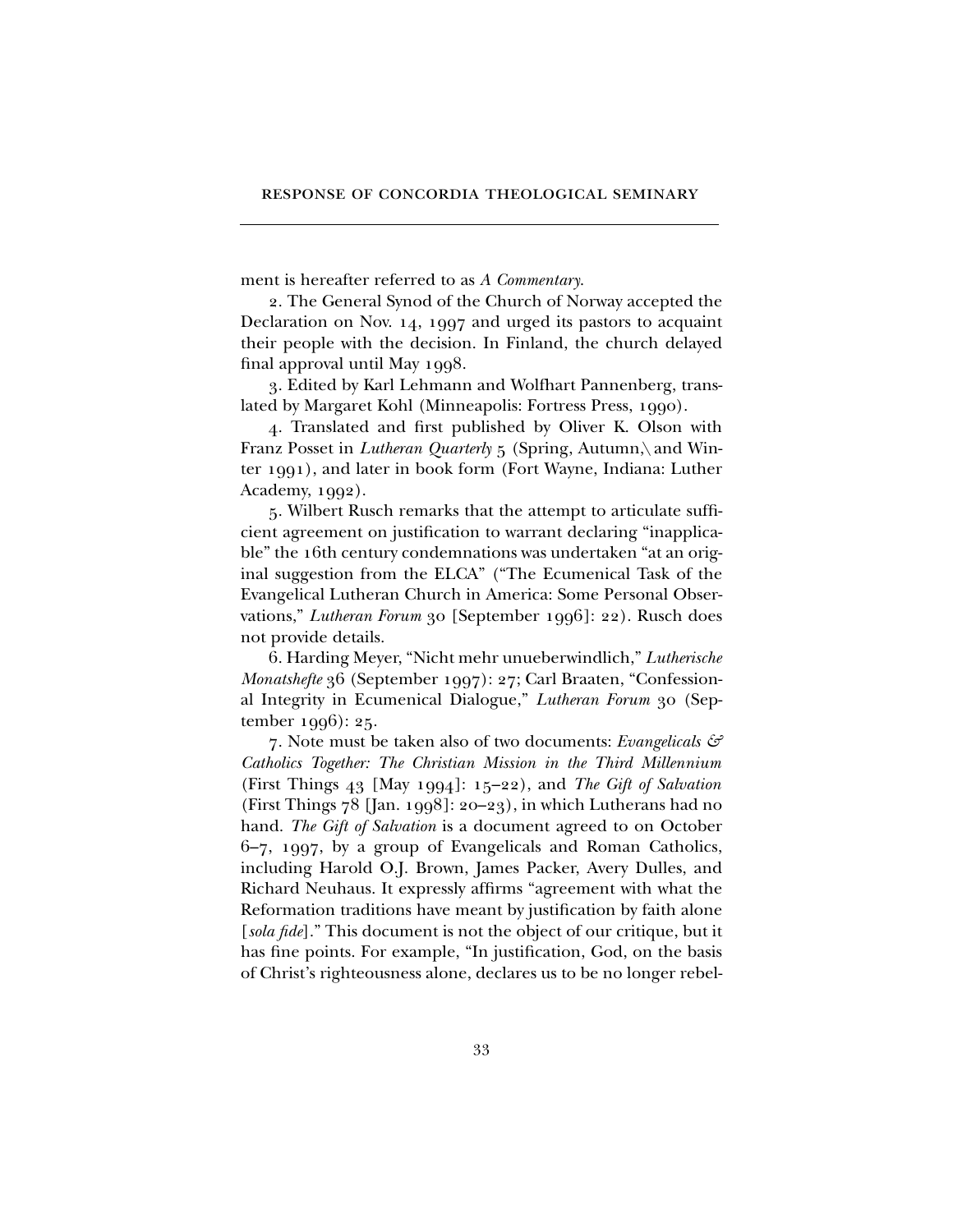lious enemies, but forgiven friends, and by virtue of His declaration it is so." It also speaks of "justification [as] central to the scriptural account of justification." Both documents laid down a common agreement on certain issues, but were also forthright in setting down disagreements. Among these are "the meaning of baptismal regeneration, the Eucharist, and sacramental grace; the historic uses of the language of justification as it relates to imputed and transformative righteousness; the normative status of justification in relation to all Christian doctrine; the assertion that while justification is by faith alone, the faith that receives salvation is never alone; diverse understandings of merit, reward, purgatory, and indulgences; Marian devotion and the assistance of the saints in the life of salvation; and the possibility of salvation for those who have not been evangelized." This could also be taken into our critique of a Declaration. The earlier document, *Evangelicals & Catholics Together* also affirmed a basic agreement in faith. Such concerns are also applicable to the Declaration.

8. "A Call for Discussion" was the product of six professors and not the entire faculty of Luther Seminary, St. Paul. The faculty, however, passed a resolution May 22, 1997, which said the Declaration touched on the central Lutheran doctrine and questioned the legality of the proposed action. A vote on the Declaration "would run the risk of signaling that the ELCA is not serious about its own confessional heritage or its relationship to the Roman Catholic Church."

9. The Strasbourg Institute *A Commentary* notes that, "No Catholic condemnations relate to the law-gospel distinction as such"  $(41)$ .

10. Eberhard Jüngel, "Um Gottes willen—Klarheit! Kritische Bemerkungen zur Verharmlosung der kriteriologischen Funktion des Rechtfertigungsartikels-aus Anlass einer—kumenischen 'Gemeinsamen Erklarung zur Rechtfertigungslehre,'" *Zeitschrift für Theologie und Kirche* 94 (1997): 394–406.

11. See footnote 15.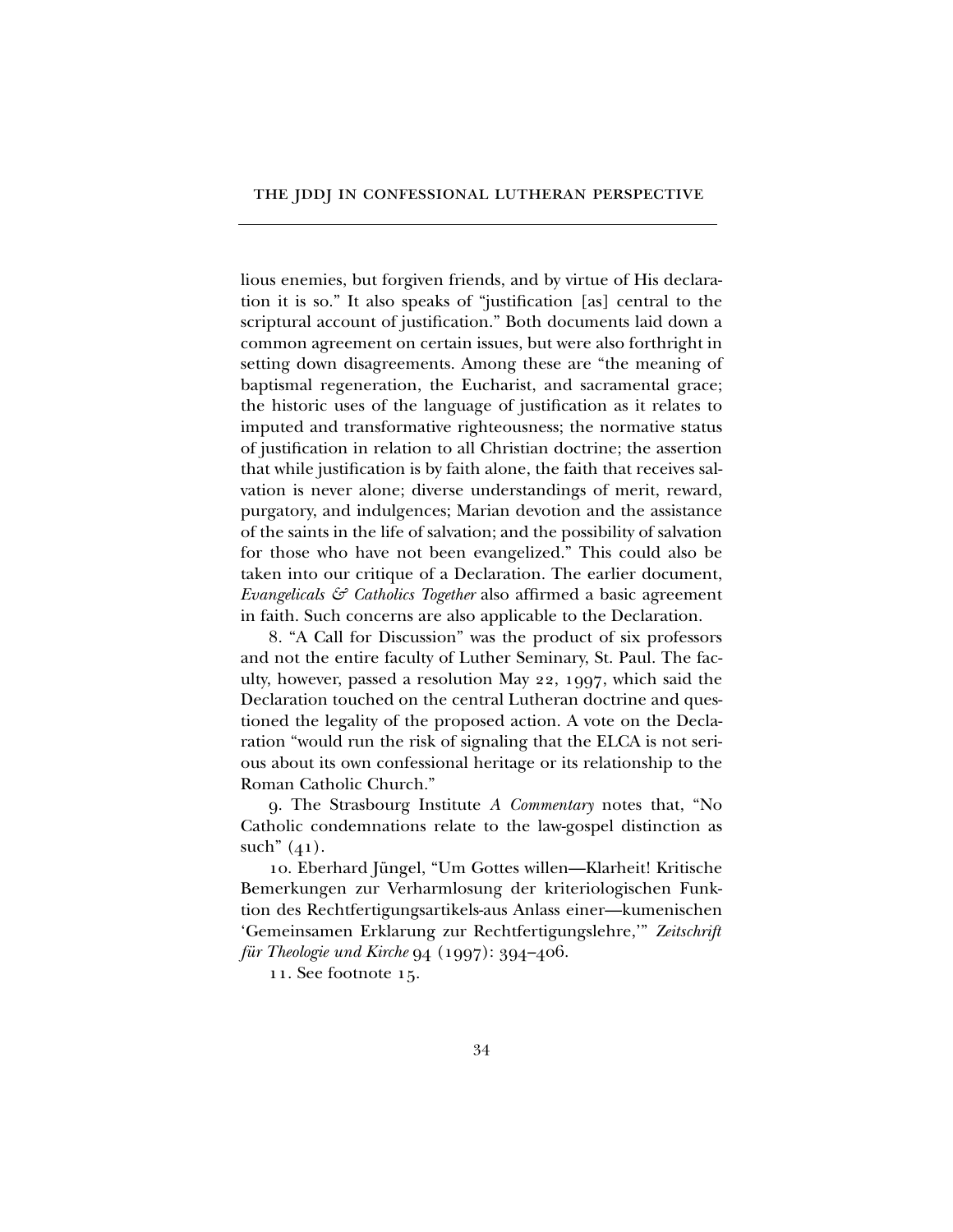12. See also the explanation in FC, SD, III, 19 and 20.

13. "U.S. Lutheran-Roman Catholic Dialogue, Justification By Faith," *Origins: NC Documentary Service*, 13 (October 6, 1983): 298.

14. Alister E. McGrath, *Iustitia Dei: A History of the Christian Doctrine of Justification, from 1500 to the Present Day* (Cambridge: Cambridge University Press, 1986, 1993), 10–32, 44–53, 125–130.

15. "A Call for Discussion" notes that Trent sees "justification as a process of growth in holiness empowered through the gift of grace given in the sacraments. Grace is understood as an infused causal power that transforms the soul." Aristotle's four causes are taken into the Tridentine definition. Predisposing or helping grace [first cause] turns the sinner from sin to "the church's 'instrumental cause' of justification, which is baptism [second cause]. In baptism, the cleansing of original sin and the remission of actual sin (up to the time of baptism) are received, together with the infusion of grace which renews the soul and enables the observance of the commandments. This is supplemented by the rite of penance for post-baptismal sin [third cause] and by the necessary but always uncertain grace of perseverance in holiness of life until the end [fourth or final cause], when, for those who persevere, God grants eternal life both as a further gift and as reward promised for good works."

16. Louis A. Smith, "Some Second Thoughts on the Joint Declaration," *Lutheran Forum* 31 (Fall 1997): 8.

17. Smith, "Second Thoughts," 8.

18. See "Grace and Justification" in the *Catechism of the Catholic Church* ([Mahwah, New Jersey: Paulist Press, 1994], 481–490), which weaves together justification, grace, merit, and Christian holiness in a way consistent with the Council of Trent.

19. "In this controversy, the chief article [locus] of Christian doctrine is at stake, which, when it is properly understood, illumines and magnifies the honor of Christ and brings to pious con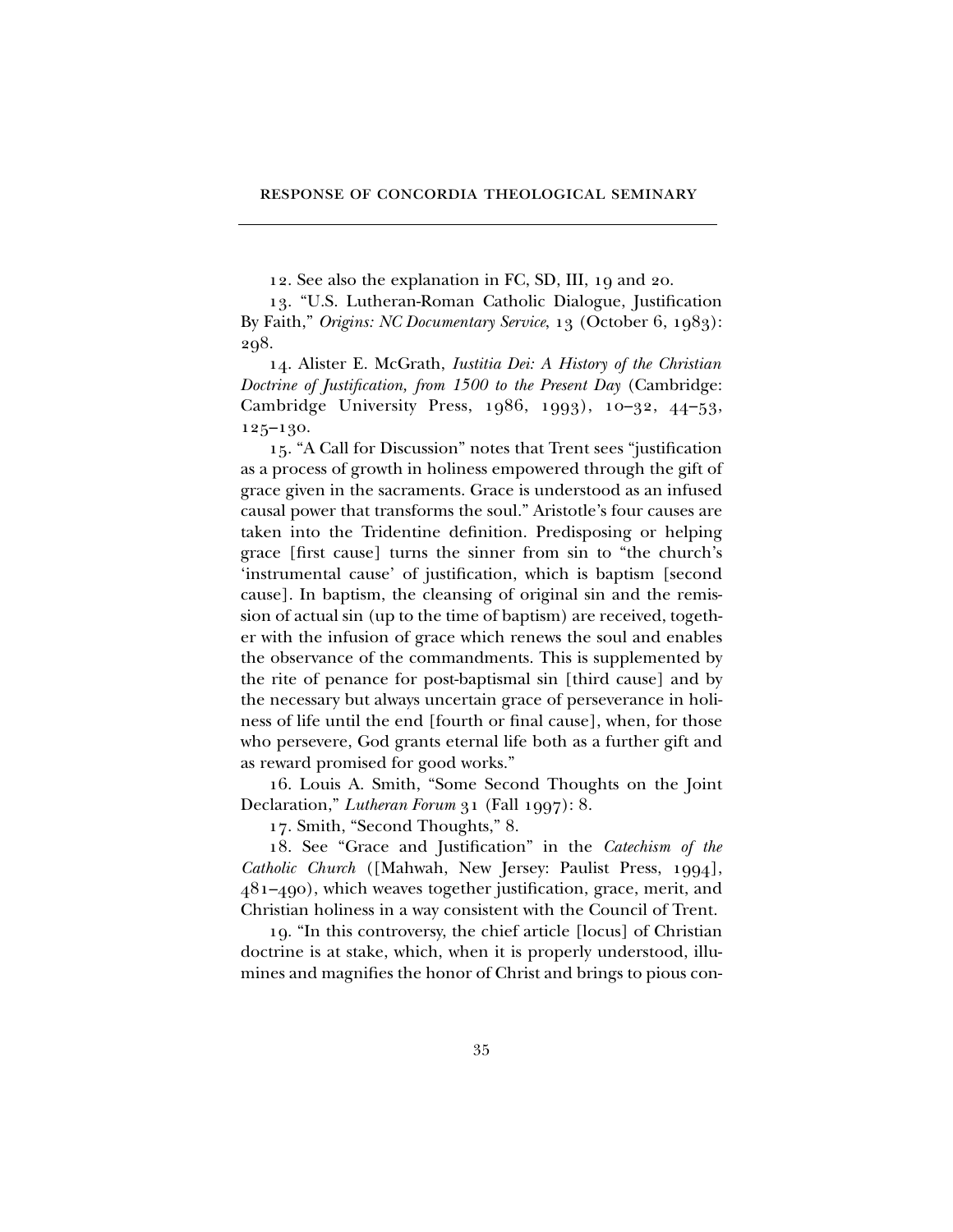sciences the abundant consolation which they need" (Apology  $IV<sub>2</sub>$ ).

20. "A Call for Discussion," citing a Memo of March 5, 1997, to the ELCA Synod Bishops of Regions 1 and 3.

21. The Jesuit theologian Avery Dulles is quite precise in recognizing these differences. See "On Lifting the Condemnations," *Dialog* 35 (Summer 1996): 220.

22. Dulles, "On Lifting," 220.

23. *The Canons and Decrees of the Council of Trent*, translated by H. J. Schroeder (St Louis and London: B. Herder, 1941), 23.

24. Herbert Jedin, *A History of the Council of Trent* (London: Thomas Nelson, 1961), 2: 145, 162.

25. The Strasbourg *A Commentary* (38–41) forthrightly acknowledges that both sides define sin differently. What is more telling is their claim that modern exegetes do not agree with Luther's interpretation that the sinful "I" of Rom. 7:14–24 is St. Paul as believer rather than St. Paul before his conversion. This, of course, supports the Roman view.

26. FC, III and IV, "Justification" and "Good Works." One may also see Franz Pieper, *Christliche Dogmatik*, 3 volumes (Saint Louis: Concordia, 1917–1924), 2:633–635. FC, Ep III/8 explicitly condemns "that renewal [*renovationem*] and love belong to our righteousness before God."

27. One may see the Smalcald Articles.

28. Apology XXIV, 90. The Mass cannot be a sacrifice for sin because it would be on par with Christ's death.

29. One may compare Apology IV, 53.

30. Pieper, *Dogmatik,* 2:631.

31. Theories of a limited atonement operate with precisely this kind of deficiency in seeing atonement and justification as arbitrary acts of a sovereign God, that is, Calvin and the Reformed.

32. *Outmoded Condemnations*, 17 (emphasis added).

33. *Justification* (Philadelphia: Westminster, 1981) 223. Küng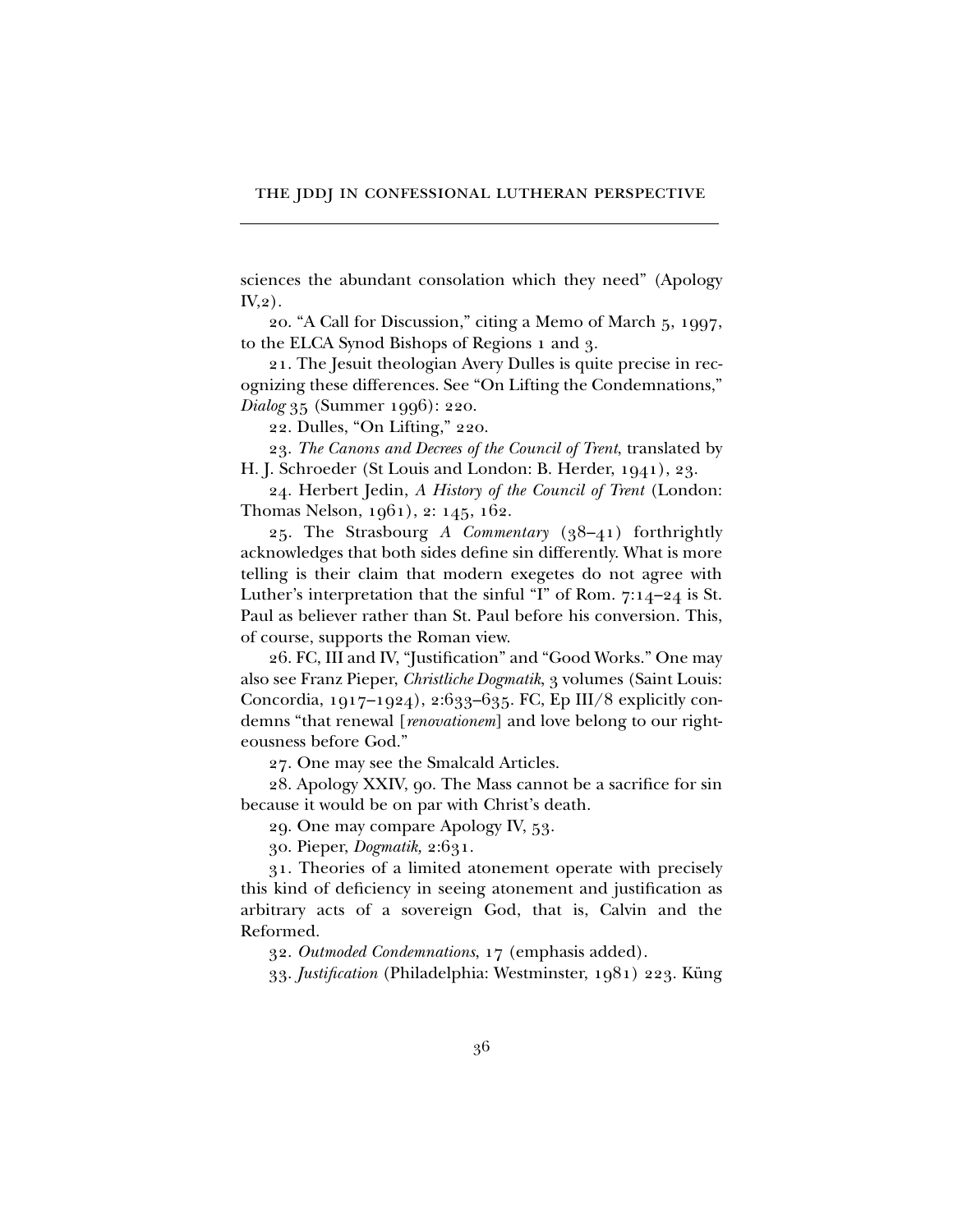continues (224): Also, "In the death and resurrection of Jesus Christ, God's gracious saving judgment on sinful mankind is promulgated. . . . Here God pronounces the gracious and life-giving judgment which causes the one just man to be sin and in exchange makes all sinners free in Him."

34. *Luther's Works*, 26:129-130. The response of the six ELCA theologians about "faith as trust in God's eschatological Word of promise" is too bare. Where is the full-blooded Lutheran stress on the life, death, and resurrection of the God-Man as alone-saving object of faith? The missing dimension here is that very vicarious (substitutionary) satisfaction of God's justice in Christ, which is criticized in various ways in *The Law-Gospel Debate: An Interpretation of Its Historical Development* (Minneapolis: Augsburg, 1968) by Gerhard Forde, one of the six St. Paul theologians. Rather than reject outright the Finns' plea for solid Trinitarian-Christological foundations, they ought to have acknowledged the intent, even while correcting the faulty implementation. Faith is "relational," but without express reference to God's concrete, historical act of righteousness in the cross and resurrection of His Son, the language is open to Barthian or Bultmannian interpretations. Eeva Martikainen's significant study of Luther's understanding of doctrine notes the proclivity of modern Luther scholarship for putting pale philosophical fancies, for example, "relational ontology," in the place of Luther's strong incarnationaldoctrinal realism (*Doctrina: Studien zu Luthers Begriff der Lehre*. Schriften der Luther-Agricola-Gesellschaft, 26 0357–3087 [Helsinki: Luther-Agricola Gesellschaft, 1992], 15).

35. Küng, *Justification*, 226.

36. Küng, *Justification*, 223.

37. Küng, *Justification*, 223.

38. Tuomo Mannermaa, *Von Preussen nach Leuenberg. Arbeiten zur Geschichte und Theologie des Luthertums. Neue Folge* (Hamburg: Lutherisches Verlagshaus, 1981), 1:48, 56–63.

39. Tuomo Mannermaa, "Einig in Sachen Rechtfertigung?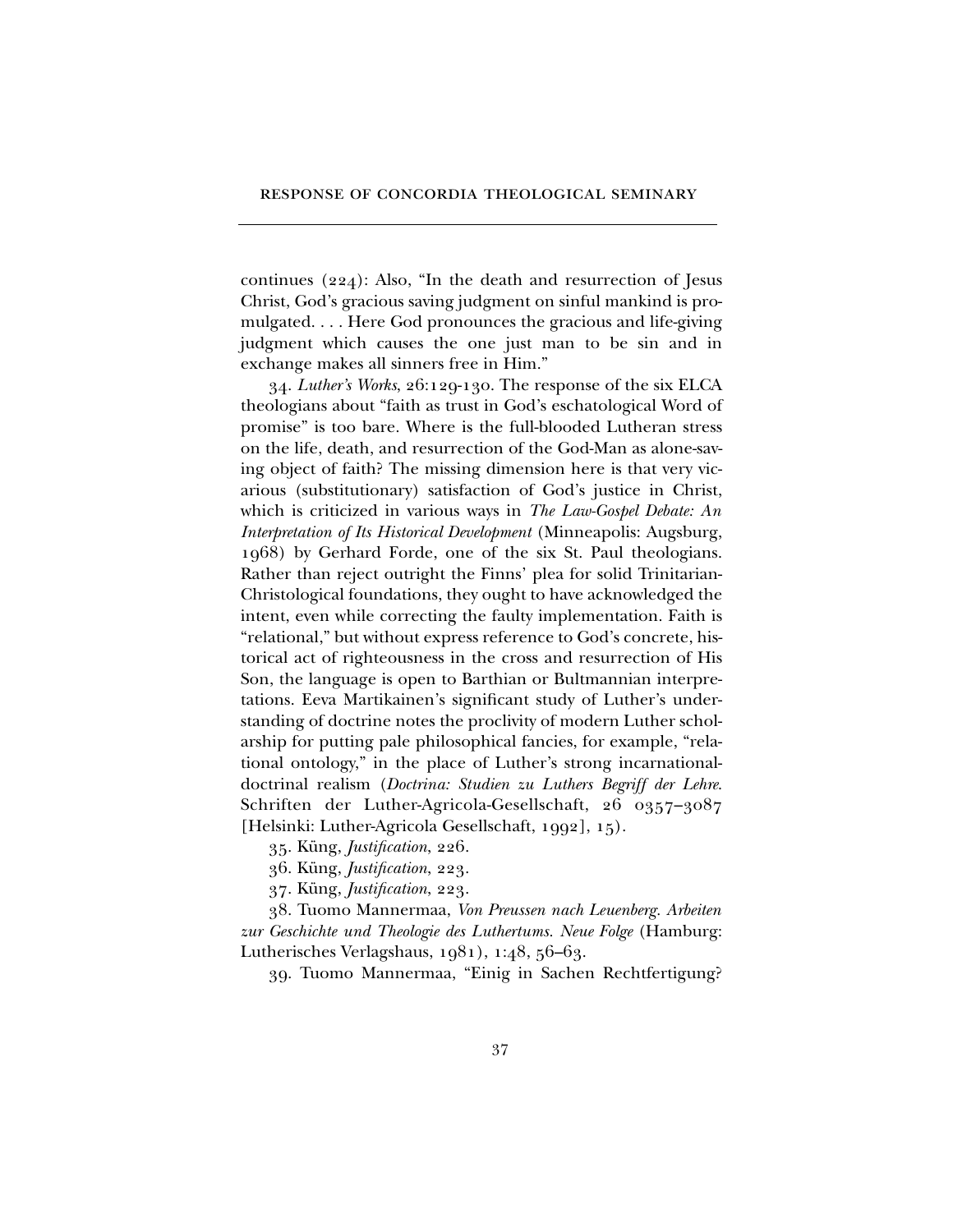Eine lutherische und eine katholische Stellungnahme zu J–rg Baur," *Theologische Rundschau* 55 (1990): 327.

40. The Strasbourg *A Commentary* (48) concedes as much: "The Catholic and Lutheran doctrines of justification do speak partially different languages, sometimes using different concepts, sometimes drawing different distinctions. Nevertheless, that which is common and fundamental is expressed in the JD in a common language." Somehow the second sentence contradicts the first.

41. Dulles, "On Lifting," 220.

42. Dulles, "On Lifting," 220.

43. *Ecumenism—The Vision of the ELCA: A Guide for Synods and Congregations* (Chicago: Evangelical Lutheran Church in America), 22–23. A good antidote would be Martikainen, Doctrina.

44. Dulles, "On Lifting," 307. One could easily illustrate this in great detail, as is demonstrated in *Outmoded Condemnations?*

45. Jedin, Trent, 2:307.

46. FC, SD, Rule and Norm, 7.

47. *The True Visible Church*, translated by J.T. Mueller (St. Louis: Concordia Publishing House, 1961), 24–25.

48. (St. Louis: Concordia Academic Press, 1997), 103–104.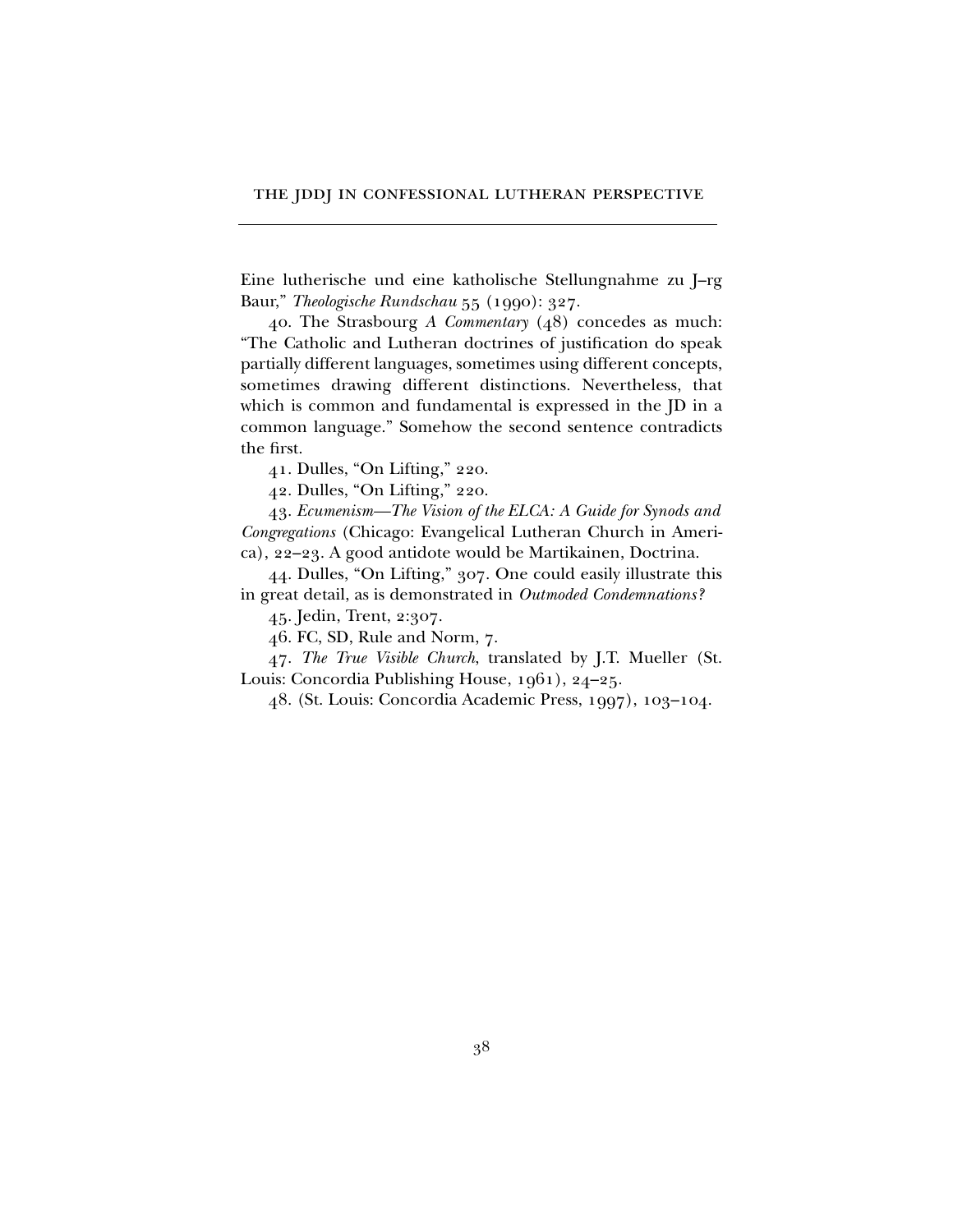## *A Response to the Joint Declaration on the Doctrine of Justification*

Prepared by the Department of Systematic Theology Concordia Seminary, Saint Louis, Missouri The Lutheran Church—Missouri Synod

## **Introduction**

This is an evaluation on the basis of Scriptural and Confessional principles of the "Joint Declaration on the Doctrine of Justification 1997" (Final Proposal), published jointly by the Lutheran World Federation and the Pontifical Council for Promoting Christian Unity. This evaluation is written at the request of the President of The Lutheran Church—Missouri Synod. In his letter, the President requested: 1) an indication of whether or not "this document is an adequate confession of the doctrine of justification," 2) that the document's strengths and deficiencies be indicated, and 3) a reaction to the notion that this document represents a "significant breakthrough in a doctrine that has long divided Rome from Wittenberg."

This evaluation will be structured according to the President's requests, listed above. First, however, a summary of the purpose and conclusions of the "Joint Declaration" is necessary.

## **A summary of the purpose and conclusions of the "Joint Declaration."**

The present document will attempt to remain as faithful to the President of Synod's request as possible, confining itself to the "Joint Declaration," and not entering into the long and interesting history of Lutheran/Roman Catholic dialogues which lies behind it. In fact, the "Joint Declaration" itself wishes to be received, not as a "new, independent presentation alongside the dialogue reports and documents to date, let alone a replacement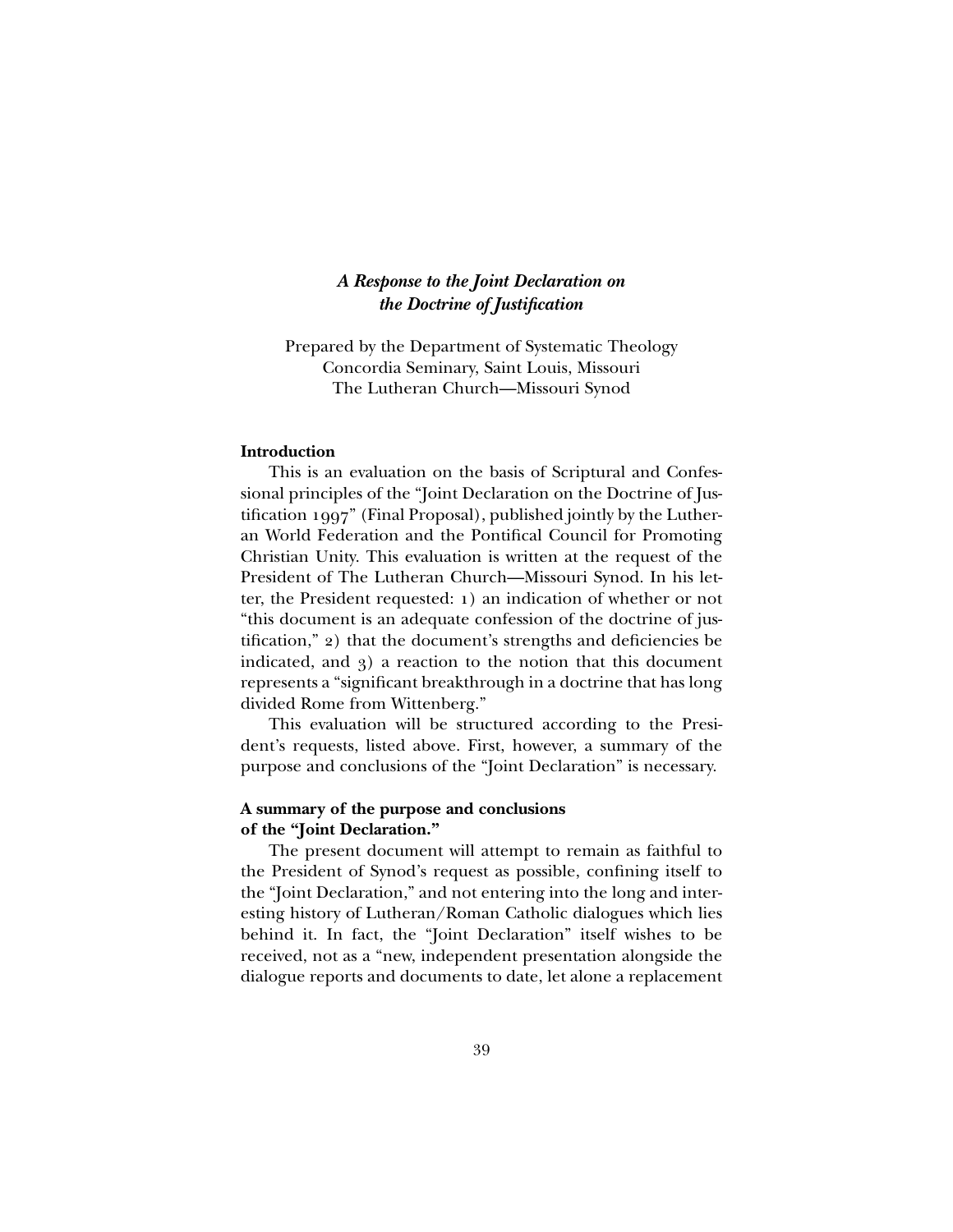of them"  $(6)$ .<sup>1</sup> It is, rather, a summary of "the results of the dialogues on justification," enabling the various Lutheran churches and the Roman Catholic Church to "make binding decisions" concerning these results  $(4)$ . A listing of all the resources, including references to all the previous dialogue documents, together with pertinent quotes from these documents, is attached to the "Joint Declaration" for handy reference.

The purpose, or "intention" of the "Joint Declaration" is to show that "the subscribing Lutheran churches<sup>2</sup> and the Roman Catholic Church are now able to articulate a common understanding of our justification by God's grace through faith in Christ" (5). It does not cover all that either of the churches confesses regarding the doctrine of justification, much less the many other, serious theological differences related to it,3 but merely a "consensus on basic truths of the doctrine of justification" (5). It also purports to show that the remaining differences regarding the doctrine of justification "are no longer the occasion for doctrinal condemnations"  $(5)$ . The removal of the condemnations is a necessary step along the way towards declaring the remaining differences regarding the doctrine of justification as no longer church-dividing (1).

The "Joint Declaration" identifies three types of remaining differences: 1) differences of language; 2) differences of theological elaboration; and 3) differences in emphasis in the understanding of justification. These remaining differences are termed "acceptable." Thus, the Lutheran and Catholic explications of justification "are in their difference open to one another and do not destroy the consensus regarding basic truths" (40).4

## **Is the "Joint Declaration" an adequate confession of the doctrine of justification?**

This question can be answered very simply: No. The reasons for this can be found in the next section, which will deal, not only with the strengths of the "Joint Declaration" but also with its obvi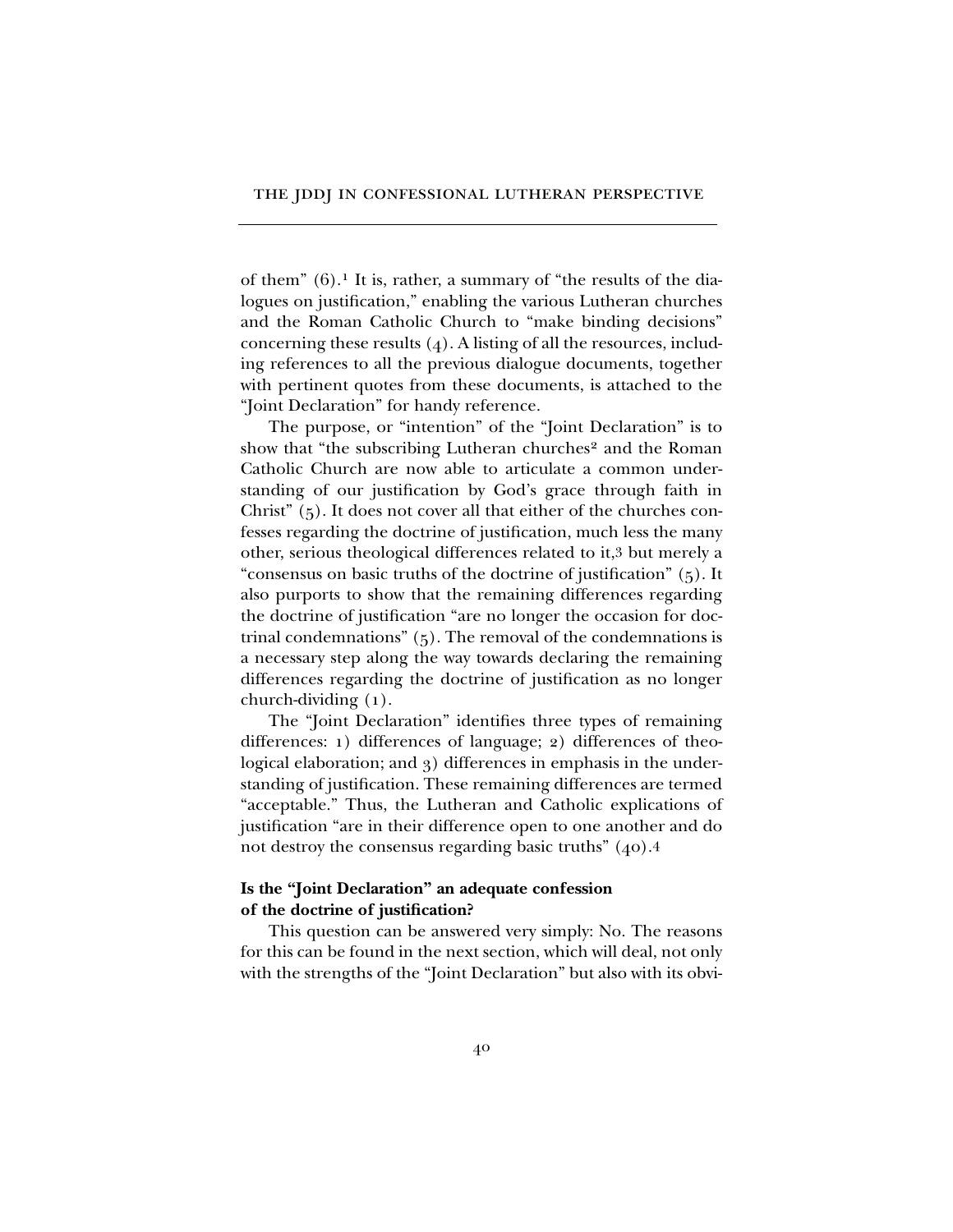ous and, in our opinion, alarming deficiencies.

### **Strengths and deficiencies of the "Joint Declaration"**

### **Strengths**

The "Joint Declaration" is not a strong document. Yet, although it does not dwell on it, the document does point out the necessity, when dealing with contemporary Roman Catholics, of taking into account the significant, even profound changes brought about by (or reflected in) the documents of the Second Vatican Council. As Lutherans, we often still tend to deal with contemporary Catholics on the basis of the pre-Vatican II Catholicism. Although in that Council they retracted none of the offensive doctrines promulgated by the Council of Trent, they began in the spirit of Vatican II to give more value to Scripture (while at the same time continuing to emphasize unwritten tradition), restoring to an important place in their churches the liturgical homily.5 At any rate, the document is helpful in reminding us that the witness of the Roman Catholic church today is very much more complex than many Lutherans think, if they continue to base their assessment of it solely on the basis of pre-Vatican II sources.

In fact, there is in the "Joint Declaration" much affirmed by both dialogue partners in which we can rejoice. The show that Lutherans and Roman Catholics are Christians who have much more in common than what divides them. We rejoice in the affirmation: "In faith we together hold the conviction that justification is the work of the triune God. The Father sent his Son into the world to save sinners. The foundation and presupposition of justification is the incarnation, death, and resurrection of Christ"  $(15).$ 

Section 1 (paragraphs 8–12), which deals with the biblical message of justification, is pretty good. Although, in typical fashion, many of the thornier issues of biblical interpretation, and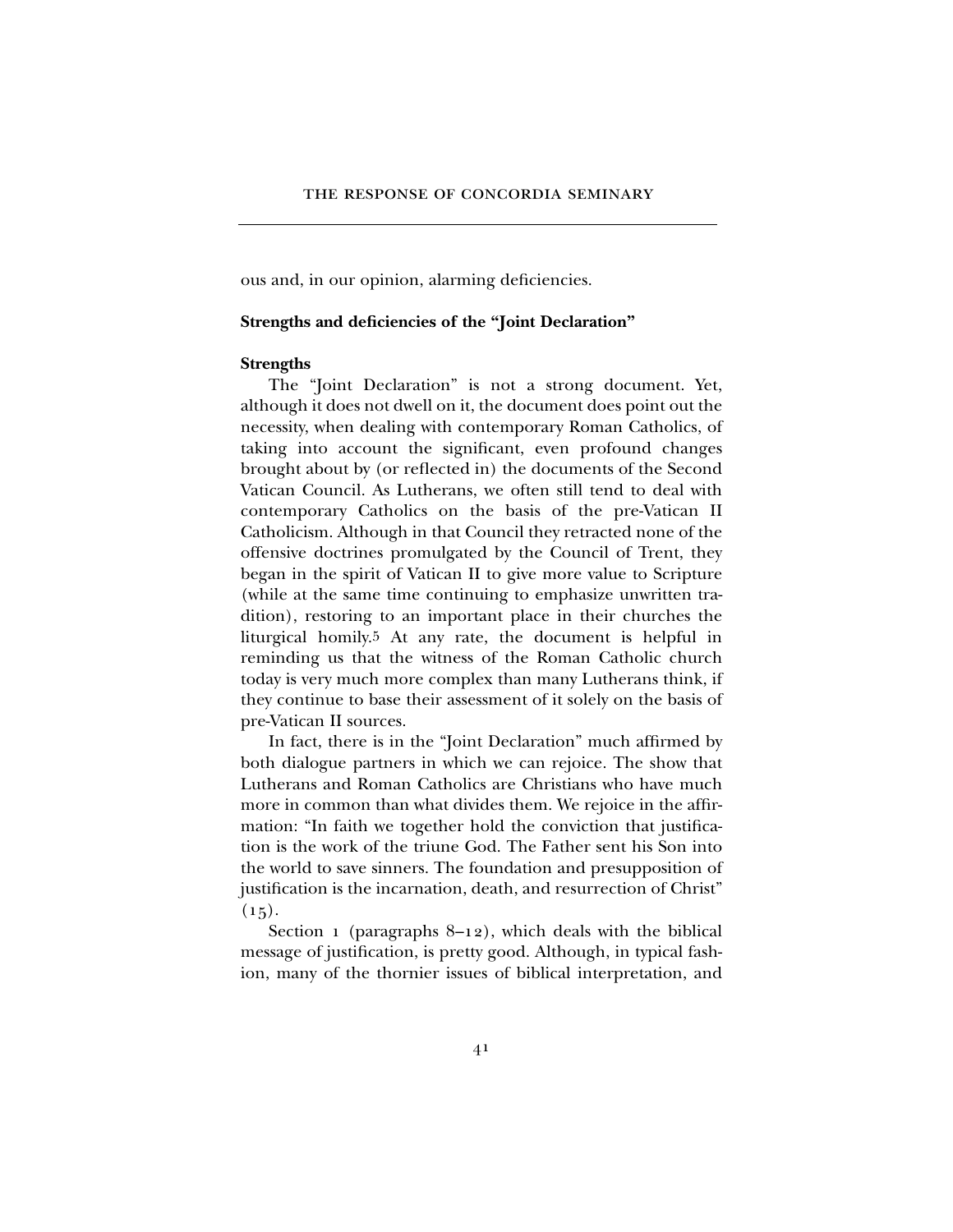although it is focused far too narrowly on the Bible passages dealing with justification,<sup>6</sup> and in this case it fails to point out the strongly legal, forensic character of justification, it is at least good that the discussion begins with Scripture. In the end, the only way we will be able to make significant inroads in our dialog with Catholics is rigidly to confine our discussions to the Scriptures. This is, therefore, a good starting point.

Finally, there is much good to be said merely for the fact that the Lutherans and Roman Catholics are engaging in dialog. We should be in these discussions too. Especially in view of the apparent dissolution of many forms of historic Christianity, and in view of the fact that the Roman Catholic Church is the largest Christian denomination (by far!), we should be engaging in dialog with them.

### **Deficiencies**

The "Joint Declaration" is a weak document. This evaluation's discussion of its deficiencies will be structured, not as a line-by-line response, but in several general categories.

### **Methodological concerns**

In general, the document embraces a false methodology, one that is patently self-contradictory. For example, it claims that a "common listening, together with the theological conversations of recent years, has led to a shared understanding of justification. This encompasses a consensus in the basic truths, the differing explications in particular statements are compatible with it" (14, see also 7). Later the "Joint Declaration" identifies three types of remaining differences: 1) differences of language; 2) differences of theological elaboration; and 3) differences of emphasis in the understanding of justification (40). This raises several questions. How can there be a genuine consensus in basic truths, while the explications, the language, the elaborations and the emphases of these truths differ? How is it meaningful to speak of consensus in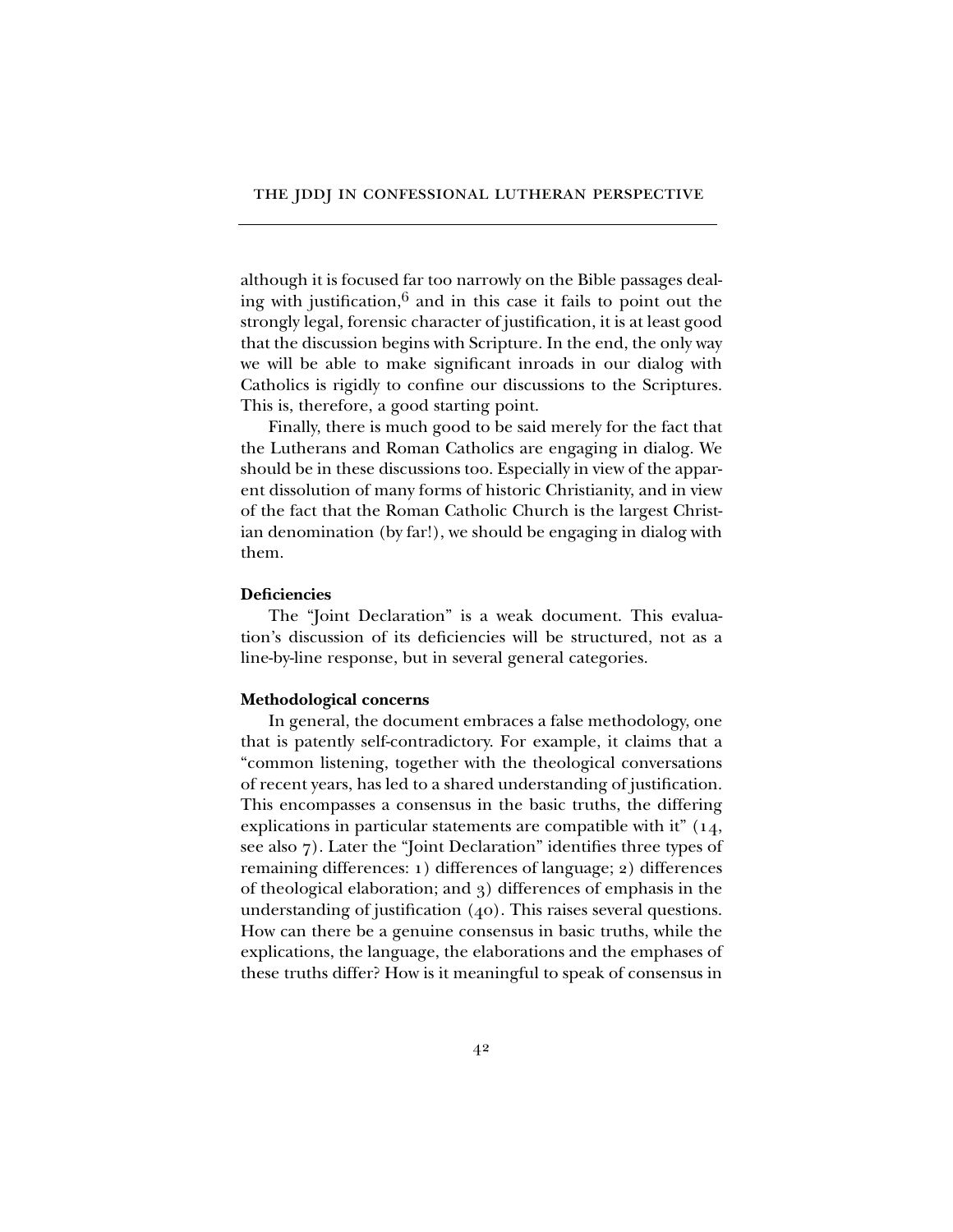this way? And how can it be truly a consensus when there remain such fundamental differences?

But, the "Joint Declaration" goes even further. It asserts that these differences are "acceptable" (40). One wonders what differences would be unacceptable under such a way of thinking. In a marvel of ambiguity, the document says: "the Lutheran and Catholic explications of justification are in their difference open to one another and do not destroy the consensus regarding basic truths" (40). What does it mean that differences are "open to one another?" Are all differences open to one another? Are the differences between Christians and Muslims open to one another? Further, why do not the differences referred to in the "Joint Declaration" destroy the consensus? This is not even addressed.

There is a new and dangerous dialogical methodology at work here. It seems to be possible to affirm both that a theological statement is true and that what contradicts it is true as well. According to these laws of dialog (or is it lawlessness?), there appear to be no differences that matter, none that can be said to destroy "consensus."

## **Imprecise theological language**

The "Joint Declaration" is filled with imprecise, even at times meaningless, language. Unfortunately, this is also true of its theological language. There are many examples of this. But the example that is most important, and far-reaching, has to do with the document's use of faith, especially the preposition used to designate faith's role in the justification of a sinner.

Faith, of course, especially the *sola fide*, was the primary point of disagreement between Lutherans and Catholics in the 16th century. The primary way Lutherans expressed the role of faith was by means of the preposition, "through," through faith.7 They spoke this way in order to indicate that faith was an instrument,  $8$ a means through which sinners receive the justification of God, that is, faith, as opposed to works.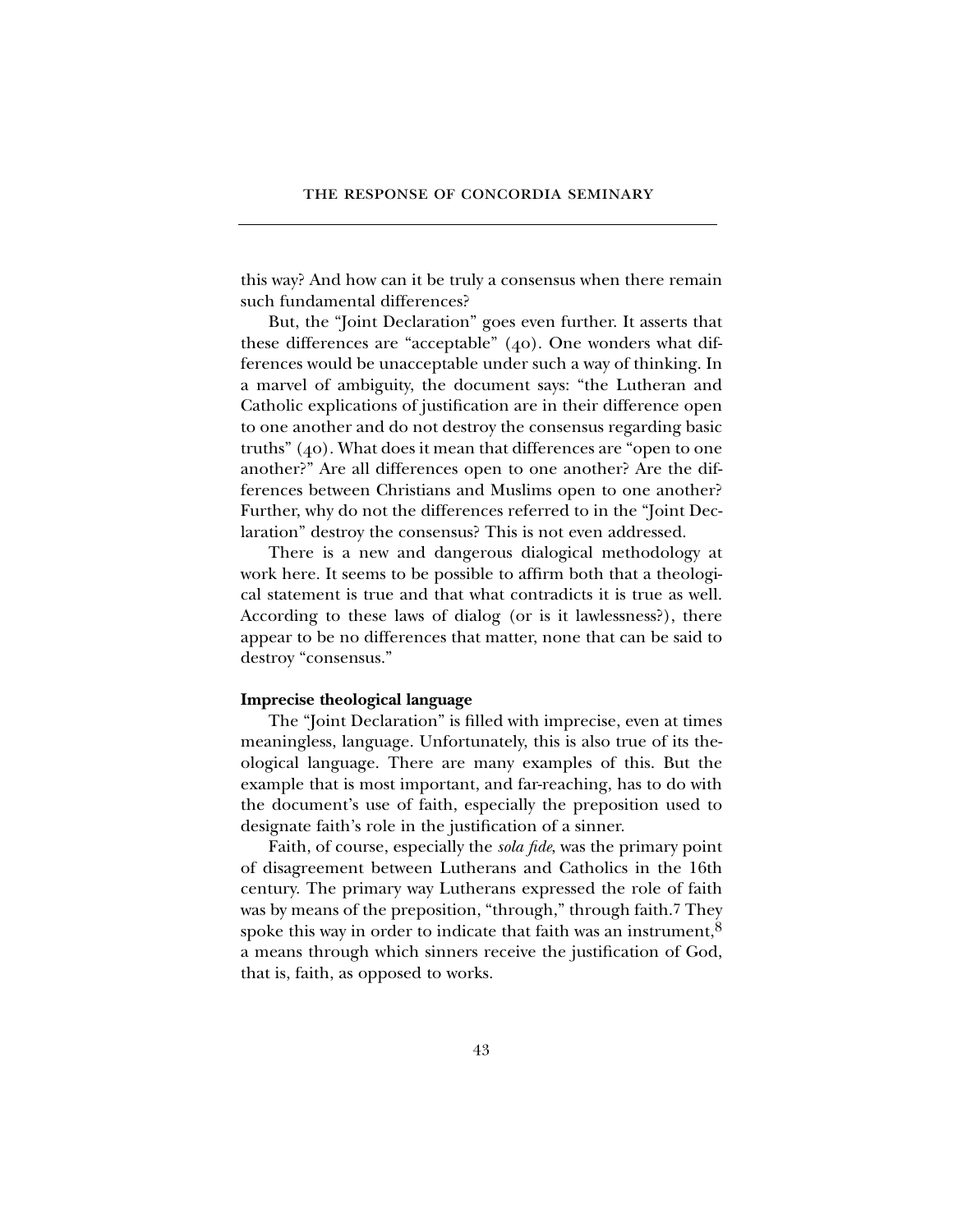Now, this document uses the phrase "in faith." Occasionally, "by faith" is used, especially when alluding to a quote from the Confessions.9 But, the primary way of referring to justifying faith in the "Joint Declaration" is "in faith." Nowhere, not once, does the phrase "through faith" appear in this document. This is questionable, not only because it is new, but primarily because it is ambiguous. What does it mean? How is it appropriate to achieve consensus on the basis of language that is ambiguous?

More importantly, however, this language is dangerous. By failing to state clearly the instrumental nature of justifying faith, we fail to identify clearly the cause of our justification as found entirely in God's saving action in Christ. The cause of our faith is outside of us, not "in faith," not in us. When we speak this way, we rob Christ of all the glory in the justification of sinners and we deprive sinners of the maximum comfort which can only be gotten when Christ is the sole cause of salvation. The document's treatment of the assurance of salvation is also, at best, ambiguous. It is a good example of how the primary purpose of the "Joint Declaration" is to maximize agreement and minimize the disagreements. It says that "we confess together that the faithful can rely on the mercy and promises of God  $(34)$ .<sup>10</sup> This is much softer than saying that the promises of God are fully reliable. This is evident when, in the next sentence, it says the faithful "can build on the effective promise of God's grace in Word and Sacrament and so be sure of this grace" (34). Can it be both that the Promise alone is reliable and that we can build on it and so be sure?

The section on the good works of the justified is also ambiguous. On the one hand, it says that good works "contribute to growth in grace, so that the righteousness that comes from God is preserved and communion with Christ is deepened" (38). On the other hand, it affirms that "righteousness as acceptance by God and sharing in the righteousness of Christ is always complete" (39). Is it both complete and deepened by our good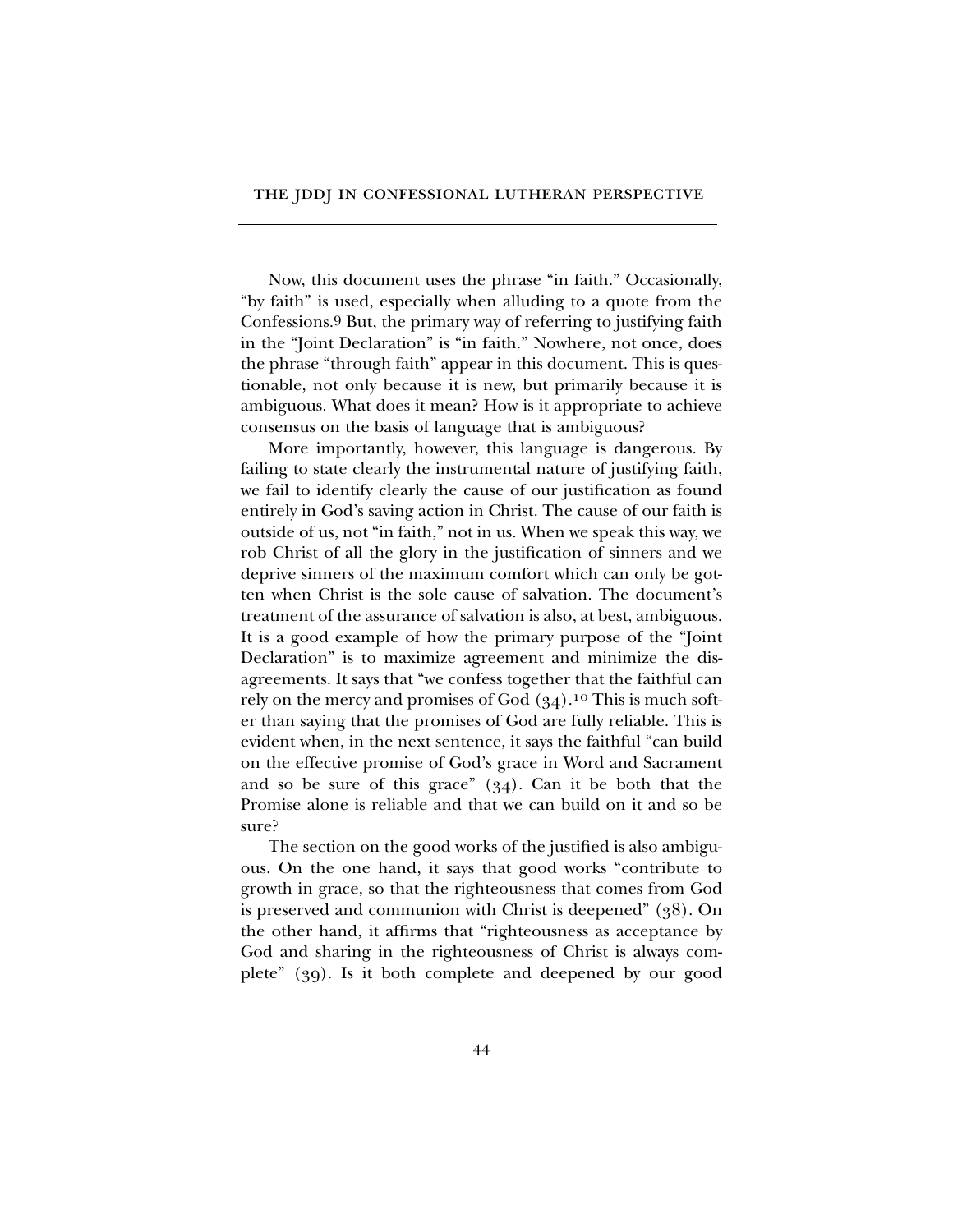works? This goes beyond ambiguity. It also self-contradictory.

## **Untrue to history**

It is especially troubling to note that the "Joint Declaration" does not take the history of the theological differences with the Roman Catholics seriously enough. It does not sufficiently honor the integrity of either side. How can it be true that "nothing is thereby taken away from the seriousness of the condemnations [of the 16-th century] related to the doctrine of justification" when they are relegated to the status of "'salutary warnings' to which we must attend in our teaching and practice"  $(42)$ ? What is this "new light" (41) which has suddenly been cast upon matters which were considered by our fathers to have been of the utmost urgency and which, from the Lutheran side, concerned the "chief article of the Christian faith"?11

The "Joint Declaration" declares that "The teaching of the Lutheran churches presented in this Declaration does not fall under the condemnations from the Council of Trent"  $(41)$ . This is certainly true. However, the teaching presented in this declaration is not the teaching of the 16th century.12 It is misleading, and less than honest, to suggest that it is.

In our proper search for understanding and unity based upon theological dialog, we have to be more honest with the historical theological differences and treat our various theological heritages with great integrity and respect.

### **Is this a breakthrough?**

President Barry's final question is: Is this Declaration a significant breakthrough in a doctrine that has long divided Rome from Wittenberg? Again, the answer is easy: No.

First of all, as even the document itself shows, there remain very significant theological differences, in language, theological elaboration and emphasis, regarding the doctrine of justification. It is not a "breakthrough." In fact, the document shows that very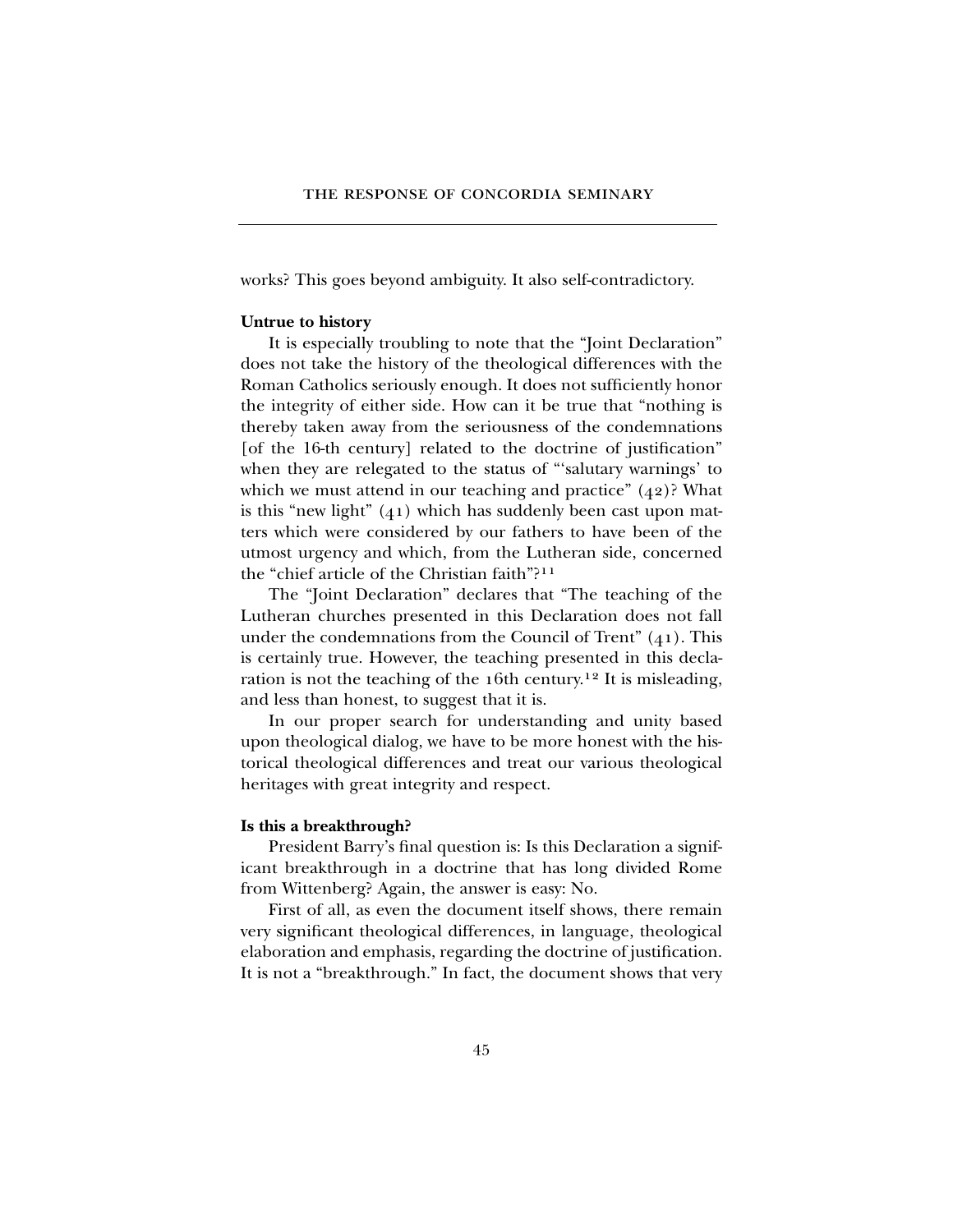little headway at all has been made.

Secondly, it cannot constitute a significant breakthrough, since such a breakthrough will only be achieved through honest dialogue, each side not only seeking what unites, but also honoring what still divides. A breakthrough predicated upon a faulty methodology, upon imprecise theological language and upon an ahistorical treatment of our foundational documents is no breakthrough at all. Those who in this round of the discussions represented the Lutheran" side failed. We should not only view this document with alarm for the potential damage to faith it could cause, but we should seek every opportunity to enter the dialogue with the Roman Catholics. Otherwise, who will fairly and with integrity represent the Lutheran Confessions and deal honestly with the condemnations?

Adopted by the Department of Systematic Theology Concordia Seminary, St. Louis, MO at its regular 9/17/97 meeting.

> Dr. Charles Arand Prof. Jerold Eickmann Dr. John F. Johnson Dr. Robert Kolb Dr. Thomas Manteufel Dr. Norman Nagel Dr. J.A.O. Preus

## **NOTES**

1. All references to the "Joint Declaration" are by paragraph numbers, as indicated in the document itself.

2. The ELCA is, of course, now officially one of these subscribing Lutheran churches, having voted overwhelmingly in favor of the "Joint Declaration" at its August, 1997 church-wide convention.

3. Such as the relationship between the Word of God and church doctrine, ecclesiology, authority in the church, ministry,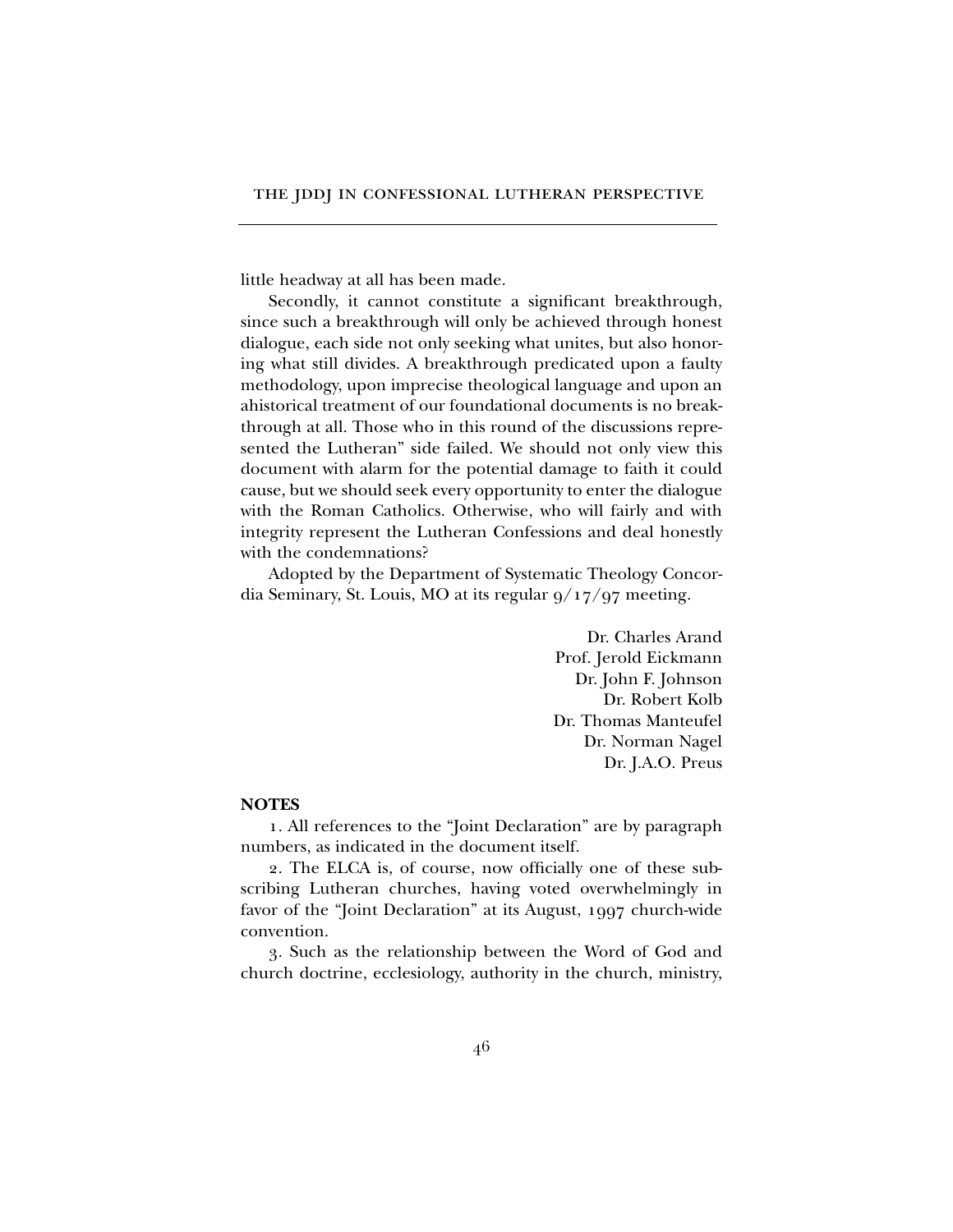the sacraments, all of which are mentioned in paragraph 40 of the "Joint Declaration." What is not mentioned at all is the role of Mary and the saints in salvation. In almost humorous irony, the very week that the ELCA overwhelmingly approved the "Joint Declaration," *Newsweek* carried a front-cover, multi-page article on the powerful movement within the church to prevail upon Pope John Paul to make an infallible declaration making Mary coredemptrix with Christ, co-mediatrix with Christ, and intercessor for the church., While many Roman Catholic theologians disagree strongly with this movement, if the Pope takes this action, it would bind the consciences of the Catholic faithful and belief would be required for salvation. It is safe to say that such a move would show how little has really changed in Catholic doctrine, how much directly related to the Gospel still remains dividing Lutherans from Catholics and how superficial the "Joint Declaration" is in its treatment of the issues related to the doctrine of justification

4. These statements appear to be without any meaning whatsoever. The fuzzy language found throughout the "Joint Declaration" will be taken up later in this Evaluation, under the heading, "deficiencies."

5. This shift towards Scripture also, unfortunately, had untoward and lamentable results, as many Catholic biblical scholars took leadership in fostering and promoting the harmful effects of historical criticism.

6. It deals only with passages in which the word dikaiao in its various forms is used. This is far too narrow, since, in Lutheran understanding, the doctrine of justification is far broader than merely this legal, forensic term, as importune as that may be. An honest and full discussion of the doctrine of justification, although this is admittedly impossible in a summary document such as the "Joint Declaration," must include all the biblical language embraced by the *articulus stantis et cadentis ecclesiae* and cannot be so intolerably restricted as the "Joint Declaration" does,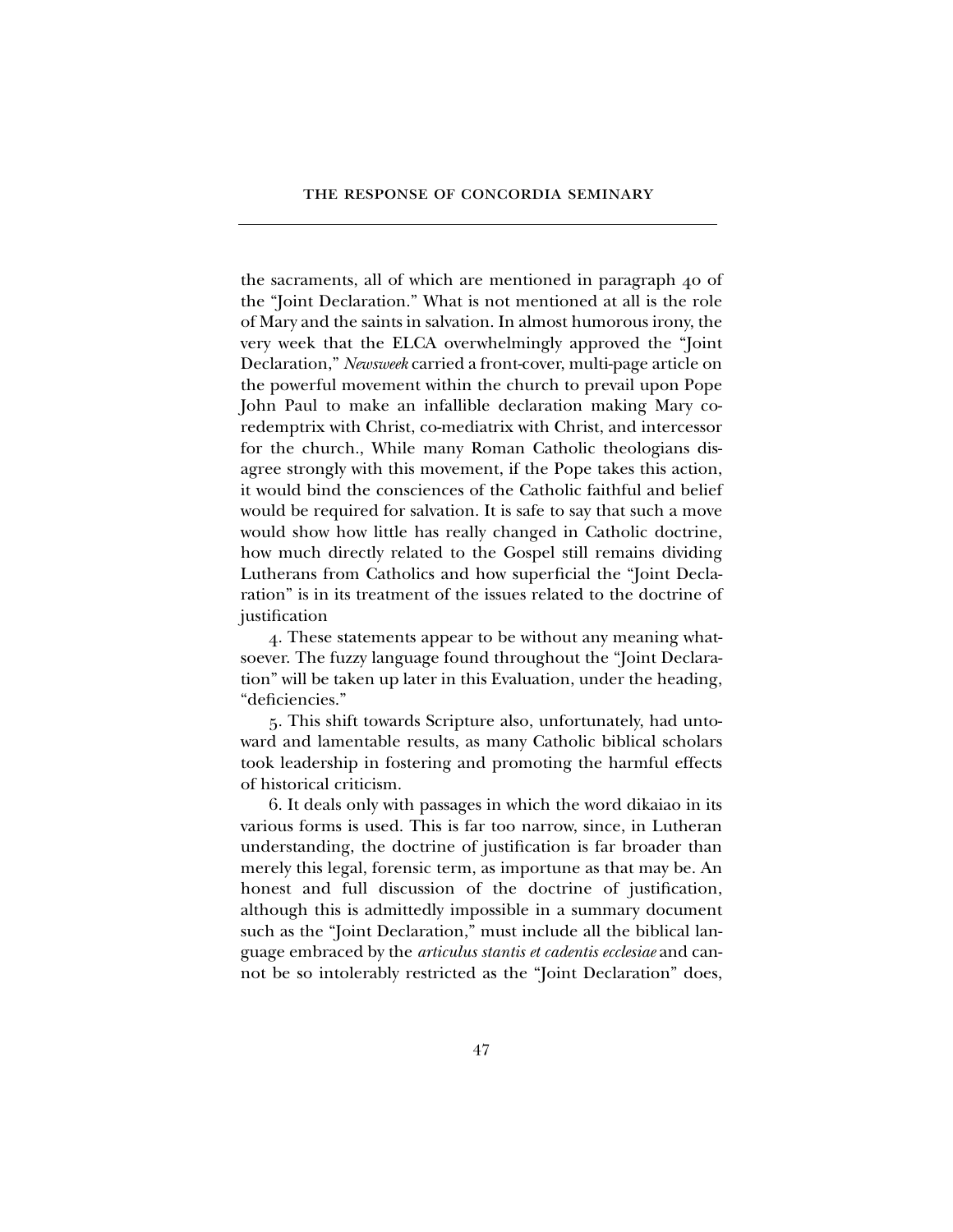for all the terms (redemption, reconciliation, giving life, light, birth, and many others) substantiate the central themes of the doctrine of justification: That God is favorable to sinners solely by grace, solely on account of Christ, solely through faith, without works of the law. Thus, this document gives the false impression that Lutherans are only concerned about *dikaioo*. This is not true. We are concerned about all the beautiful biblical ways to say the chief article.

7. In Latin, *per fidem*. Of course, Lutherans also often used the phrase "by faith" with virtually the same meaning. When they said it this way, however, it was also made clear that faith in this case points toward its Object, Jesus Christ. In other words, faith justifies because of its Object, not because of itself, or of anything in us.

8. Often called an *organon leiptikon*, that is, a receiving organ, in order to emphasize the passivity of the believer in his justification.

9. In fact, tellingly, one of the sections (4.3) is titled, "Justification by Faith and through Grace." This seems to suggest faith as the cause of our justification and grace as the means. One hesitates to quibble about language, but this is, after all, a theological document and one should expect a higher degree of precision than one finds here.

10. Emphasis added.

11. Perhaps the true attitude of the "Joint Declaration" toward the historic condemnations is revealed by the gratuitous statement: "Some were not simply pointless" (42). Does this mean that some (or many) of the condemnations were pointless?

12. Only with great difficulty does one avoid the conclusion that the "Joint Declaration" is being disingenuous with the reader. This kind of statement, so obviously misleading, does justice neither to the historic documents of the 16th century, nor to genuine attempts at understanding today.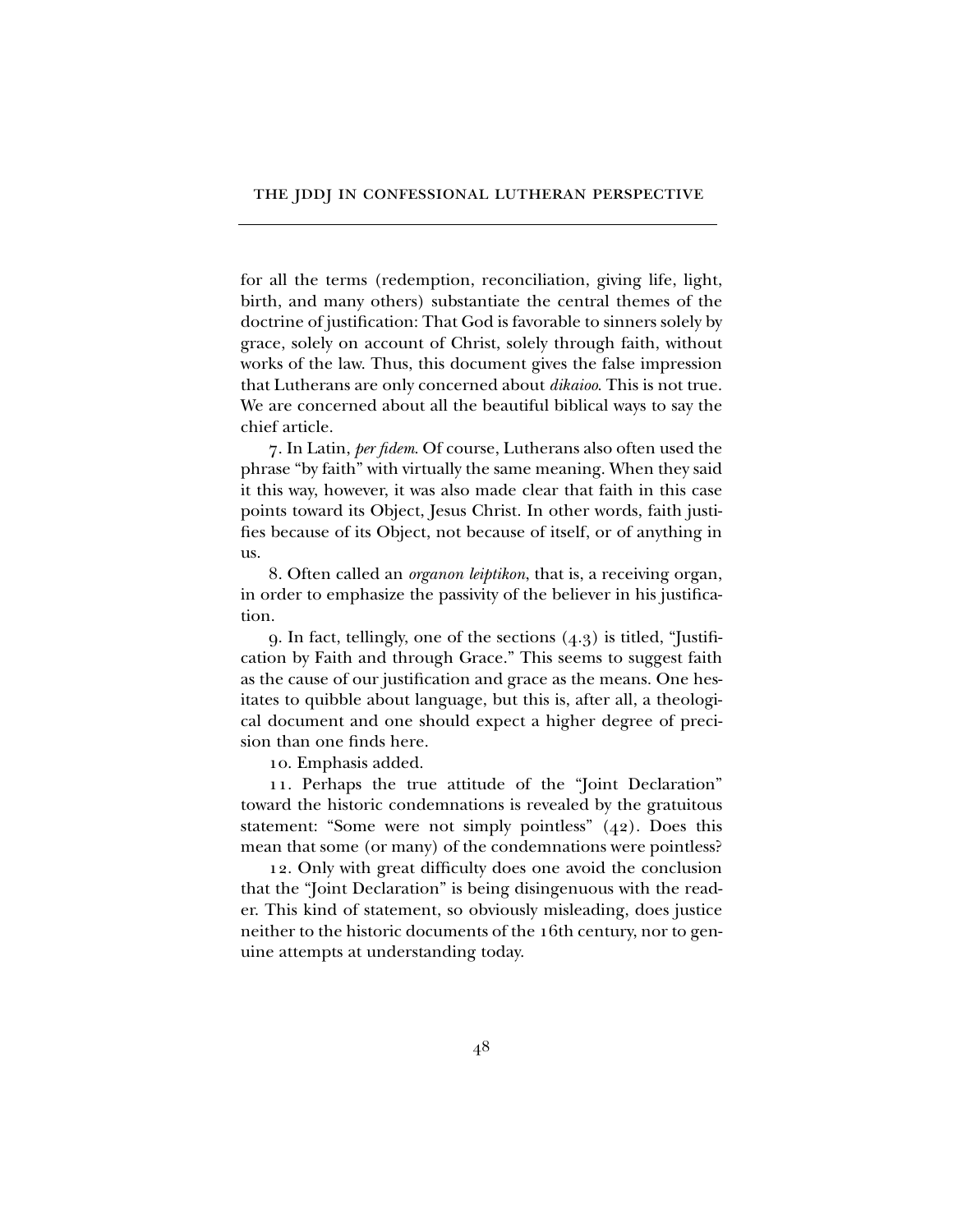## **Joint Declaration on the Doctrine of Justification**

### 1997

#### **Preamble**

1. The doctrine of justification was of central importance for the Lutheran Reformation of the sixteenth century. It was held to be the "first and chief article"(1) and at the same time the "ruler and judge over all other Christian doctrines."(2) The doctrine of justification was particularly asserted and defended in its Reformation shape and special valuation over against the Roman Catholic Church and theology of that time, which in turn asserted and defended a doctrine of justification of a different character. From the Reformation perspective, justification was the crux of all the disputes. Doctrinal condemnations were put forward both in the Lutheran Confessions(3) and by the Roman Catholic Church's Council of Trent. These condemnations are still valid today and thus have a church-dividing effect.

2. For the Lutheran tradition, the doctrine of justification has retained its special status. Consequently it has also from the beginning occupied an important place in the official Lutheran-Roman Catholic dialogue.

3. Special attention should be drawn to the following reports: "The Gospel and the Church"  $(1972)(4)$  and "Church and Justification"  $(1994)(5)$  by the Lutheran-Roman Catholic Joint Commission, "Justification by Faith" (1983)(6) of the Lutheran-Roman Catholic dialogue in the USA, and The Condemnations of the Reformation Era—Do They Still Divide? (1986)(7) by the Ecumenical Working Group of Protestant and Catholic theologians in Germany. Some of these dialogue reports have been officially received by the churches. An important example of such reception is the binding response of the United Evangelical-Lutheran Church of Germany to the Condemnations study, made in 1994 at the highest possible level of ecclesiastical recognition together with the other churches of the Evangelical Church in Germany.(8)

4. In their discussion of the doctrine of justification, all the dialogue reports as well as the responses show a high degree of agreement in their approaches and conclusions. The time has therefore come to take stock and to summarize the results of the dialogues on justification so that our churches may be informed about the overall results of this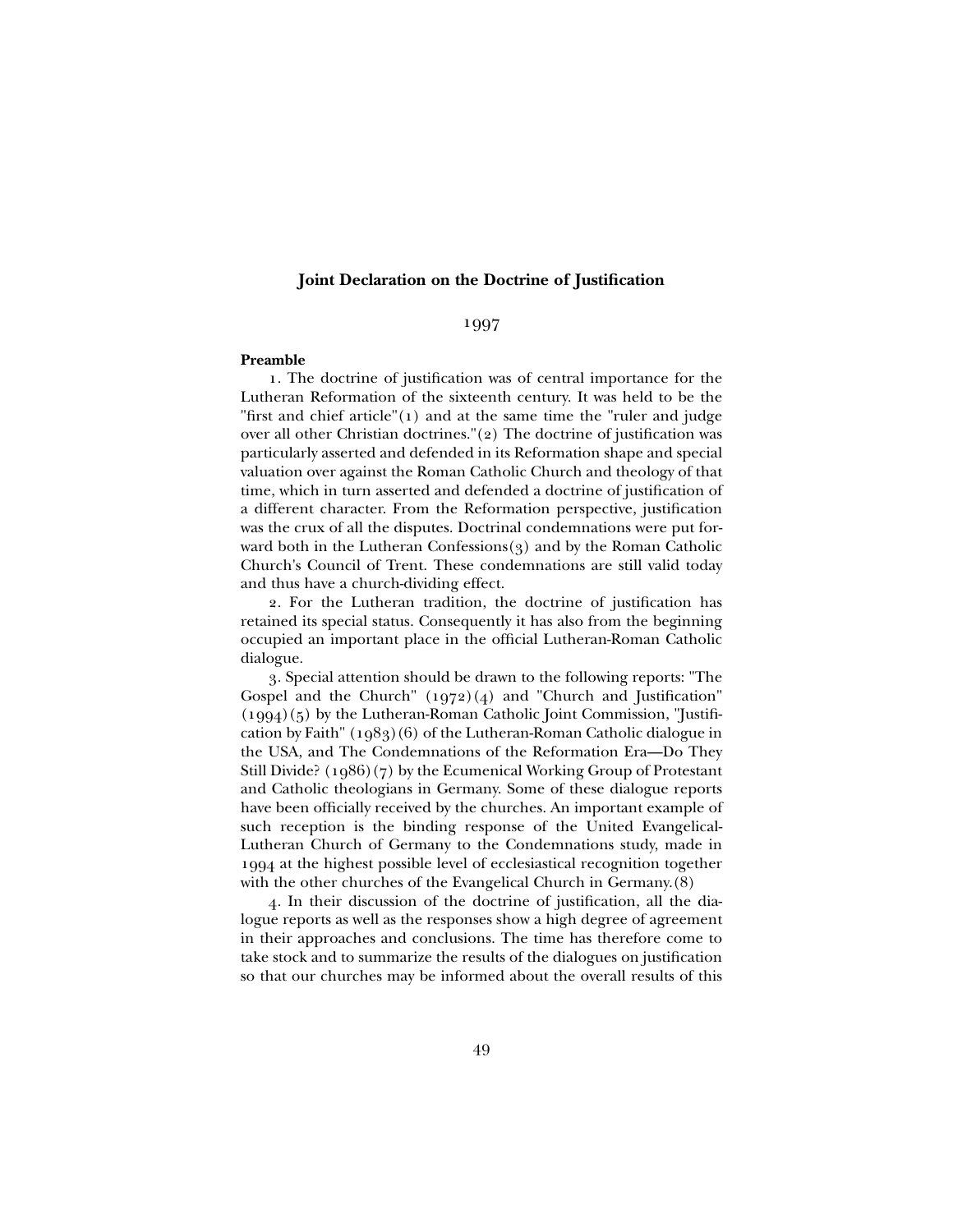dialogue with the necessary accuracy and brevity, and thereby be enabled to make binding decisions.

5. The present Joint Declaration has this intention: namely, to show that on the basis of their dialogue the subscribing Lutheran churches and the Roman Catholic Church(9) are now able to articulate a common understanding of our justification by God's grace through faith in Christ. It does not cover all that either church teaches about justification; it does encompass a consensus on basic truths of the doctrine of justification and shows that the remaining differences in its explication are no longer the occasion for doctrinal condemnations.

6. Our Declaration is not a new, independent presentation alongside the dialogue reports and documents to date, let alone a replacement of them. Rather, as the appendix of sources shows, it makes repeated reference to them and their arguments.

7. Like the dialogues themselves, this Joint Declaration rests on the conviction that in overcoming the earlier controversial questions and doctrinal condemnations, the churches neither take the condemnations lightly nor do they disavow their own past. On the contrary, this Declaration is shaped by the conviction that in their respective histories our churches have come to new insights. Developments have taken place which not only make possible, but also require the churches to examine the divisive questions and condemnations and see them in a new light.

### **1. Biblical Message of Justification**

8. Our common way of listening to the Word of God in Scripture has led to such new insights. Together we hear the Gospel that "God so loved the world that he gave his only Son, so that everyone who believes in him may not perish but may have eternal life" (John 3:16). This good news is set forth in Holy Scripture in various ways. In the Old Testament we listen to God's Word about human sinfulness (Psalm 51:1–5; Daniel 9:5f.; Ecclesiastes/Qoheleth 8:9f.; Ezra 9:6f.) and human disobedience (Genesis 3:1–19; Nehemiah 9:16f., 26) as well as of God's "righteousness" (Isaiah 46:13; 51:5–8; 56:1 [cf. 53:11]; Jeremiah 9:24) and "judgment" (Ecclesiastes/Qoheleth 12:14; Psalm 9:5f.; 76:7–9).

9. In the New Testament diverse treatments of "righteousness" and "justification" are found in the writings of Matthew (5:10; 6:33; 21:32), John (16:8–11), Hebrews (5:1–3; 10:37–38), and James (2:14–26).(10) In Paul's letters also, the gift of salvation is described in various ways,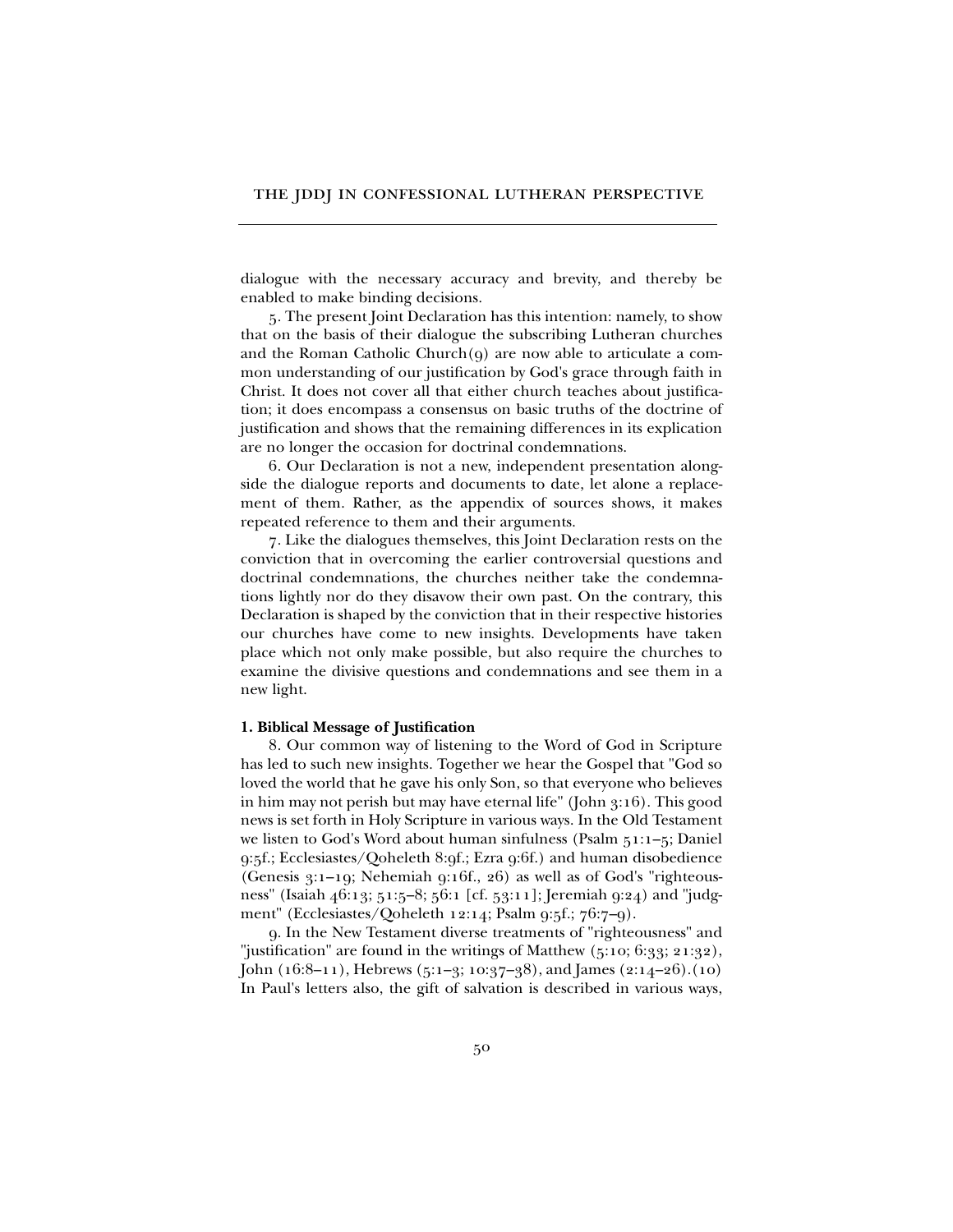among others: "for freedom Christ has set us free" (Galatians  $5:1-13$ ; cf. Rom. 6:7), "reconciled to God" (2 Corinthians 5:18–21; cf. Rom. 5:11), "peace with God" (Rom. 5:1), "new creation" (2 Corinthians 5:17), "alive to God in Christ Jesus" (Rom. 6:11, 23), or "sanctified in Christ Jesus" (cf. 1 Corinthians 1:2; 1:31; 2 Corinthians 1:1). Chief among these is the "justification" of sinful human beings by God's grace through faith (Rom.  $3:23-25$ ), which came into particular prominence in the Reformation period.

10. Paul sets forth the Gospel as the power of God for salvation of the person who has fallen under the power of sin, as the message that proclaims that "the righteousness of God is revealed through faith for faith" (Rom. 1:16–17) and that grants "justification" (Rom.  $3:21-31$ ). He proclaims Christ as "our righteousness" (1 Corinthians 1:30), applying to the risen Lord what Jeremiah proclaimed about God himself (23:6). In Christ's death and resurrection all dimensions of his saving work have their roots for he is "our Lord, who was put to death for our trespasses and raised for our justification" (Rom. 4:25). All human beings are in need of God's righteousness, "since all have sinned and fall short of the glory of God" (Rom. 2:23; cf. Rom. 1:18–3:22; 11:32; Galatians  $3:22$ ). In Galatians ( $3:6$ ) and Rom. ( $4:3-9$ ), Paul understands Abraham's faith (Genesis 15:6) as faith in the God who justifies the sinner and calls upon the testimony of the Old Testament to undergird his gospel that this righteousness will be reckoned to all who, like Abraham, trust in God's promise. "For the righteous will live by faith (Habakkuk 2:4; cf. Galatians 3:11; Rom. 1:17). In Paul's letters, God's righteousness is also power for those who have faith (Rom. 1:17; 2 Corinthians 5:21). In Christ he makes it their righteousness (2 Corinthians 5:21). Justification becomes ours through Christ Jesus "whom God put forward as a sacrifice of atonement by his blood, effective through faith" (Rom.  $3:25$ ; see  $3:21-28$ ). "For by grace you have been saved through faith, and this is not your own doing; it is the gift of God—not the result of works" (Ephesians 2:8–9).

11. Justification is the forgiveness of sins (cf. Rom. 3:23–25; Acts 13:39; Luke 18:14), liberation from the dominating power of sin and death (Rom. 5:12–21) and from the curse of the law (Galatians 3:10–14). It is acceptance into communion with God: already now, but then fully in God's coming kingdom (Rom. 5:1–2). It unites with Christ and with his death and resurrection (Rom. 6:5). It occurs in the reception of the Holy Spirit in Baptism and incorporation into the one body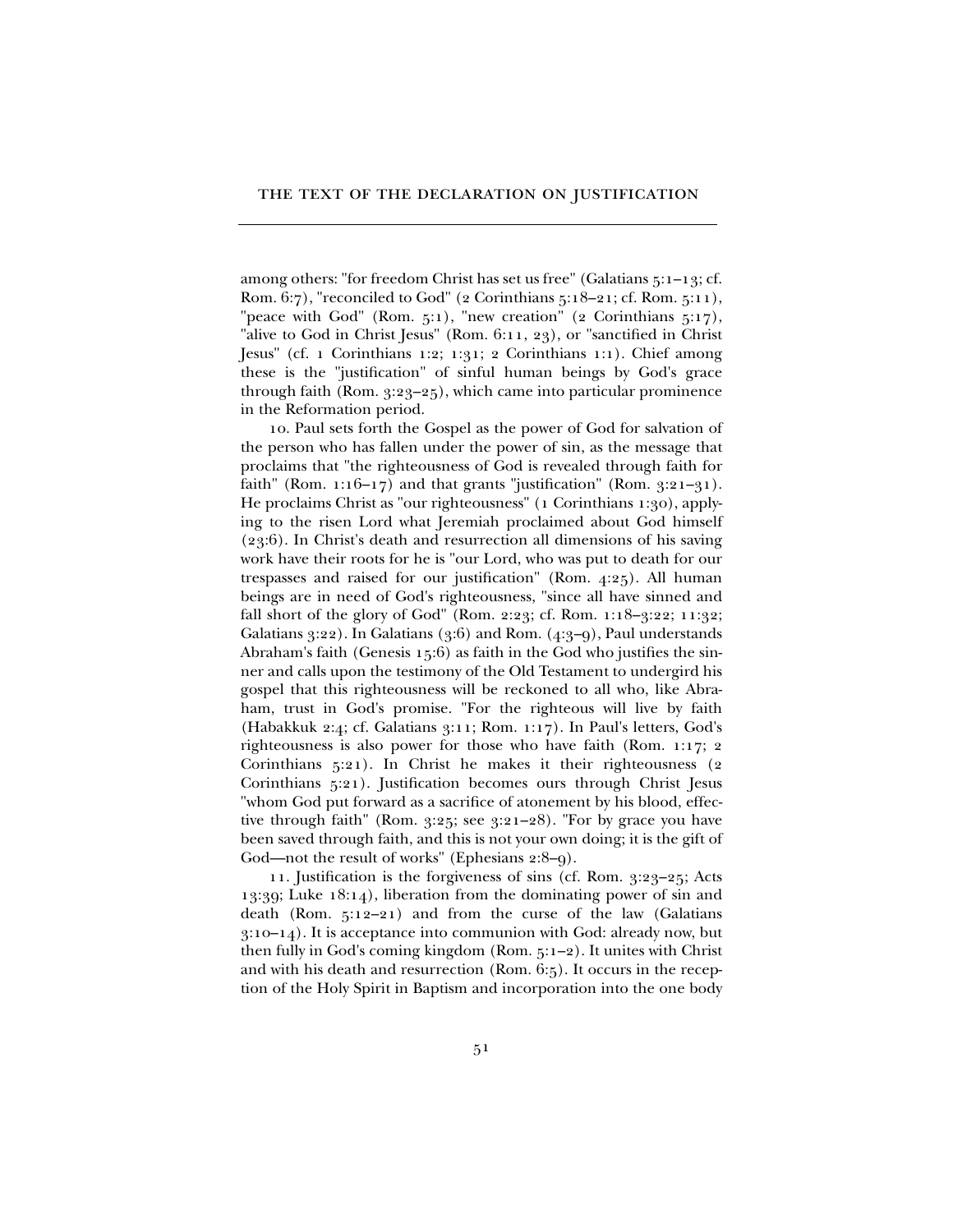(Rom. 8:1–2,  $q-11$ ; 1 Corinthians  $12:12-13$ ). All this is from God alone, for Christ's sake, by grace, through faith in "the Gospel of God's Son"  $(Rom. 1:1-3).$ 

12. The justified live by faith that comes from the Word of Christ (Rom. 10:17) and is active through love (Galatians 5:6), the fruit of the Spirit (Galatians  $5:22$ ). But since the justified are assailed from within and without by powers and desires (Rom. 8:35–39; Galatians 5:16–21) and fall into sin (1 John 1:8, 10), they must constantly hear God's promises anew, confess their sins (1 John 1:9), participate in Christ's body and blood, and be exhorted to live righteously in accord with the will of God. That is why the Apostle says to the justified: "Work out your own salvation with fear and trembling; for it is God who is at work in you, enabling you both to will and to work for his good pleasure" (Philippians 2:12–13). But the good news remains: "there is now no condemnation for those who are in Christ Jesus" (Rom. 8:1), and in whom Christ lives (Galatians 2:20). Christ's "act of righteousness leads to justification and life for all" (Rom. 5:18).

#### **The Doctrine of Justification as Ecumenical Problem**

13. Opposing interpretations and applications of the biblical message of justification were in the sixteenth century a principal cause of the division of the Western church and led as well to doctrinal condemnations. A common understanding of justification is therefore fundamental and indispensable to overcoming that division. By appropriating insights of recent biblical studies and drawing on modern investigations of the history of theology and dogma, the post-Vatican II ecumenical dialogue has led to a notable convergence concerning justification, with the result that this Joint Declaration is able to formulate a consensus on basic truths concerning the doctrine of justification. In light of this consensus, the corresponding doctrinal condemnations of the sixteenth century do not apply to today's partner.

### **3. The Common Understanding of Justification**

14. The Lutheran churches and the Roman Catholic Church have together listened to the good news proclaimed in Holy Scripture. This common listening, together with the theological conversations of recent years, has led to a shared understanding of justification. This encompasses a consensus in the basic truths; the differing explications in particular statements are compatible with it.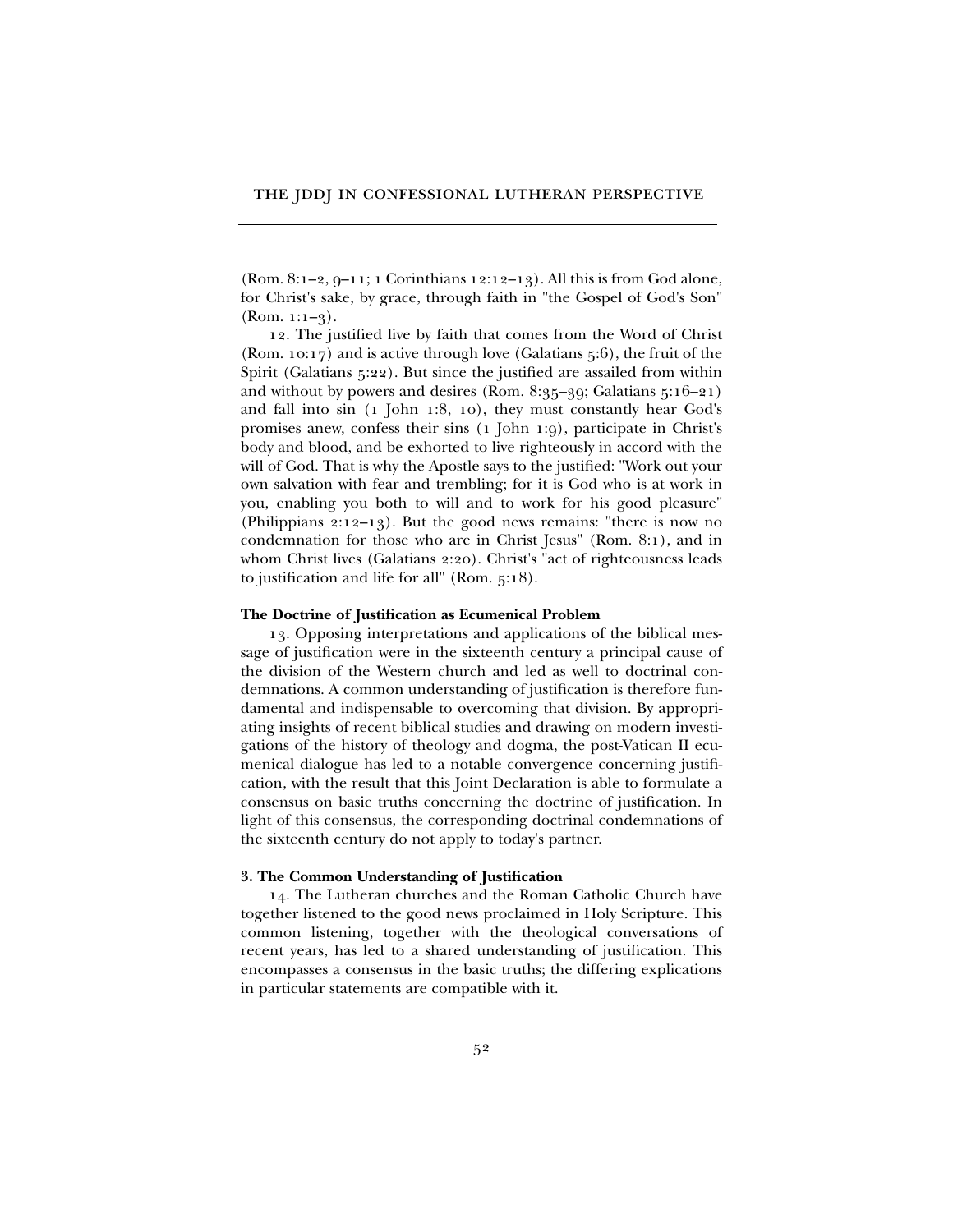15. In faith we together hold the conviction that justification is the work of the triune God. The Father sent his Son into the world to save sinners. The foundation and presupposition of justification is the incarnation, death, and resurrection of Christ. Justification thus means that Christ himself is our righteousness, in which we share through the Holy Spirit in accord with the will of the Father. Together we confess: By grace alone, in faith in Christ's saving work and not because of any merit on our part, we are accepted by God and receive the Holy Spirit, who renews our hearts while equipping and calling us to good works. $(11)$ 

16. All people are called by God to salvation in Christ. Through Christ alone are we justified, when we receive this salvation in faith. Faith is itself God's gift through the Holy Spirit who works through Word and Sacrament in the community of believers and who, at the same time, leads believers into that renewal of life which God will bring to completion in eternal life.

17. We also share the conviction that the message of justification directs us in a special way towards the heart of the New Testament witness to God's saving action in Christ: it tells us that as sinners our new life is solely due to the forgiving and renewing mercy that God imparts as a gift and we receive in faith, and never can merit in any way.

18. Therefore the doctrine of justification, which takes up this message and explicates it, is more than just one part of Christian doctrine. It stands in an essential relation to all truths of faith, which are to be seen as internally related to each other. It is an indispensable criterion, which constantly serves to orient all the teaching and practice of our churches to Christ. When Lutherans emphasize the unique significance of this criterion, they do not deny the interrelation and significance of all truths of faith. When Catholics see themselves as bound by several criteria, they do not deny the special function of the message of justification. Lutherans and Catholics share the goal of confessing Christ, who is to be trusted above all things as the one Mediator (1 Timothy 2:5–6) through whom God in the Holy Spirit gives himself and pours out his renewing gifts [cf. Sources, section 3].

### **4. Explicating the Common Understanding of Justification**

#### **4.1 Human Powerlessness and Sin in Relation to Justification**

19. We confess together that all persons depend completely on the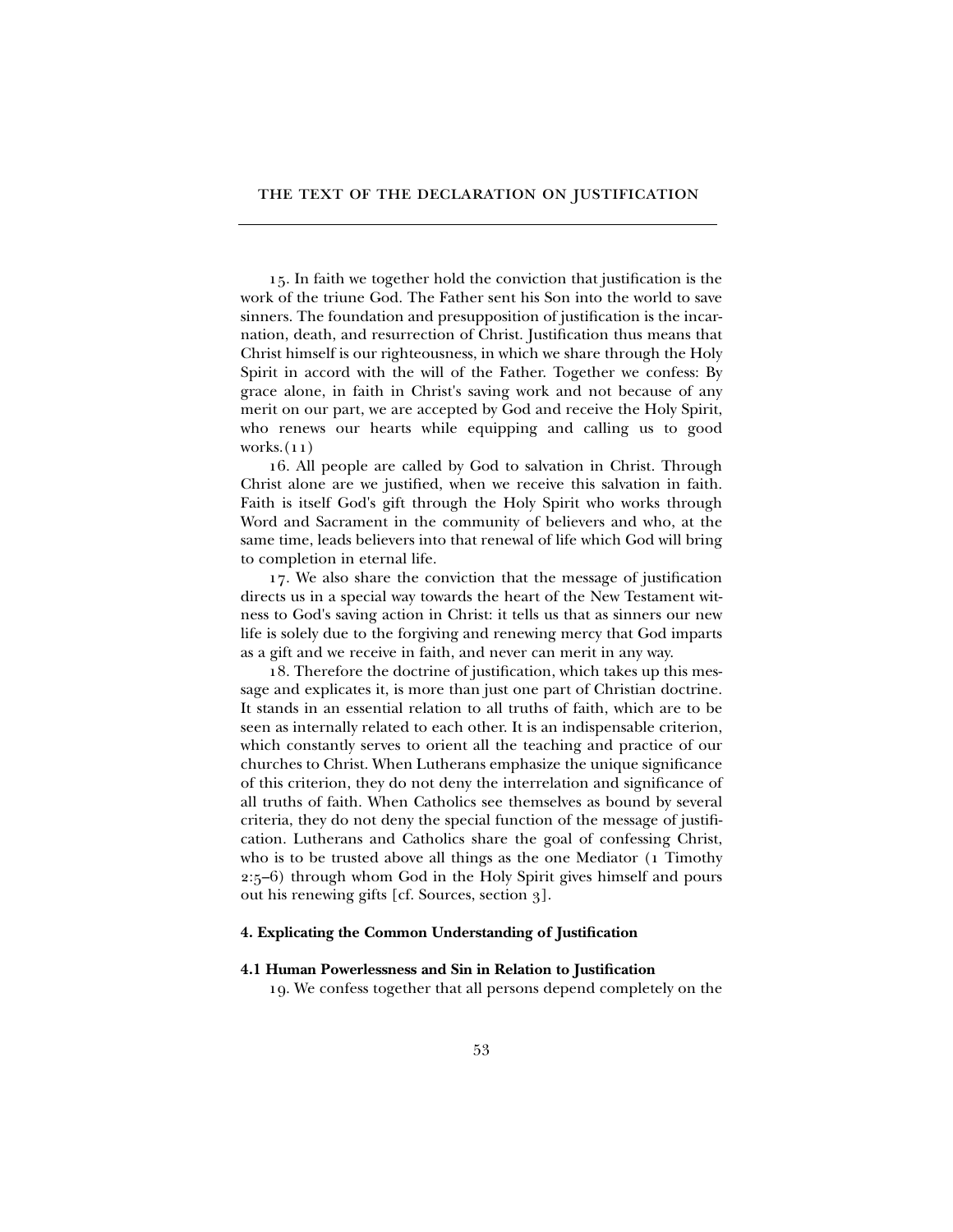saving grace of God for their salvation. The freedom they possess in relation to persons and the things of this world is no freedom in relation to salvation, for as sinners they stand under God's judgment and are incapable of turning by themselves to God to seek deliverance, of meriting their justification before God, or of attaining salvation by their own abilities. Justification takes place solely by God's grace. Because Catholics and Lutherans confess this together, it is true to say:

20. When Catholics say that persons "cooperate" in preparing for and accepting justification by consenting to God's justifying action, they see such personal consent as itself an effect of grace, not as an action arising from innate human abilities.

21. According to Lutheran teaching, human beings are incapable of cooperating in their salvation, because as sinners they actively oppose God and his saving action. Lutherans do not deny that a person can reject the working of grace. When they emphasize that a person can only receive (mere passive) justification, they mean thereby to exclude any possibility of contributing to one's own justification, but do not deny that believers are fully involved personally in their faith, which is effected by God's Word.

#### **4.2 Justification as Forgiveness of Sins and Making Righteous**

22. We confess together that God forgives sin by grace and at the same time frees human beings from sin's enslaving power and imparts the gift of new life in Christ. When persons come by faith to share in Christ, God no longer imputes to them their sin and through the Holy Spirit effects in them an active love. These two aspects of God's gracious action are not to be separated, for persons are by faith united with Christ, who in his person is our righteousness (1 Corinthians 1:30): both the forgiveness of sin and the saving presence of God himself. Because Catholics and Lutherans confess this together, it is true to say that:

23. When Lutherans emphasize that the righteousness of Christ is our righteousness, their intention is above all to insist that the sinner is granted righteousness before God in Christ through the declaration of forgiveness and that only in union with Christ is one's life renewed. When they stress that God's grace is forgiving love ("the favor of  $God''(12)$ , they do not thereby deny the renewal of the Christian's life. They intend rather to express that justification remains free from human cooperation and is not dependent on the life-renewing effects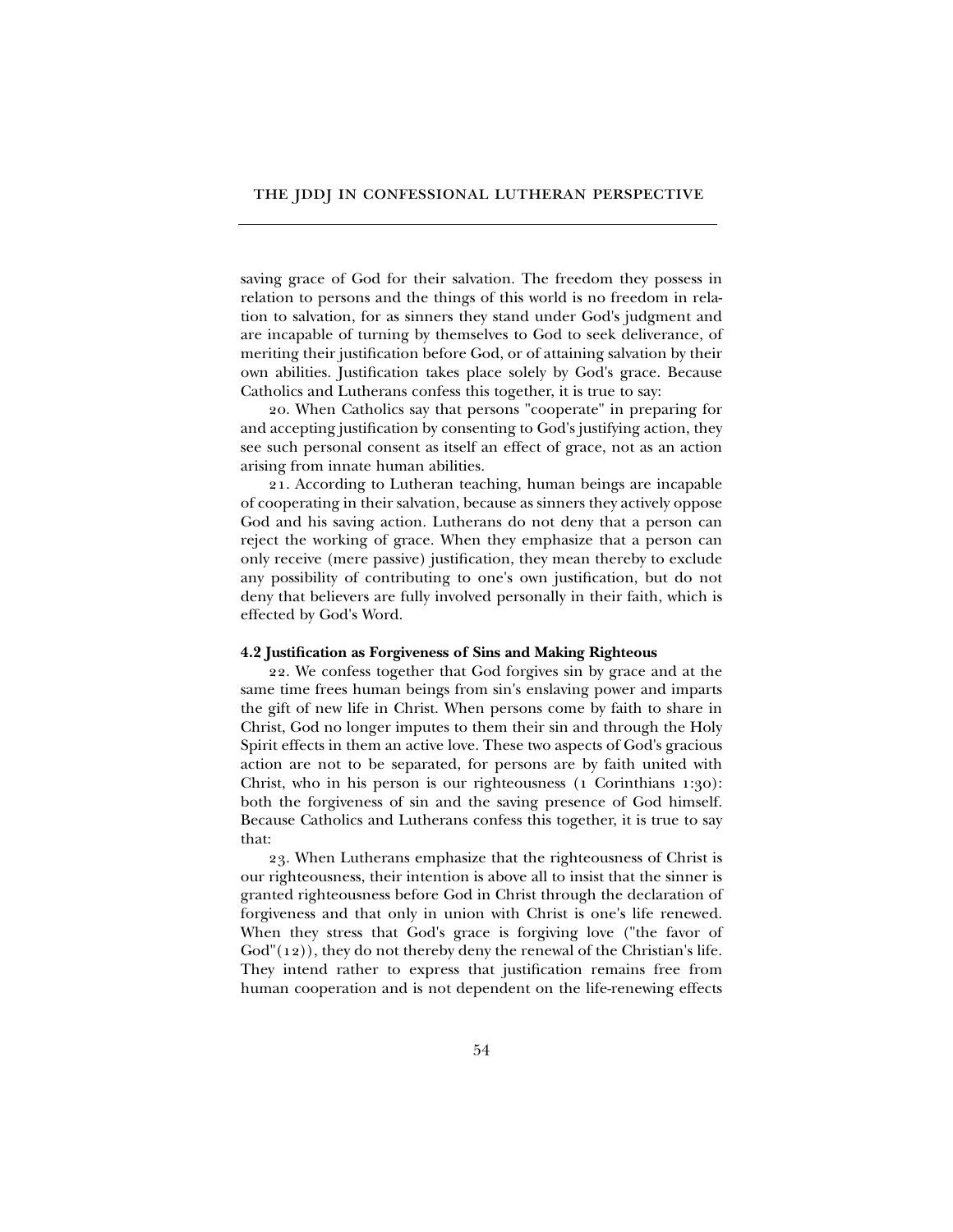of grace in human beings.

24. When Catholics emphasize the renewal of the interior person through the reception of grace imparted as a gift to the believer,  $(13)$ they wish to insist that God's forgiving grace always brings with it a gift of new life, which in the Holy Spirit becomes effective in active love. They do not thereby deny that God's gift of grace in justification remains independent of human cooperation [cf. Sources, section 4.2].

### **4.3 Justification by Faith and through Grace**

25. We confess together that sinners are justified by faith in the saving action of God in Christ. By the action of the Holy Spirit in Baptism, they are granted the gift of salvation, which lays the basis for the whole Christian life. They place their trust in God's gracious promise by justifying faith, which includes hope in God and love for him. Such a faith is active in love and thus the Christian cannot and should not remain without works. But whatever in the justified precedes or follows the free gift of faith is neither the basis of justification nor merits it.

26. According to Lutheran understanding, God justifies sinners in faith alone (sola fide). In faith they place their trust wholly in their Creator and Redeemer and thus live in communion with him. God himself effects faith as he brings forth such trust by his creative Word. Because God's act is a new creation, it affects all dimensions of the person and leads to a life in hope and love. In the doctrine of "justification by faith alone," a distinction but not a separation is made between justification itself and the renewal of one's way of life that necessarily follows from justification and without which faith does not exist. Thereby the basis is indicated from which the renewal of life proceeds, for it comes forth from the love of God imparted to the person in justification. Justification and renewal are joined in Christ, who is present in faith.

27. The Catholic understanding also sees faith as fundamental in justification. For without faith, no justification can take place. Persons are justified through Baptism as hearers of the Word and believers in it. The justification of sinners is forgiveness of sins and being made righteous by justifying grace, which makes us children of God. In justification the righteous receive from Christ faith, hope, and love and are thereby taken into communion with him.(14) This new personal relation to God is grounded totally on God's graciousness and remains constantly dependent on the salvific and creative working of this gracious God, who remains true to himself, so that one can rely upon him. Thus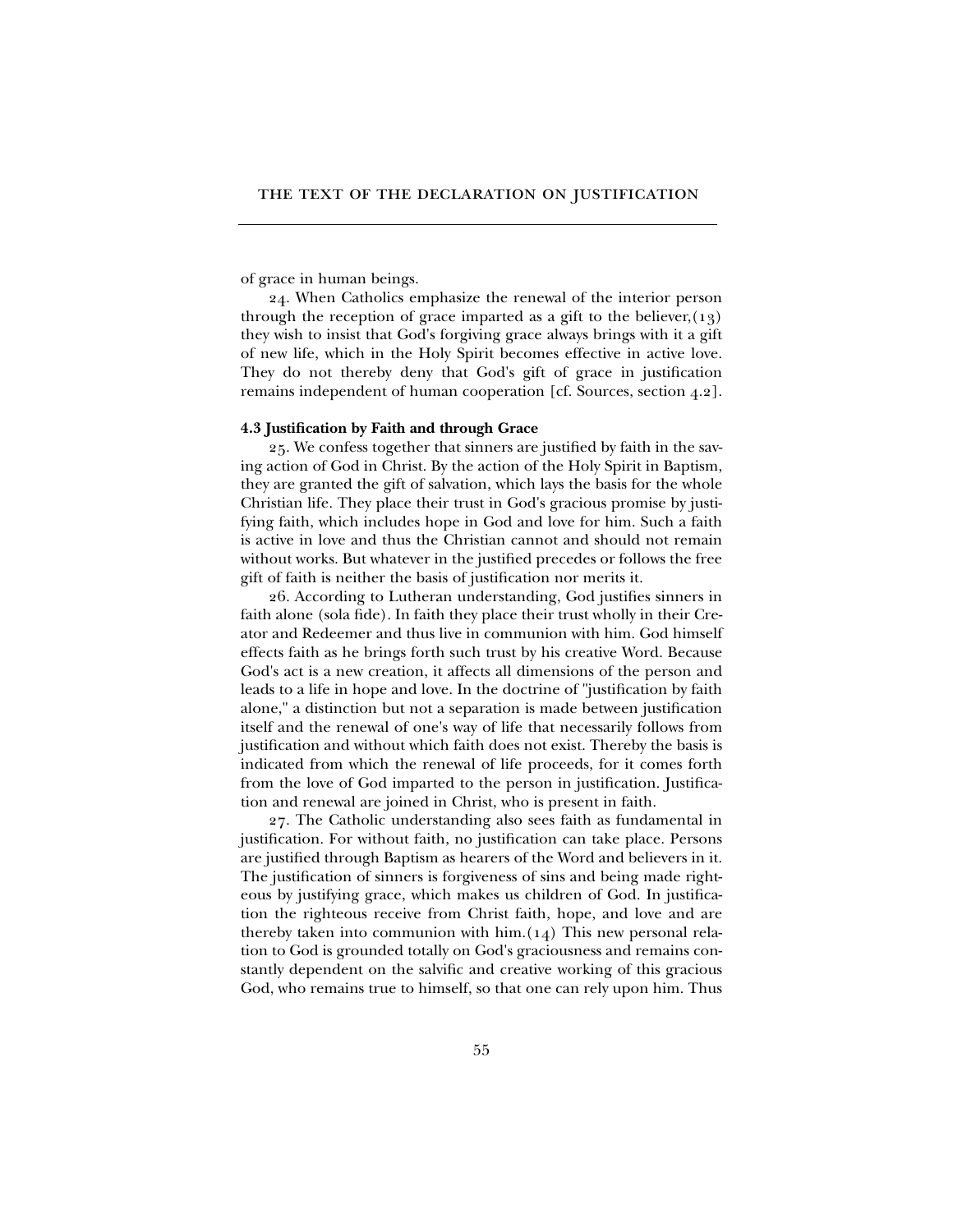justifying grace never becomes a human possession to which one could appeal over against God. While Catholic teaching emphasizes the renewal of life by justifying grace, this renewal in faith, hope, and love is always dependent on God's unfathomable grace and contributes nothing to justification about which one could boast before God (Rom. 3:27). [See Sources, section 4.3.]

## **4.4 The Justified as Sinner**

28. We confess together that in Baptism the Holy Spirit unites one with Christ, justifies, and truly renews the person. But the justified must all through life constantly look to God's unconditional justifying grace. They also are continuously exposed to the power of sin still pressing its attacks (cf. Rom.  $6:12-14$ ) and are not exempt from a lifelong struggle against the contradiction to God within the selfish desires of the old Adam (cf. Galatians  $5:16$ ; Rom.  $7:7-10$ ). The justified also must ask God daily for forgiveness as in the Lord's Prayer (Matthew 6:12; 1 John 1:9), are ever again called to conversion and penance, and are ever again granted forgiveness.

29. Lutherans understand this condition of the Christian as a being "at the same time righteous and sinner." Believers are totally righteous, in that God forgives their sins through Word and Sacrament and grants the righteousness of Christ which they appropriate in faith. In Christ, they are made just before God. Looking at themselves through the law, however, they recognize that they remain also totally sinners. Sin still lives in them (1 John 1:8; Rom. 7:17, 20), for they repeatedly turn to false gods and do not love God with that undivided love which God requires as their Creator (Deuteronomy 6:5; Matthew 22:36–40 pr.). This contradiction to God is as such truly sin. Nevertheless, the enslaving power of sin is broken on the basis of the merit of Christ. It no longer is a sin that "rules" the Christian for it is itself "ruled" by Christ with whom the justified are bound in faith. In this life, then, Christians can in part lead a just life. Despite sin, the Christian is no longer separated from God, because in the daily return to Baptism, the person who has been born anew by Baptism and the Holy Spirit has this sin forgiven. Thus this sin no longer brings damnation and eternal death.(15) Thus, when Lutherans say that justified persons are also sinners and that their opposition to God is truly sin, they do not deny that, despite this sin, they are not separated from God and that this sin is a "ruled" sin. In these affirmations, they are in agreement with Roman Catholics,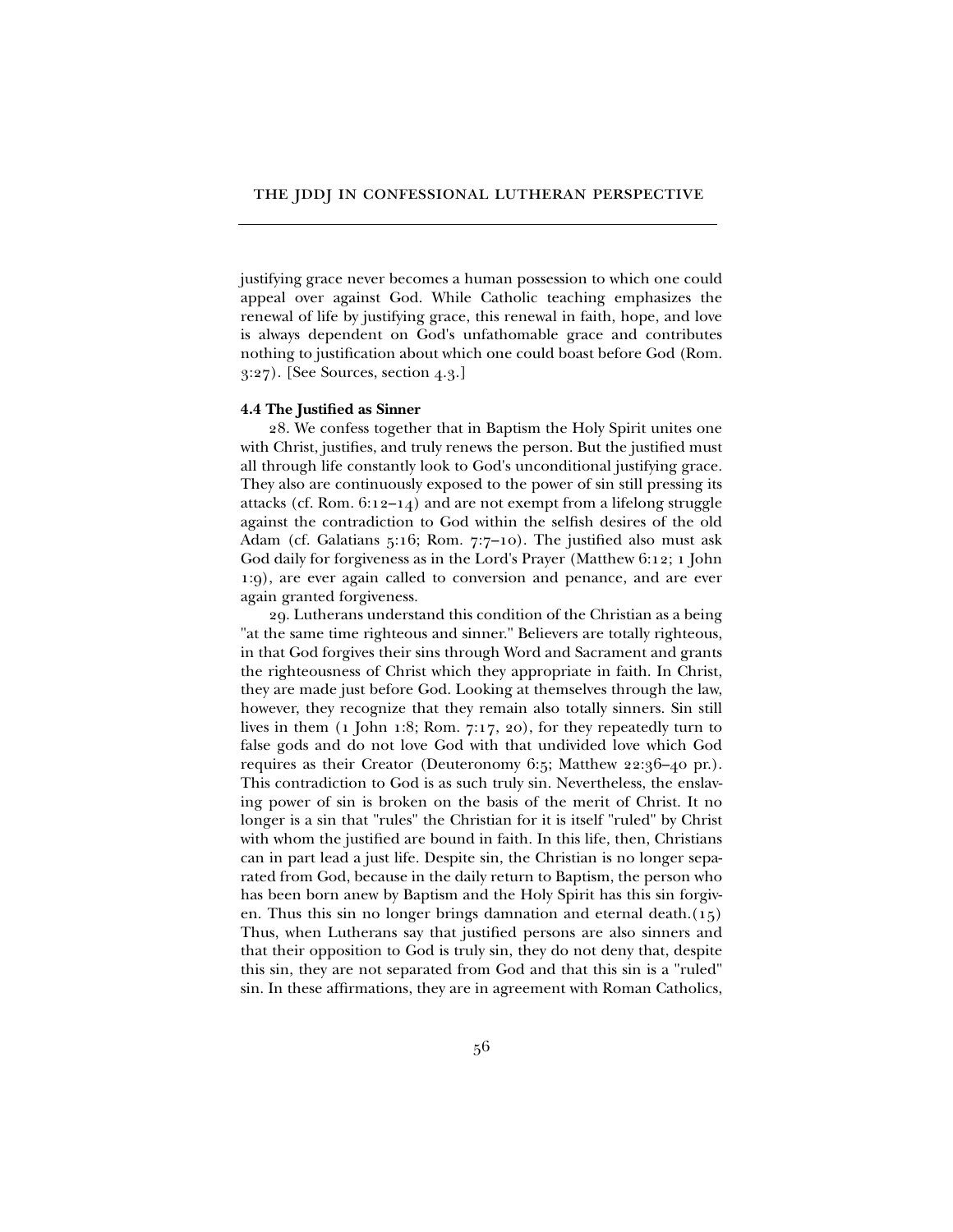despite the difference in understanding sin in the justified.

30. Catholics hold that the grace of Jesus Christ imparted in Baptism takes away all that is sin "in the proper sense" and that is "worthy of damnation" (Rom. 8:1).(16) There does, however, remain in the person an inclination (concupiscence) which comes from sin and presses toward sin. Since, according to Catholic conviction, human sin always involves a personal element and since this element is lacking in this inclination, Catholics do not see this inclination as sin in an authentic sense. They do not thereby deny that this inclination does not correspond to God's original design for humanity and that it is objectively in contradiction to God and remains one's enemy in lifelong struggle. Grateful for deliverance by Christ, they underscore that this inclination in contradiction to God does not merit the punishment of eternal  $death(17)$  and does not separate the justified person from God. But when individuals voluntarily separate themselves from God, it is not enough to return to observing the commandments, for they must receive pardon and peace in the Sacrament of Reconciliation through the word of forgiveness imparted to them in virtue of God's reconciling work in Christ. [See Sources, section 4.4.]

#### **4.5 Law and Gospel**

31. We confess together that persons are justified by faith in the Gospel "apart from works prescribed by the Law" (Rom. 3:28). Christ has fulfilled the Law and by his death and resurrection has overcome it as a way to salvation. We also confess that God's commandments retain their validity for the justified and that Christ has by his teaching and example expressed God's will which is a standard for the conduct of the justified also.

32. Lutherans state that the distinction and right ordering of Law and Gospel is essential for the understanding of justification. In its theological use, the Law is demand and accusation. Throughout their lives, all persons, Christians also, in that they are sinners, stand under this accusation, which uncovers their sin so that, in faith in the Gospel, they will turn unreservedly to the mercy of God in Christ, which alone justifies them.

33. Because the Law as a way to salvation has been fulfilled and overcome through the Gospel, Catholics can say that Christ is not a lawgiver in the manner of Moses. When Catholics emphasize that the righteous are bound to observe God's commandments, they do not thereby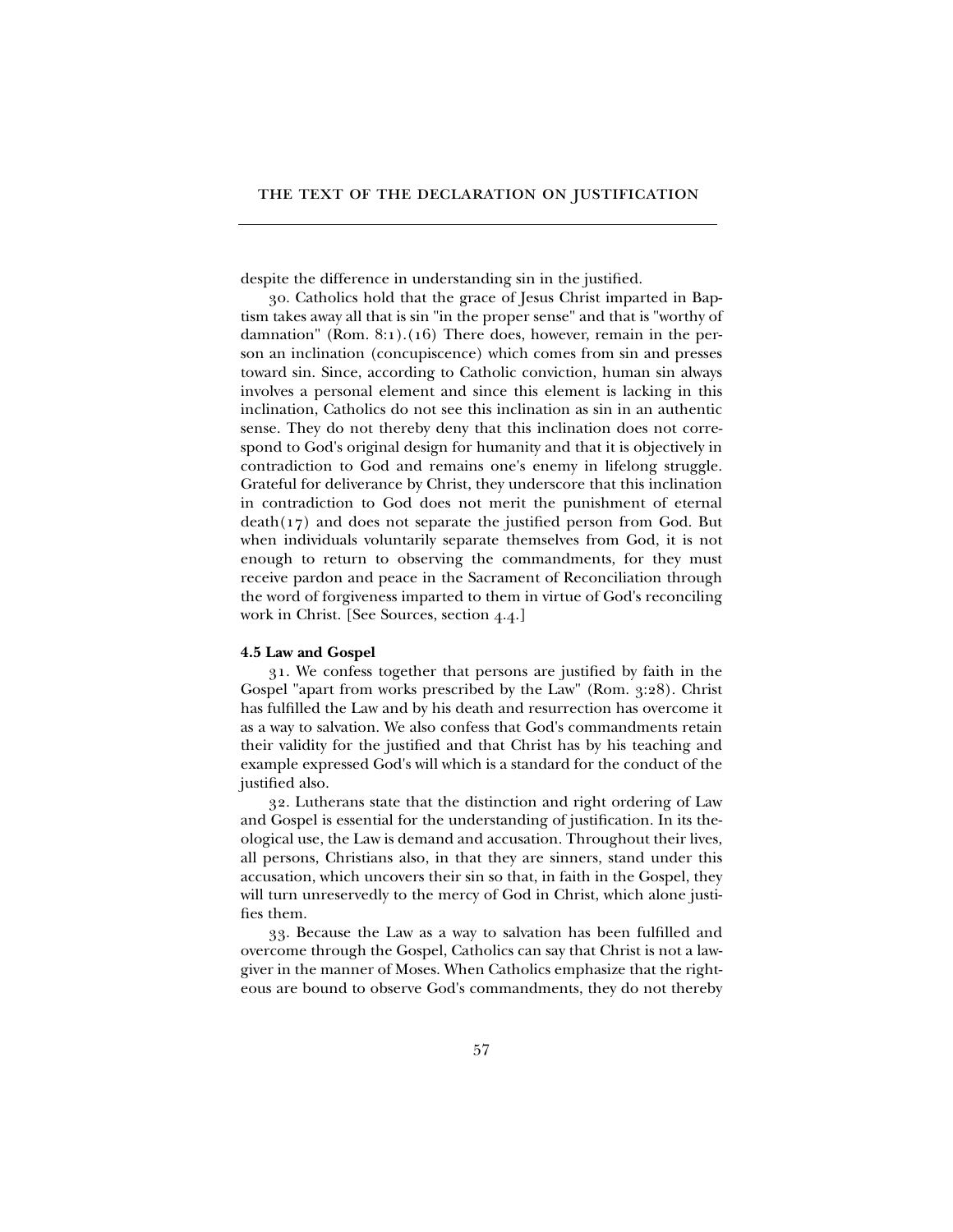deny that through Jesus Christ God has mercifully promised to his children the grace of eternal life.(18) [See Sources, section 4.5.]

#### **4.6 Assurance of Salvation**

34. We confess together that the faithful can rely on the mercy and promises of God. In spite of their own weakness and the manifold threats to their faith, on the strength of Christ's death and resurrection they can build on the effective promise of God's grace in Word and Sacrament and so be sure of this grace.

35. This was emphasized in a particular way by the Reformers: in the midst of temptation, believers should not look to themselves but look solely to Christ and trust only him. In trust in God's promise they are assured of their salvation, but are never secure looking at themselves.

36. Catholics can share the concern of the Reformers to ground faith in the objective reality of Christ's promise, to look away from one's own experience, and to trust in Christ's forgiving Word alone (cf. Matthew 16:19; 18:18). With the Second Vatican Council, Catholics state: to have faith is to entrust oneself totally to  $God$ ,  $(19)$  who liberates us from the darkness of sin and death and awakens us to eternal life.(20) In this sense, one cannot believe in God and at the same time consider the divine promise untrustworthy. No one may doubt God's mercy and Christ's merit. Every person, however, may be concerned about his salvation when he looks upon his own weaknesses and shortcomings. Recognizing his own failures, however, the believer may yet be certain that God intends his salvation. [See Sources, section 4.6.]

### **4.7 The Good Works of the Justified**

37. We confess together that good works—a Christian life lived in faith, hope, and love—follow justification and are its fruits. When the justified live in Christ and act in the grace they receive, they bring forth, in biblical terms, good fruit. Since Christians struggle against sin their entire lives, this consequence of justification is also for them an obligation they must fulfill. Thus both Jesus and the apostolic Scriptures admonish Christians to bring forth the works of love.

38. According to Catholic understanding, good works, made possible by grace and the working of the Holy Spirit, contribute to growth in grace, so that the righteousness that comes from God is preserved and communion with Christ is deepened. When Catholics affirm the "meri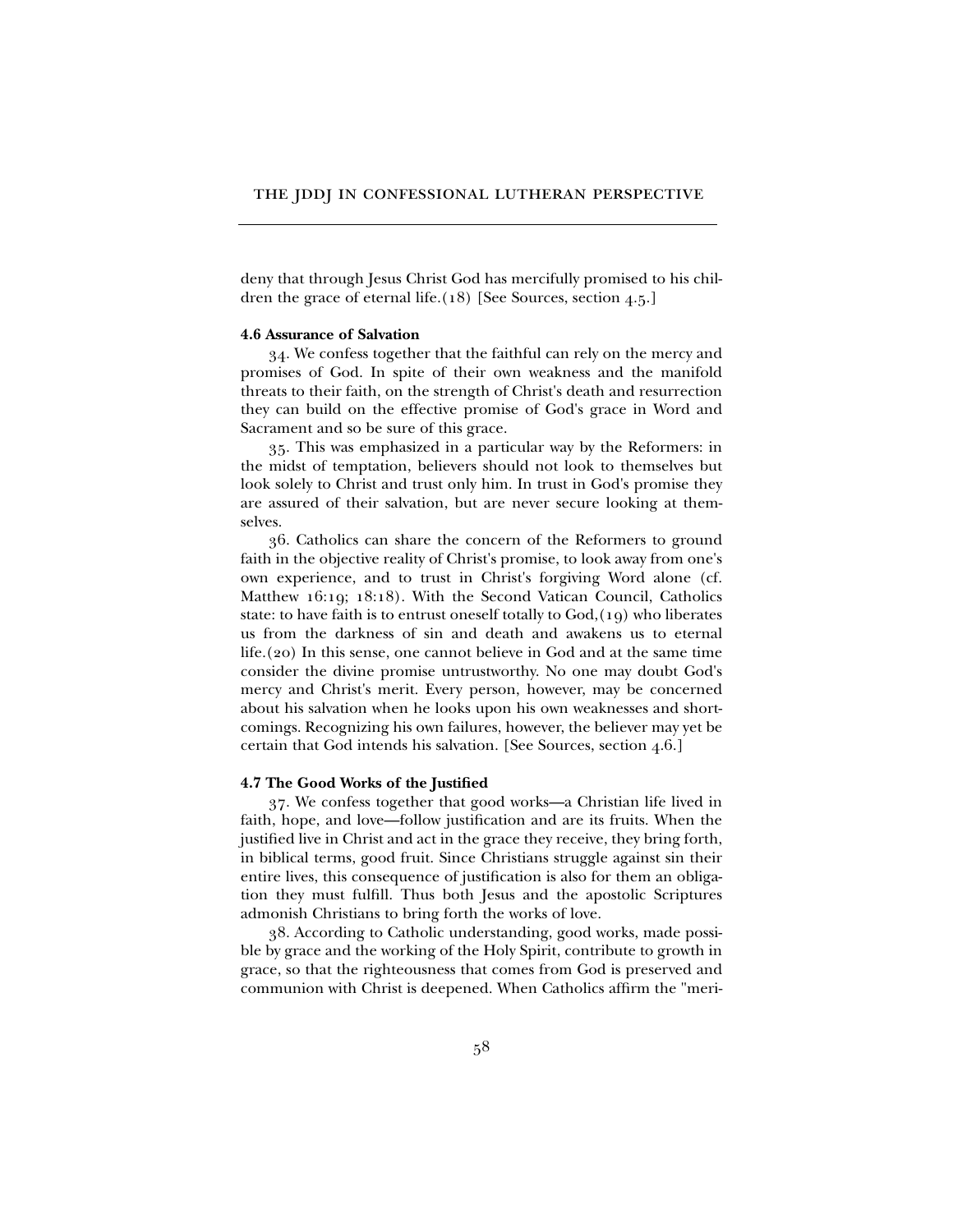torious" character of good works, they wish to say that, according to the biblical witness, a reward in heaven is promised to these works. Their intention is to emphasize the responsibility of persons for their actions, not to contest the character of those works as gifts, or far less to deny that justification always remains the unmerited gift of grace.

39. The concept of a preservation of grace and a growth in grace and faith is also held by Lutherans. They do emphasize that righteousness as acceptance by God and sharing in the righteousness of Christ is always complete. At the same time, they state that there can be growth in its effects in Christian living. When they view the good works of Christians as the fruits and signs of justification and not as one's own "merits," they nevertheless also understand eternal life in accord with the New Testament as unmerited "reward" in the sense of the fulfillment of God's promise to the believer. [See Sources, section 4.7.]

#### **5. The Significance and Scope of the Consensus Reached**

40. The understanding of the doctrine of justification set forth in this Declaration shows that a consensus in basic truths of the doctrine of justification exists between Lutherans and Catholics. In light of this consensus the remaining differences of language, theological elaboration, and emphasis in the understanding of justification described in paragraphs 18 to 39 are acceptable. Therefore the Lutheran and the Catholic explications of justification are in their difference open to one another and do not destroy the consensus regarding basic truths.

41. Thus the doctrinal condemnations of the 16th century, in so far as they relate to the doctrine of justification, appear in a new light: The teaching of the Lutheran churches presented in this Declaration does not fall under the condemnations from the Council of Trent. The condemnations in the Lutheran Confessions do not apply to the teaching of the Roman Catholic Church presented in this Declaration.

42. Nothing is thereby taken away from the seriousness of the condemnations related to the doctrine of justification. Some were not simply pointless. They remain for us "salutary warnings" to which we must attend in our teaching and practice.(21)

43. Our consensus in basic truths of the doctrine of justification must come to influence the life and teachings of our churches. Here it must prove itself. In this respect, there are still questions of varying importance which need further clarification. These include, among other topics, the relationship between the Word of God and church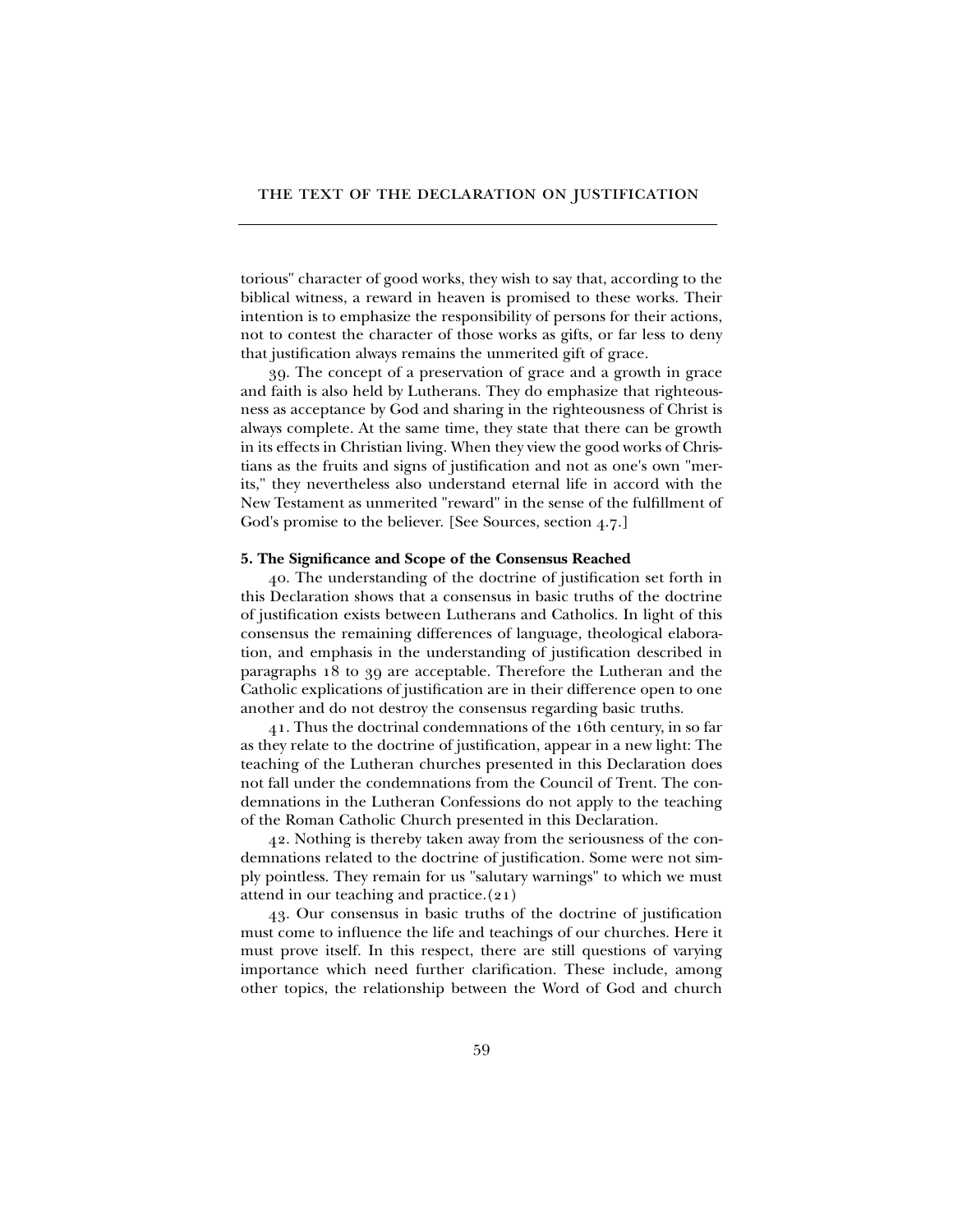doctrine, as well as ecclesiology, authority in the church, ministry, the sacraments, and the relation between justification and social ethics. We are convinced that the consensus we have reached offers a solid basis for this clarification. The Lutheran churches and the Roman Catholic Church will continue to strive together to deepen this common understanding of justification and to make it bear fruit in the life and teaching of the churches.

44. We give thanks to the Lord for this decisive step forward on the way to overcoming the division of the church. We ask the Holy Spirit to lead us further toward that visible unity which is Christ's will.

### **Appendix**

## **Sources Regarding the Joint Declaration on the Doctrine of Justification Between the Lutheran World Federation and the Roman Catholic Church**

In parts 3 and 4 of the "Joint Declaration," reference is made to formulations from different Lutheran-Catholic dialogues. They are the following documents:

"All Under One Christ," statement on the Augsburg Confession by the Roman Catholic-Lutheran Joint Commission, 1980, in: "Growth in Agreement," edited by Harding Meyer and Lukas Vischer, New York/Ramsey, Geneva, 1984, 241–247.

Comments of the Joint Committee of the United Evangelical Lutheran Church of Germany and the LWF German National Committee regarding the document, The Condemnations of the Reformation Era—Do They Still Divide?, in "Lehrverurteilungen im Gespräch" ["Condemnation Tenets in Dialogue"], Göttingen, 1993 (hereafter: VELKD).

Denzinger-Schönmetzer, Enchiridion Symbolorum . . . , 32nd to 36th edition (hereafter: DS).

Denzinger-Hünermann, Enchiridion Symbolorum . . . , since the 37th edition (hereafter: DH).

Evaluation of the Pontifical Council for Promoting Christian Unity of the Study, Lehrverurteilungen— kirchentrennend? [Condemnation Tenets—Church Dividing?], Vatican, 1992, unpublished document (hereafter: PCPCU).

"Justification by Faith," Lutherans and Catholics in Dialogue VII,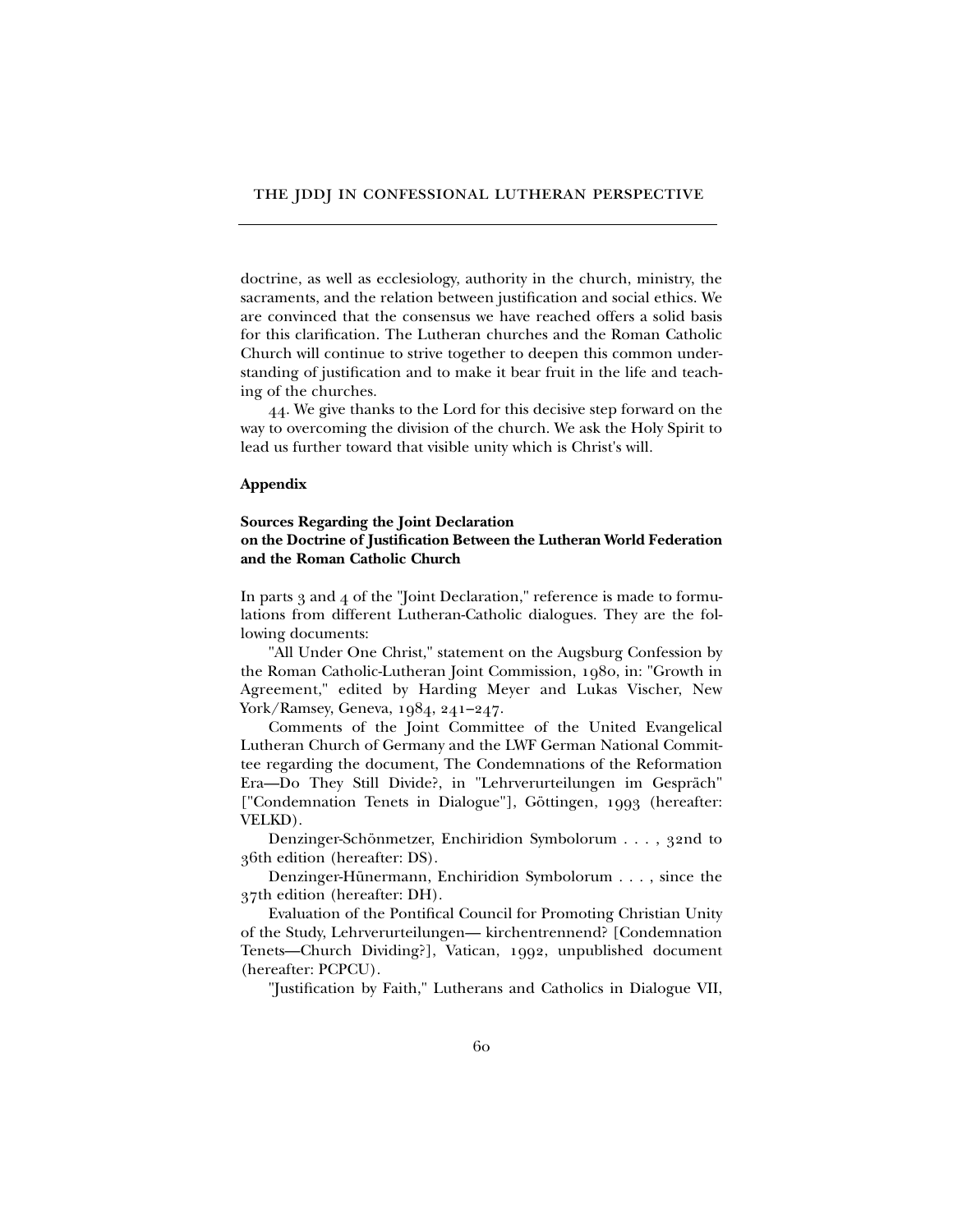Minneapolis, 1985 (hereafter: USA).

The Condemnations of the Reformation Era—Do they Still Divide?, edited by Karl Lehmann and Wolfhart Pannenberg, Minneapolis, 1990 (hereafter: LV:E).

To [part] 3: The Common Understanding of Justification (paragraphs 14 and 18) [LV:E 68f.; VELKD 95]:

". . . a faith centered and forensically conceived picture of justification is of major importance for Paul and, in a sense, for the Bible as a whole, although it is by no means the only biblical or Pauline way of representing God's saving work" [USA, no. 146].

"Catholics as well as Lutherans can acknowledge the need to test the practices, structures, and theologies of the church by the extent to which they help or hinder 'the proclamation of God's free and merciful promises in Christ Jesus, which can be rightly received only through faith' (para. 28)" [USA, no. 153].

Regarding the "fundamental affirmation" [USA, no. 157; cf. 4] it is said:

"This affirmation, like the Reformation doctrine of justification by faith alone, serves as a criterion for judging all church practices, structures, and traditions precisely because its counterpart is 'Christ alone' (solus Christus). He alone is to be ultimately trusted as the one mediator through whom God in the Holy Spirit pours out his saving gifts. All of us in this dialogue affirm that all Christian teachings, practices, and offices should so function as to foster 'the obedience of faith' (Rom. 1:5) in God's saving action in Christ Jesus alone through the Holy Spirit, for the salvation of the faithful and the praise and honor of the heavenly Father" [USA, no. 160].

"For that reason, the doctrine of justification—and, above all, its biblical foundation—will always retain a special function in the Church. That function is continually to remind Christians that we sinners live solely from the forgiving love of God, which we merely allow to be bestowed on us, but which we in no way—in however modified a form— 'earn' or are able to tie down to any preconditions or postconditions. The doctrine of justification, therefore, becomes the touchstone for testing at all times whether a particular interpretation of our relationship to God can claim the name of 'Christian.' At the same time, it becomes the touchstone for the Church, for testing at all times whether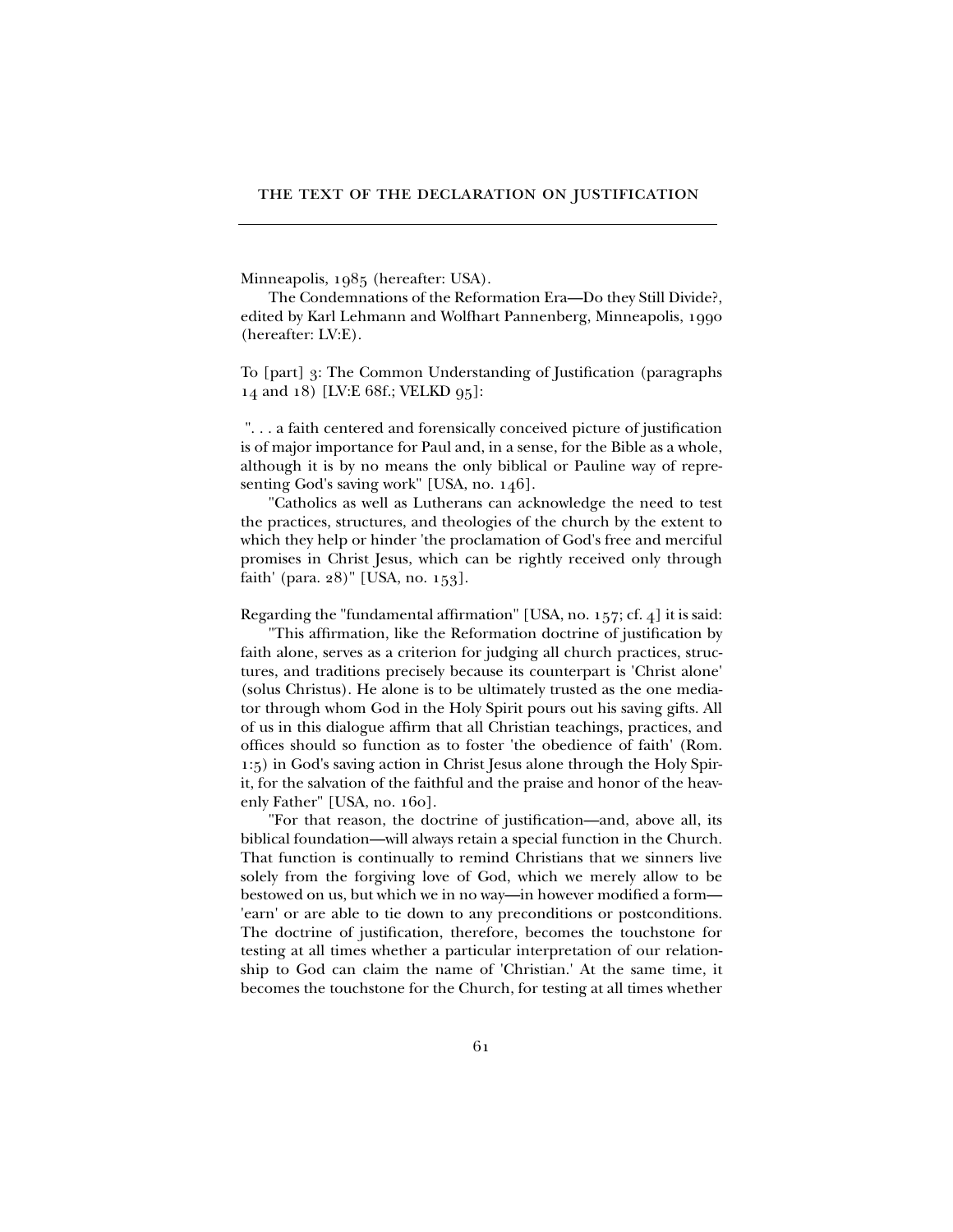its proclamation and its praxis correspond to what has been given to it by its Lord" [LV:E 69].

"An agreement on the fact that the doctrine of justification is significant not only as one doctrinal component within the whole of our church's teaching, but also as the touchstone for testing the whole doctrine and practice of our churches, is—from a Lutheran point of view fundamental progress in the ecumenical dialogue between our churches. It cannot be welcomed enough" [VELKD 95; cf. 157].

"For Lutherans and Catholics, the doctrine of justification has a different status in the hierarchy of truth; but, both sides agree that the doctrine of justification has its specific function in the fact that it is 'the touchstone for testing at all times whether a particular interpretation of our relationship to God can claim the name of "Christian." At the same time, it becomes the touchstone for the Church, for testing at all times whether its proclamation and its praxis correspond to what has been given to it by its Lord' [LV:E 69]. The criteriological significance of the doctrine of justification for sacramentology, ecclesiology, and ethical teachings still deserves to be studied further" [PCPCU 96].

To [part] 4.1: Sin and Human Powerlessness in Relation to Justification (paragraphs 19–21) [LV:E 42ff.; 46; VELKD 77–81; 83f.]:

"Those in whom sin reigns can do nothing to merit justification, which is the free gift of God's grace. Even the beginnings of justification, for example, repentance, prayer for grace, and desire for forgiveness, must be God's work in us" [USA, no. 156.3].

"Both are concerned to make it clear that . . . human beings cannot . . . cast a sideways glance at their own endeavors . . . But, a response is not a 'work.' The response of faith is itself brought about through the uncoercible Word of promise, which comes to human beings from outside themselves. There can be 'cooperation' only in the sense that in faith the heart is involved, when the Word touches it and creates faith"  $[LV:E_46f]$ .

"Where, however, Lutheran teaching construes the relation of God to his human creatures in justification with such emphasis on the divine 'monergism' or the sole efficacy of Christ in such a way, that the person's willing acceptance of God's grace—which is itself a gift of God—has no essential role in justification, then the Tridentine canons 4, 5, 6 and 9 still constitute a notable doctrinal difference on justification" [PCPCU 22].

"The strict emphasis on the passivity of human beings concerning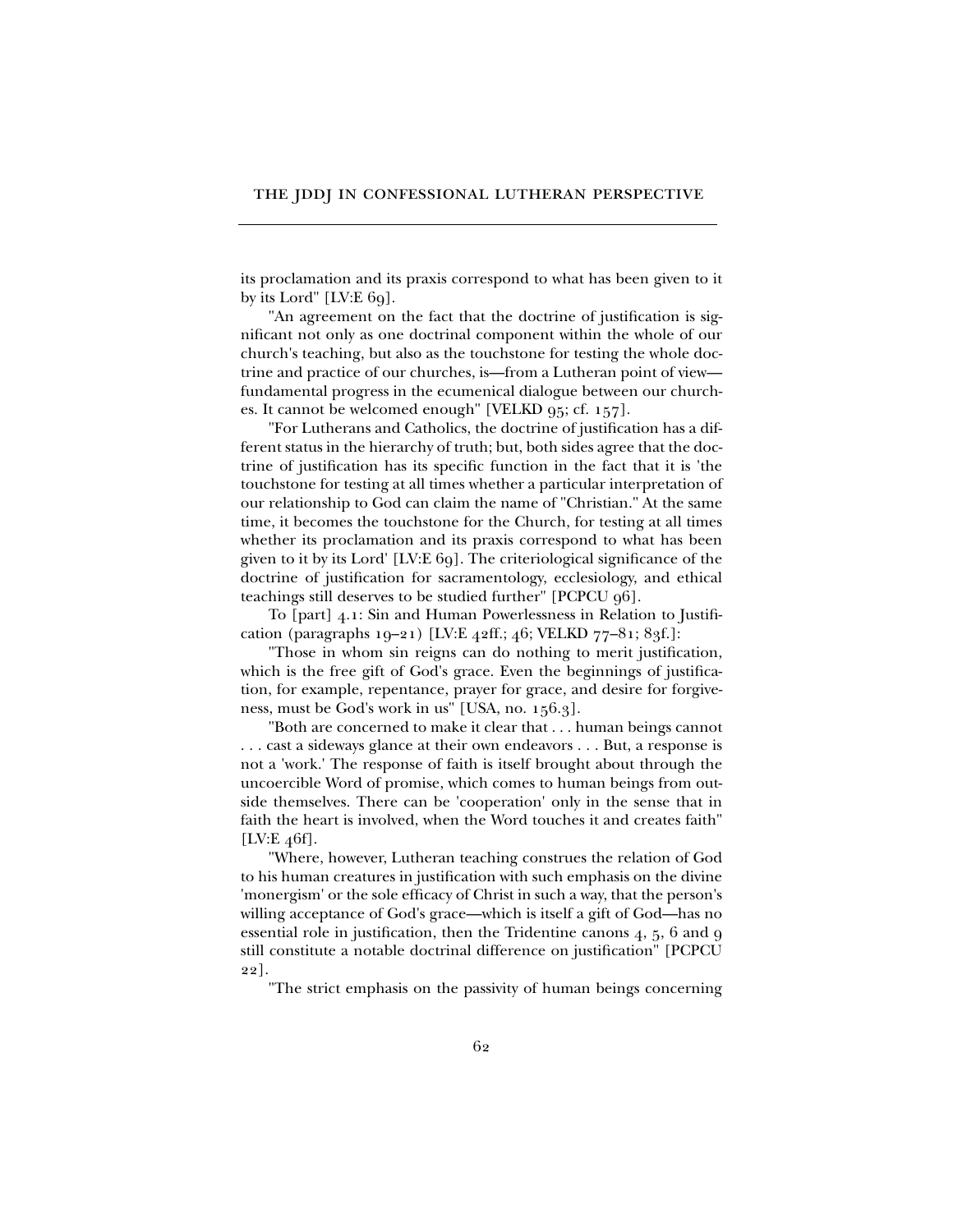their justification never meant, on the Lutheran side, to contest the full personal participation in believing; rather it meant to exclude any cooperation in the event of justification itself. Justification is the work of Christ alone, the work of grace alone" [VELKD 84, 3–8].

To [part] 4.2: Justification as Forgiveness of Sins and Making Righteous (paragraphs 22–24) [USA, nos.  $98-101$ ; LV:E 47ff.; VELKD  $84$ ff.; cf. also the quotations to 4.4]:

"By justification we are both declared and made righteous. Justification, therefore, is not a legal fiction. God, in justifying, effects what he promises; he forgives sin and makes us truly righteous" [USA, no.  $156,5$ .

"Protestant theology does not overlook what Catholic doctrine stresses: the creative and renewing character of God's love; nor does it maintain . . . God's impotence toward a sin which is 'merely' forgiven in justification but which is not truly abolished in its power to divide the sinner from God" [LV:E 49].

"The Lutheran doctrine has never understood the 'crediting of Christ's justification' as without effect on the life of the faithful, because Christ's Word achieves what it promises. Accordingly the Lutheran doctrine understands grace as God's favor, but nevertheless as effective power . . . 'for where there is forgiveness of sins, there is also life and salvation'" [VELKD 86, 15–23].

"Catholic doctrine does not overlook what Protestant theology stresses: the personal character of grace, and its link with the Word; nor does it maintain . . . grace as an objective 'possession' (even if a conferred possession) on the part of the human being—something over which he can dispose" [LV:E 49].

To [part] 4.3: Justification by Faith and through Grace (paragraphs 25–27) [USA, nos. 105ff.; LV:E 49–53; VELKD 87–90]:

"If we translate from one language to another, then Protestant talk about justification through faith corresponds to Catholic talk about justification through grace; and on the other hand, Protestant doctrine understands substantially under the one word, 'faith,' what Catholic doctrine (following 1 Cor. 13:13) sums up in the triad of 'faith, hope, and love'"  $[LV:E 52]$ .

"We emphasize that faith in the sense of the first commandment always means love to God and hope in him and is expressed in the love to the neighbour" [VELKD  $8q, 8-11$ ].

"Catholics . . . teach as do Lutherans, that nothing prior to the free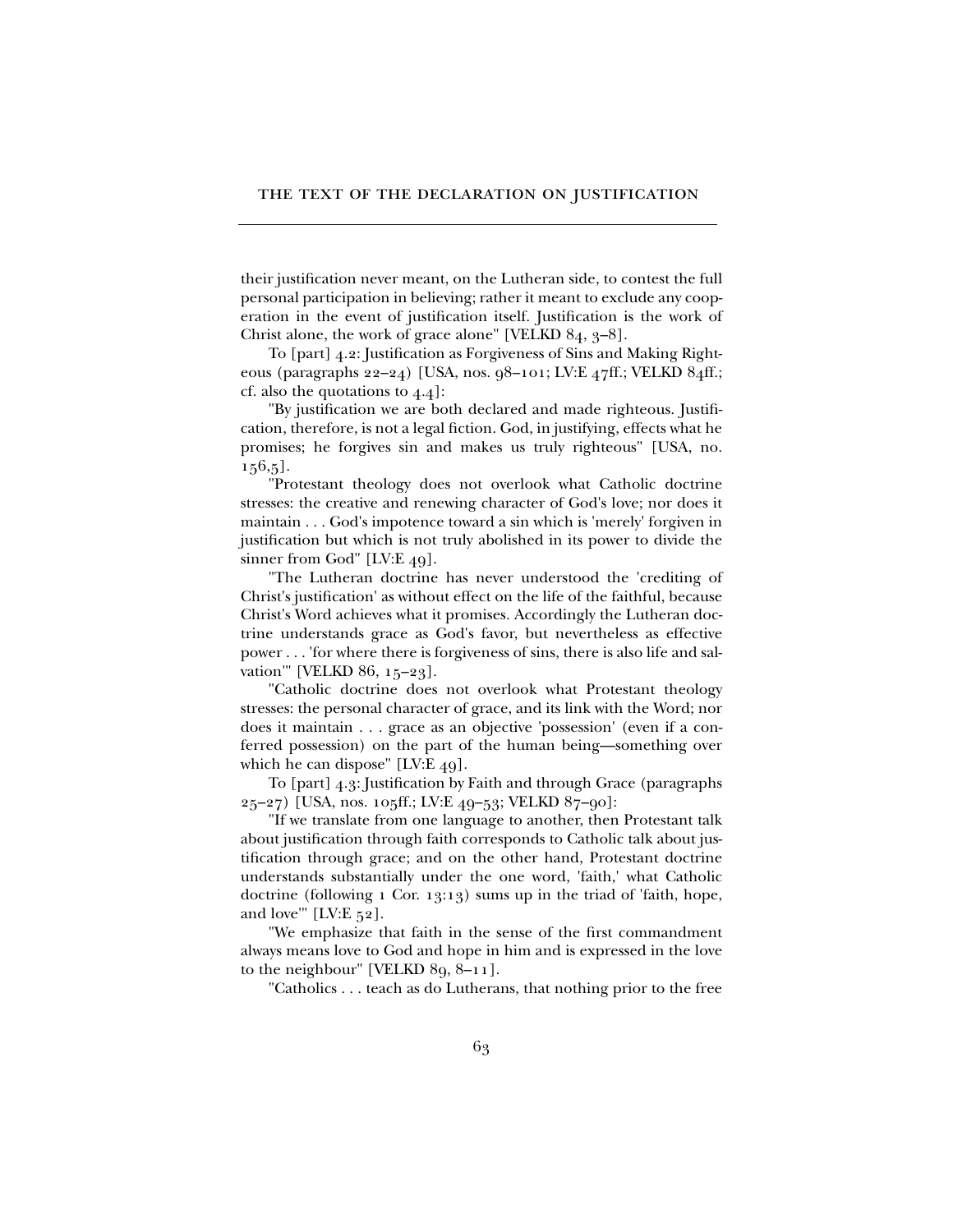gift of faith merits justification and that all of God's saving gifts come through Christ alone" [USA, no. 105].

"The Reformers . . . understood faith as the forgiveness and fellowship with Christ effected by the Word of promise itself. This is the ground for the new being, through which the flesh is dead to sin and the new man or woman in Christ has life (sola fide per Christum). But even if this faith necessarily makes the human being new, the Christian builds his confidence, not on his own new life, but solely on God's gracious promise. Acceptance in Christ is sufficient, if 'faith' is understood as 'trust in the promise' (fides promissionis)" [LV:E 50].

Cf. The Council of Trent, Session 6, Chap. 7: "Consequently, in the process of justification, together with the forgiveness of sins a person receives, through Jesus Christ into whom he is grafted, all these infused at the same time: faith, hope and charity" [Decrees of the Ecumenical Councils, vol. 2, London/Washington, D.C., 1990, 673].

"According to Protestant interpretation, the faith that clings unconditionally to God's promise in Word and Sacrament is sufficient for righteousness before God, so that the renewal of the human being, without which there can be no faith, does not in itself make any contribution to justification" [LV:E 52].

"As Lutherans, we maintain the distinction between justification and sanctification, of faith and works, which, however, implies no separation" [VELKD 89, 6–8].

"Catholic doctrine knows itself to be at one with the Protestant concern in emphasizing that the renewal of the human being does not 'contribute' to justification, and is certainly not a contribution to which he could make any appeal before God. Nevertheless, it feels compelled to stress the renewal of the human being through justifying grace, for the sake of acknowledging God's newly creating power; although this renewal in faith, hope, and love is certainly nothing but a response to God's unfathomable grace" [LV:E 52f].

"Insofar as the Catholic doctrine stresses that 'the personal character of grace, and its link with the Word', this renewal . . . is certainly nothing but a response effected by God's Word itself and that 'the renewal of the human being does not contribute to justification, and is certainly not a contribution to which a person could make any appeal before God' our objection no longer applies" [VELKD 89, 12–21].

To [part] 4.4: The Justified as Sinners (paragraphs 28–31) [USA, nos. 102ff.; LV:E 44ff.; VELKD 81ff.]: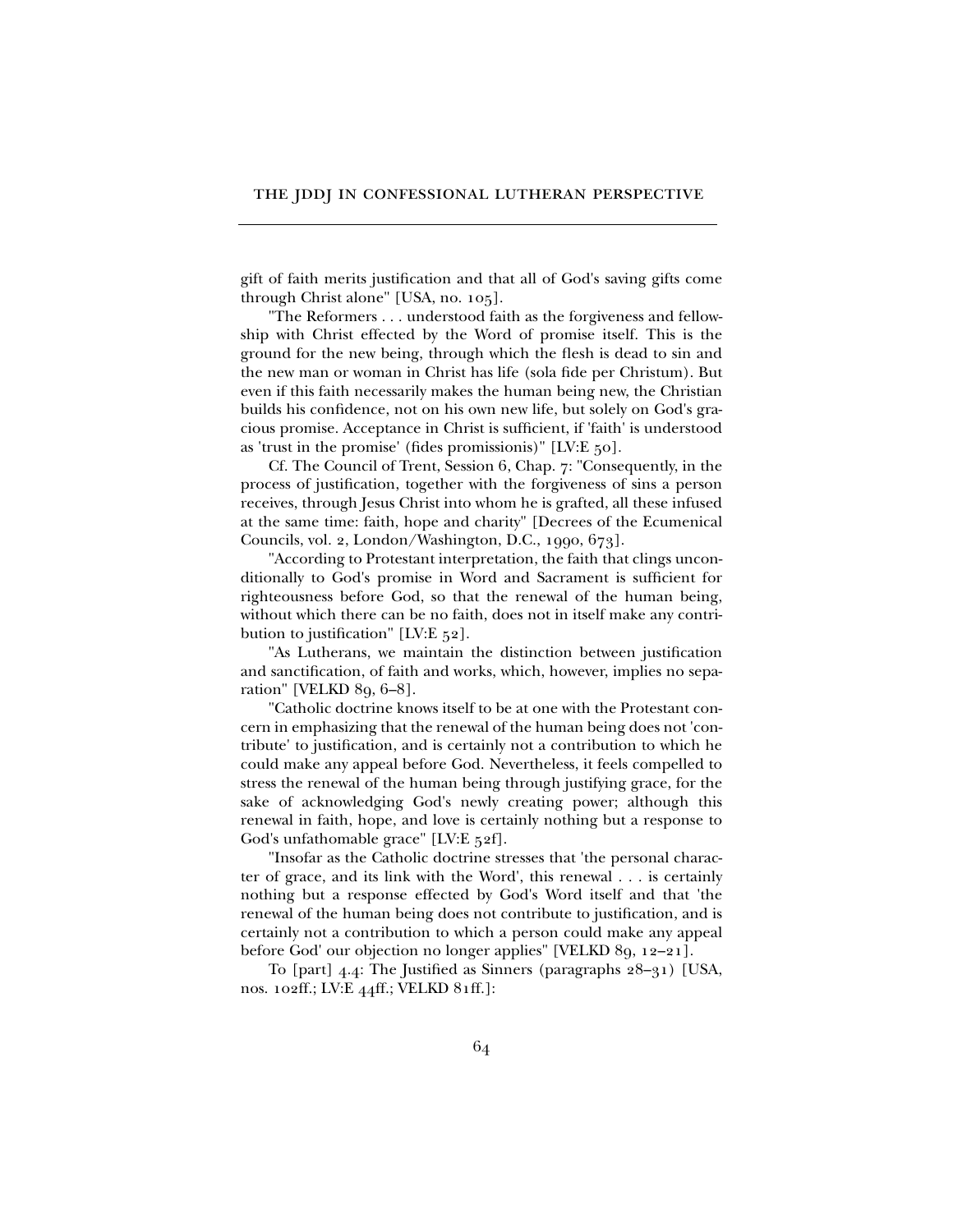"For however just and holy, they fall from time to time into the sins that are those of daily existence. What is more, the Spirit's action does not exempt believers from the lifelong struggle against sinful tendencies. Concupiscence and other effects of original and personal sin, according to Catholic doctrine, remain in the justified, who, therefore, must pray daily to God for forgiveness" [USA, no. 102].

"The doctrines laid down at Trent and by the Reformers are at one in maintaining that original sin, and also the concupiscence that remains, are in contradiction to God . . . object of the lifelong struggle against sin . . . After Baptism, concupiscence in the person justified no longer cuts that person off from God; in Tridentine language, it is 'no longer sin in the real sense'; in Lutheran phraseology, it is peccatum regnatum, 'controlled sin'" [LV:E 46].

"The question is how to speak of sin with regard to the justified without limiting the reality of salvation. While Lutherans express this tension with the term, 'controlled sin,' (peccatum regnatum), which expresses the teaching of the Christian as 'being justified and sinner at the same time' (simul iustus et peccator), Roman Catholics think the reality of salvation can only be maintained by denying the sinful character of concupiscence. With regard to this question, a considerable rapprochement is reached, if LV:E calls the concupiscence that remains in the justified a 'contradiction to God' and thus qualifies it as sin" [VELKD 82, 29-39].

To [part]  $4.5$ : Law and Gospel (paragraphs  $32-34$ ):

According to Pauline teaching, it refers to the Jewish Law as means of salvation. This was fulfilled and overcome in Christ. This statement and the consequences from it have thus to be understood.

With reference to Canons 19f. of the Council of Trent the VELKD (89, 28–36) says as follows: "The ten commandments, of course, apply to Christians as stated in many places of the confessions. If Canon 20 stresses that a 'person . . . is bound to keep the commandments of God,' this does not apply to us; if, however, Canon 20 affirms that faith has salvific power only on condition of keeping the commandments, this applies to us. Concerning the reference of the Canon regarding the commandments of the church, there is no difference between us, if these commandments are only expressions of the commandments of God; otherwise it would apply to us."

The last paragraph is related factually to [part] 4.3, but emphasizes the 'convicting function' of the Law, which is important to Lutheran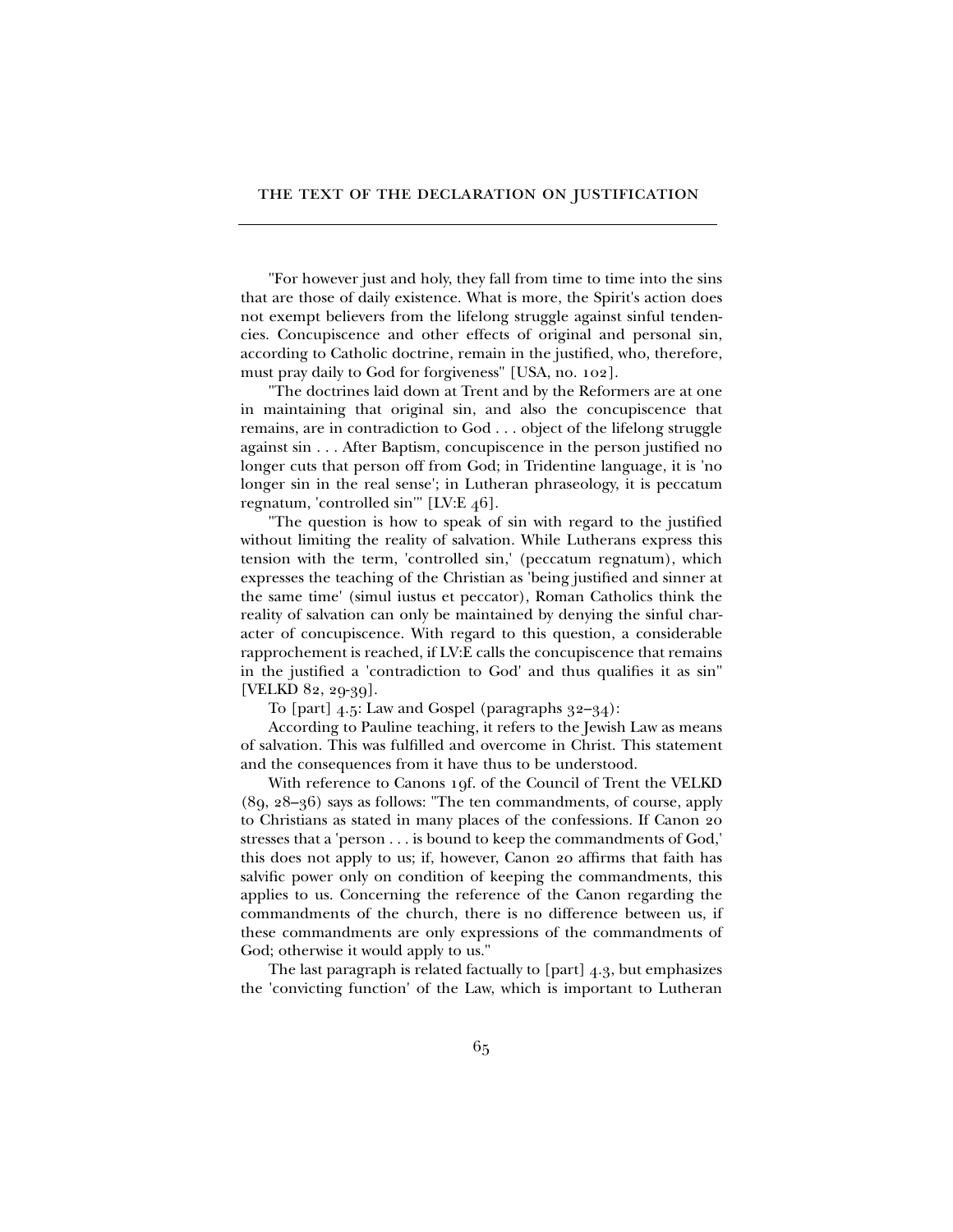thinking.

To [part] 4.6: Assurance of Salvation (paragraphs 3S–37) [LV:E 53–56; VELKD 90ff.]:

"The question is: How can, and how may, human beings live before God in spite of their weakness, and with that weakness?" [LV:E 53].

"The foundation and the point of departure (of the Reformers) . . . are: the reliability and sufficiency of God's promise, and the power of Christ's death and resurrection; human weakness, and the threat to faith and salvation, which that involves" [LV:E 56].

The Council of Trent also emphasizes that "it is necessary to believe that sins are not forgiven, nor have they ever been forgiven, save freely by the divine mercy on account of Christ;" and that we must not doubt "the mercy of God, the merit of Christ, and the power and efficacy of the sacraments; so it is possible for anyone, while he regards himself and his own weakness and lack of dispositions, to be anxious and fearful about his own state of grace" [Council of Trent, Session 6, Chapter 9, 674].

"Luther and his followers go a step farther: They urge that the uncertainty should not merely be endured. We should avert our eyes from it and take seriously, practically, and personally the objective efficacy of the absolution pronounced in the sacrament of penance, which comes 'from outside.' . . . Since Jesus said, 'Whatever you loose on earth shall be loosed in heaven' (Matt.  $16:19$ ), the believer ... would declare Christ to be a liar . . . , if he did not rely with a rock-like assurance on the forgiveness of God uttered in the absolution . . . that this reliance can itself be subjectively uncertain—that the assurance of forgiveness is not a security of forgiveness (securitas), but, this must not be turned into yet another problem, so to speak: the believer should turn his eyes away from it, and should look only to Christ's Word of forgiveness" [LV: $E$  54f.].

"Today Catholics can appreciate the Reformer's efforts to ground faith in the objective reality of Christ's promise, 'whatsoever you loose on earth . . .' and to focus believers on the specific word of absolution from sins. . . . Luther's original concern to teach people to look away from their experience, and to rely on Christ alone and his word of forgiveness [is not to be condemned]" [PCPCU 24].

A mutual condemnation regarding the understanding of the assurance of salvation "can even less provide grounds for mutual objection today—particularly, if we start from the foundation of a biblically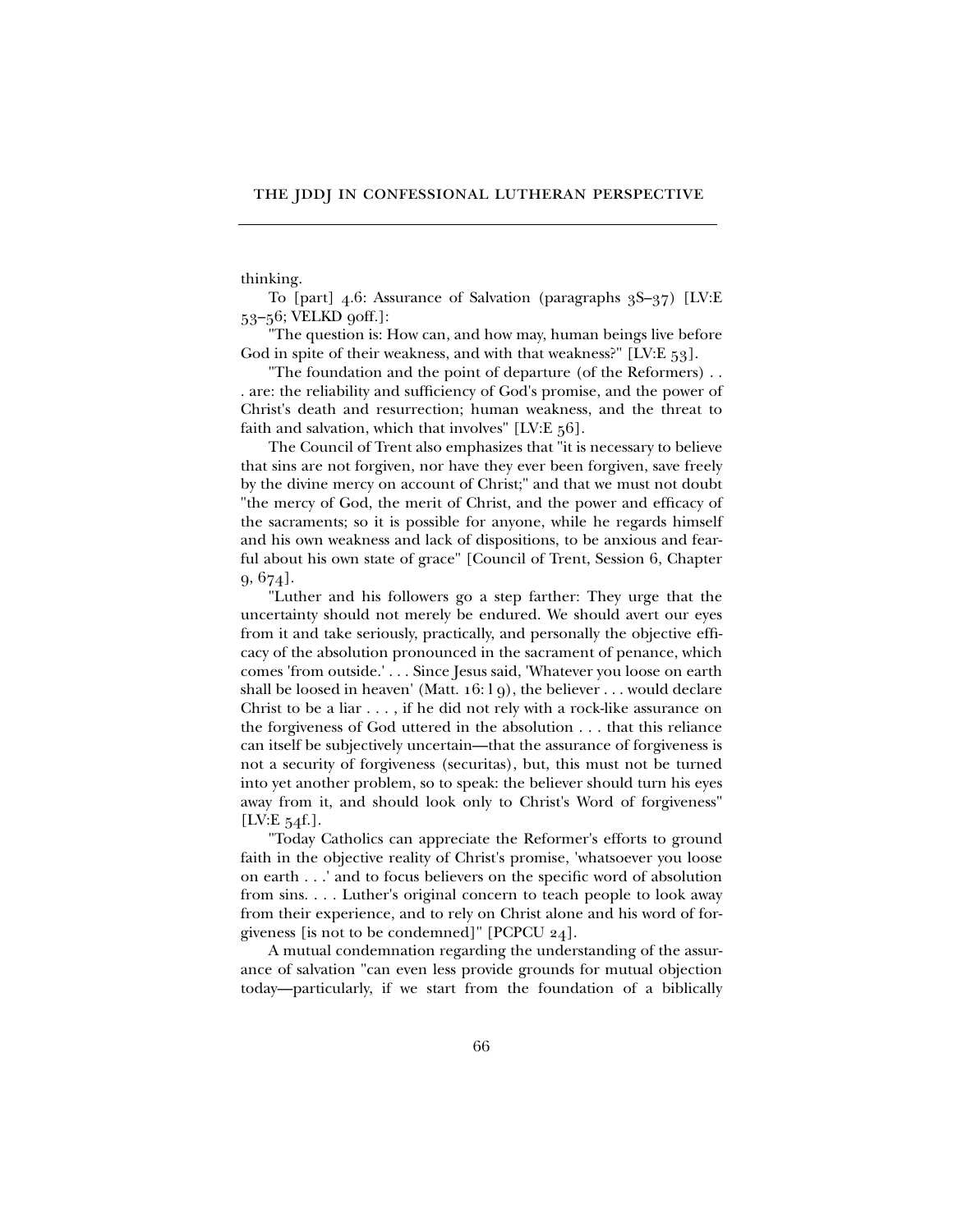renewed concept of faith. For a person can certainly lose or renounce faith, and self-commitment to God and his Word of promise. But, if he believes in this sense, he cannot at the same time believe that God is unreliable in his Word of promise. In this sense it is true today also that—in Luther's words—faith is the assurance of salvation" [LV:E 56].

With reference to the concept of faith of Vatican II, see Dogmatic Constitution on Divine Revelation, no. 5: "'The obedience of faith' . . . must be given to God, who reveals an obedience by which man entrusts his whole self freely to God, offering 'the full submission of intellect and will to God who reveals,' and freely assenting to the truth revealed by Him."

"The Lutheran distinction between the certitude (certitudo) of faith, which looks alone to Christ and earthly security (securitas), which is based on the human being, has not been dealt with clearly enough in the LV [The Condemnations of the Reformation Era—Do they Still Divide?]. . . . Faith never reflects on itself, but depends completely on God, whose grace is bestowed through Word and Sacrament, thus from outside (extra nos)" [VELKD 92, 2–9].

To [part] 4.7: The Good Works of the Justified (paragraphs 38–40) [LV:E 66ff., VELKD 90ff.]:

"But the Council excludes the possibility of earning grace—that is, justification—[can. 2; DS 1552] and bases the earning or merit of eternal life on the gift of grace itself, through membership in Christ [can. 32: DS 1582]. Good works are 'merits' as a gift. Although the Reformers attack 'Godless trust' in one's own works, the Council explicitly excludes any notion of a claim or any false security [cap. 16: DS 1548f]. It is evident . . . that the Council wishes to establish a link with Augustine, who introduced the concept of merit, in order to express the responsibility of human beings, in spite of the 'bestowed' character of good works" [LV:E 66].

If we understand the language of "cause" in Canon 24 in more personal terms, as it is done in Chapter 16 of the Decree on Justification, where the idea of communion with Christ is emphasized, then we can describe the Catholic doctrine on merit as it is done in the first sentence of the second paragraph of 4.7: growth in grace, perseverance in righteousness received by God and a deeper communion with Christ.

"Many antitheses could be overcome, if the misleading word, 'merit,' were simply to be viewed and thought about in connection with the true sense of the biblical term, 'wage,' or reward"  $[LV:E 67]$ .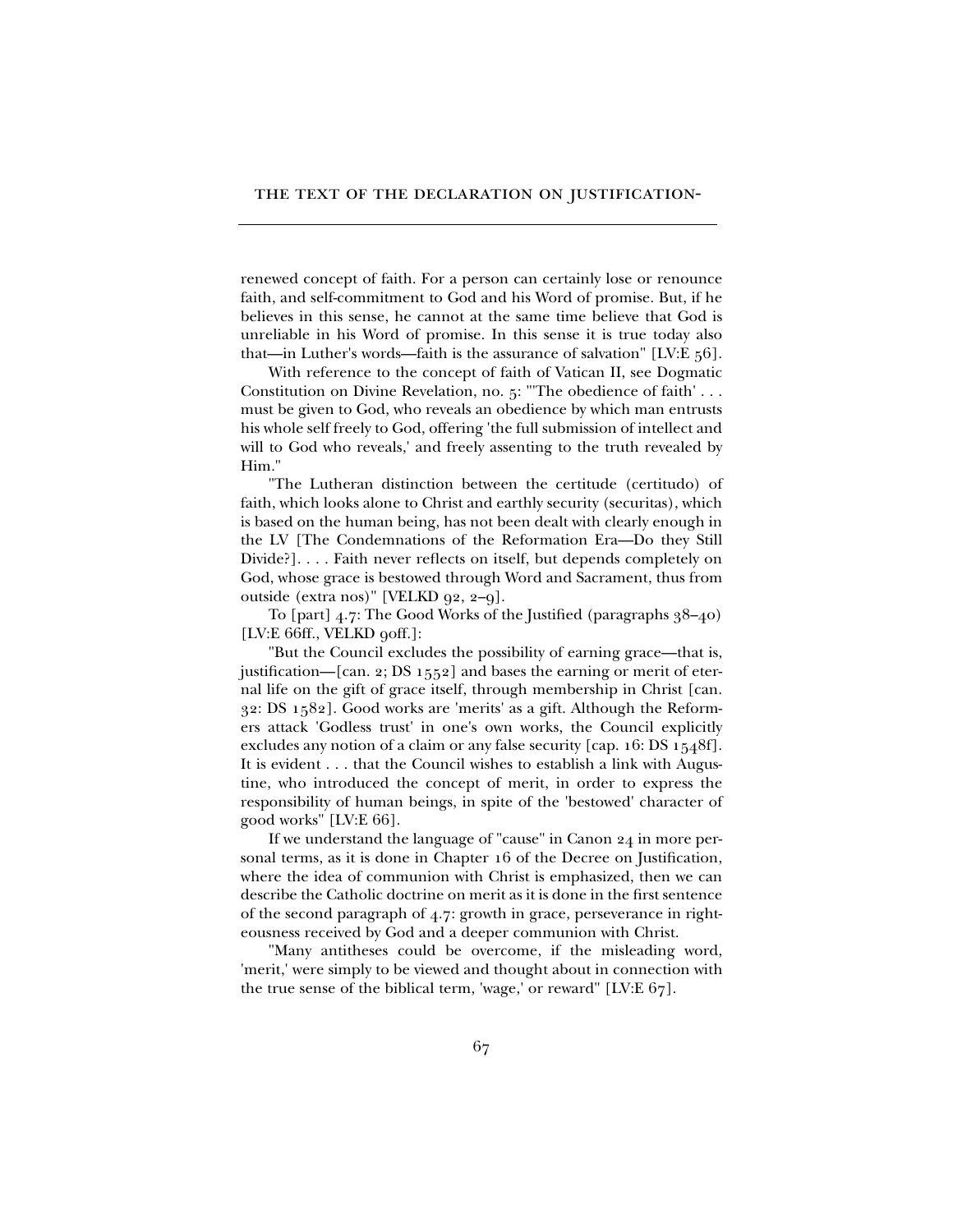"The Lutheran confessions stress that the justified person is responsible not to lose the grace received but to live in it . . . Thus, the confessions can speak of a preservation of grace and a growth in it. If 'righteousness' in Canon 24 is understood in the sense that it effects human beings, then it does not apply to us. But, if 'righteousness' in Canon 24 refers to the Christian's acceptance by God, it applies to us; because this righteousness is always perfect; compared with it the works of Christians are only 'fruits' and 'signs'" [VELKD 94, 2–14].

"Concerning Canon 26, we refer to the Apology where eternal life is described as reward: '. . . We grant that eternal life is a reward, because it is something that is owed—not because of our merits but because of the promise"" [VELKD  $94, 20-24$ ].

Department for Ecumenical Affairs Home Page Footnotes:

1. The Smalcald Articles, II,1; Book of Concord, 292.

2. "Rector et judex super omnia genera doctrinarum," Weimar Edition of Luther's Works (WA), 39, I, 205.

3. It should be noted that some Lutheran churches include only the Augsburg Confession and Luther's Small Catechism among their binding confessions. These texts contain no condemnations about justification in relation to the Roman Catholic Church.

4. Report of the Joint Lutheran-Roman Catholic Study Commission, published in Growth in Agreement (New York: Geneva, 1984), pages 168–189.

5. Published by the Lutheran World Federation (Geneva, 1994).

6. Lutherans and Catholics in Dialogue VII (Minneapolis, 1985).

7. Minneapolis, 1990.

8. "Gemeinsame Stellungnahme der Arnoldshainer Konferenz, der Vereinigten Kirche und des Deutschen Nationalkomitees des Lutherischen Weltbundes zum Dokument 'Lehrverurteilungen kirchentrennend?'," Okumenische Rundschau 44 (1995): 99-102; including the position papers which underlie this resolution, cf. Lehrverurteilungen im Gesprach, Die ersten offiziellen Stellungnahmen aus den evangelischen Kirchen in Deutschland (Gottingen: Vandenhoeck & Ruprecht, 1993).

9. The word, "church," is used in this Declaration to reflect the selfunderstandings of the participating churches, without intending to resolve all the ecclesiological issues related to this term.

10. Cf. "Malta Report," paragraphs 26–30; "Justification by Faith,"